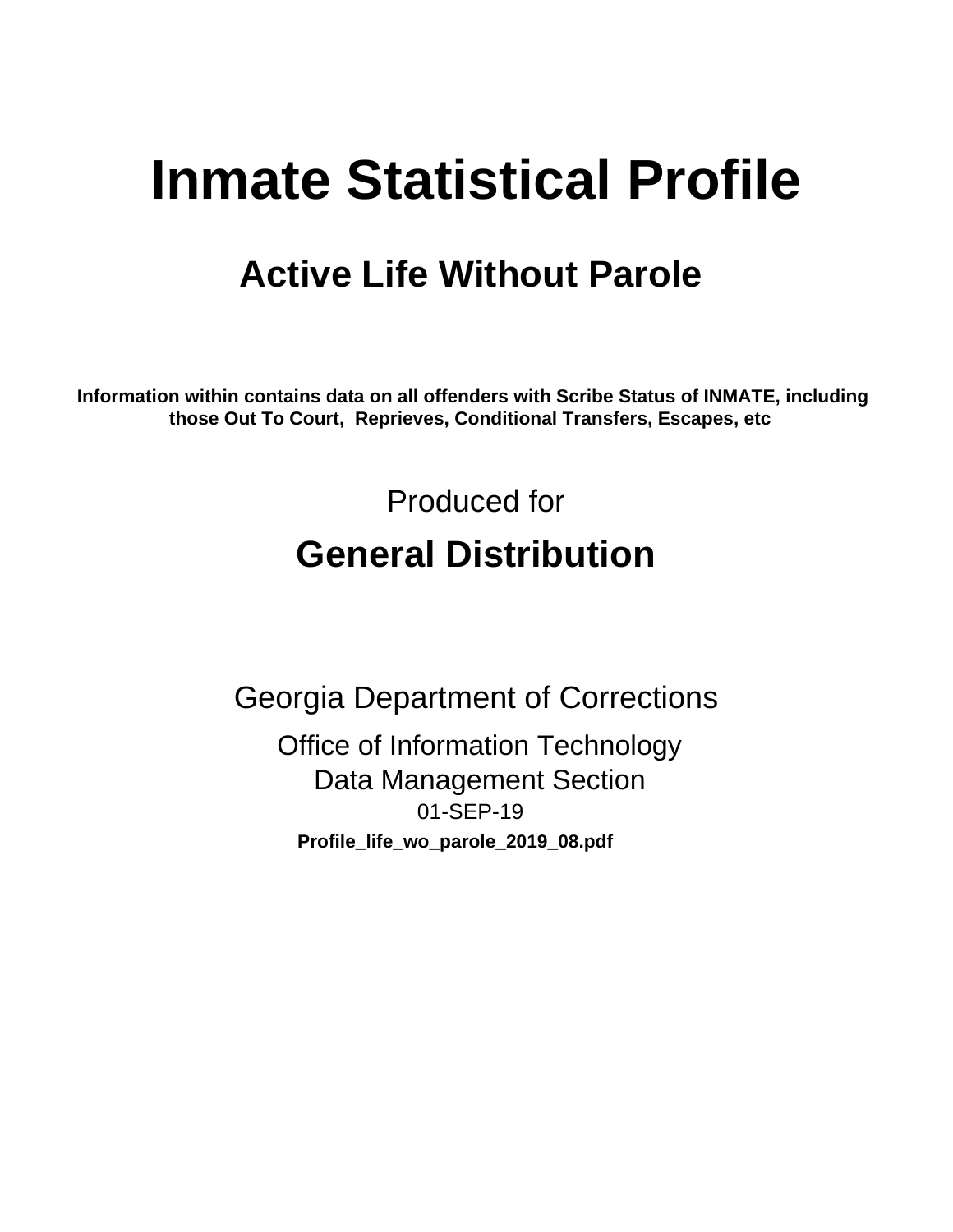#### **Inmate Statistical Profile 01-SEP-19** Contents

**Active Life Without Parole** 

Produced for General Distribution

## **Table of Contents**

|    | <b>Demographic information</b>                                        |
|----|-----------------------------------------------------------------------|
|    | 4 Current age, broken out in ten year age groups                      |
|    | 5 Race group                                                          |
|    | 6 Marital status, self-reported at entry to prison                    |
|    | 7 Number of Inmates with Dependents, self-reported at entry to prison |
|    | 8 Religious affiliation, self-reported at entry to prison             |
|    | 9 Home county - self-reported at entry to prison                      |
|    | 13 Employment status before prison, self-reported at entry to prison  |
|    | 14 Age at admission                                                   |
|    | 16 Height, measured at entry to prison                                |
|    | 17 Weight, measured at entry to prison                                |
|    | 18 Military service                                                   |
|    | <b>Correctional information</b>                                       |
|    | 19 Type of admission to prison                                        |
|    | 20 Current / last supervision level                                   |
|    | 21 Current / last institution type                                    |
|    | 22 Institution type - transitional centers                            |
|    | 23 Institution type - county prisons                                  |
|    | 24 Institution type - state prisons                                   |
|    | 25 Institution type - private prisons                                 |
|    | 26 Institution type - inmate boot camp                                |
|    | 27 Number of disciplinary reports                                     |
|    | 28 Number of transfers                                                |
|    | 29 Number of escapes                                                  |
|    | 30 Time served in current (or last) institution                       |
|    | Educational, psychological and physical information                   |
| 31 | Highest grade level attained                                          |
|    | 32 Culture fair IQ scores                                             |
|    | 33 Wide Range Achievement Test (WRAT) reading score                   |
|    | 34 Wide Range Achievement Test (WRAT) math score                      |
|    | 35 Wide Range Achievement Test (WRAT) spelling score                  |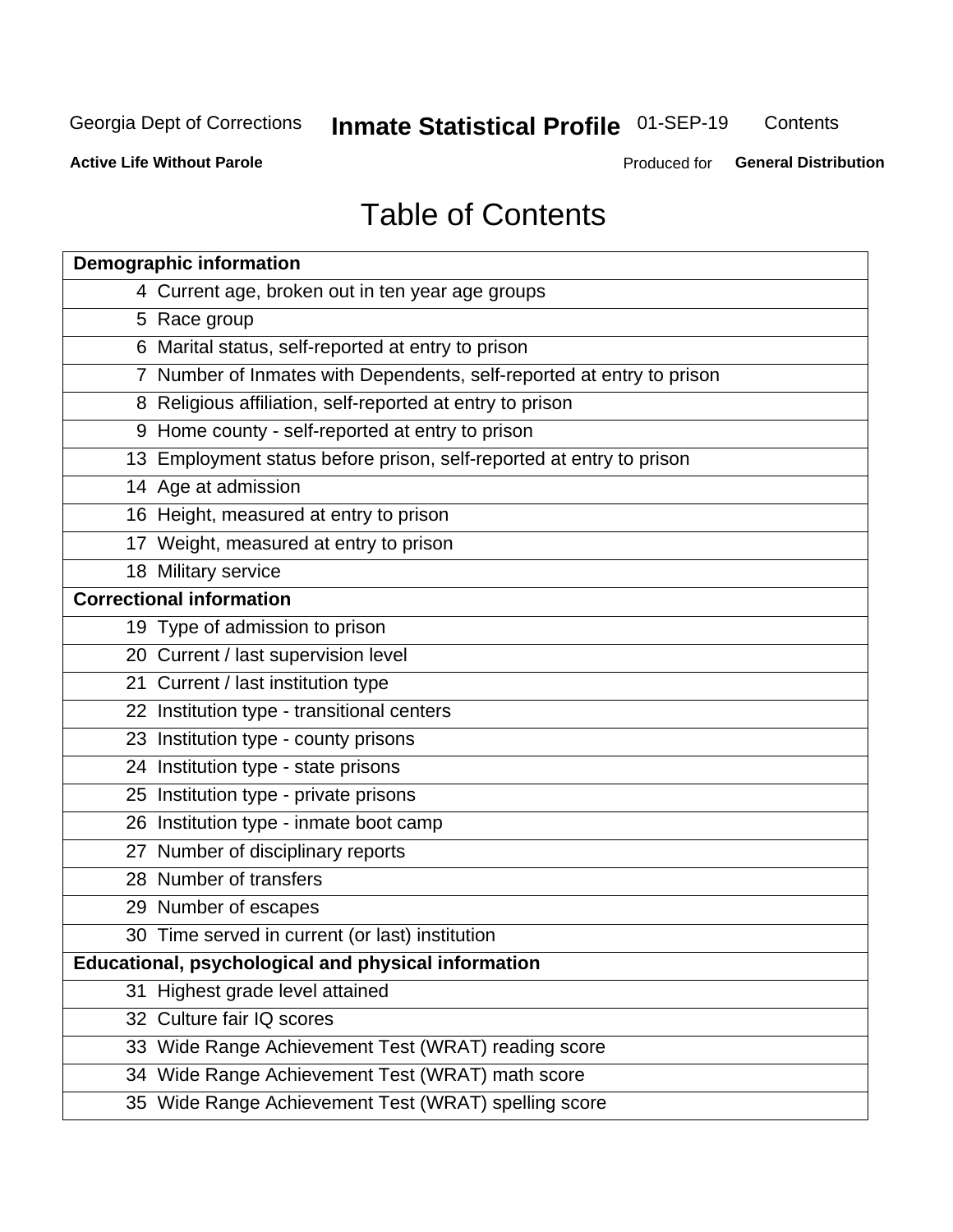## **Inmate Statistical Profile 01-SEP-19**

Contents

**Active Life Without Parole** 

Produced for General Distribution

## **Table of Contents**

| Educational, psychological and physical information              |
|------------------------------------------------------------------|
| 36 Current / last mental health treatment level                  |
| 37 PULHESDWIT medical scale - 'P' overall condition ('P'hysical) |
| 38 PULHESDWIT medical scale - 'U' upper body                     |
| 39 PULHESDWIT medical scale - 'L' lower body                     |
| 40 PULHESDWIT medical scale - 'H' hearing                        |
| 41 PULHESDWIT medical scale - 'E' vision                         |
| 42 PULHESDWIT medical scale -'S' psychiatric                     |
| 43 PULHESDWIT medical scale - 'D' dental                         |
| 44 PULHESDWIT medical scale - 'W' work ability                   |
| 45 PULHESDWIT medical scale - 'I' impairment                     |
| 46 PULHESDWIT medical scale - 'T' transportability               |
| <b>Crimes and criminal history information</b>                   |
| 47 Number of prior Georgia incarcerations                        |
| 48 Prison sentence in years                                      |
| 49 Primary offense, broken out into felonies vs misdemeanors     |
| 50 Primary offense, broken out into six broad crime categories   |
| 51 Primary offense, detailed offense code                        |
| 52 County of conviction of primary offense                       |
| 56 Circuit of conviction of primary offense                      |
| 58 Years served (jail + prison) in this incarceration            |
| <b>Medical information</b>                                       |
| 59 Results of most recent HIV test                               |
| 60 Results of most recent tuberculosis test                      |
| 61 Results of most recent syphilis test                          |
| 62 Results of most recent Hepatitis-C test                       |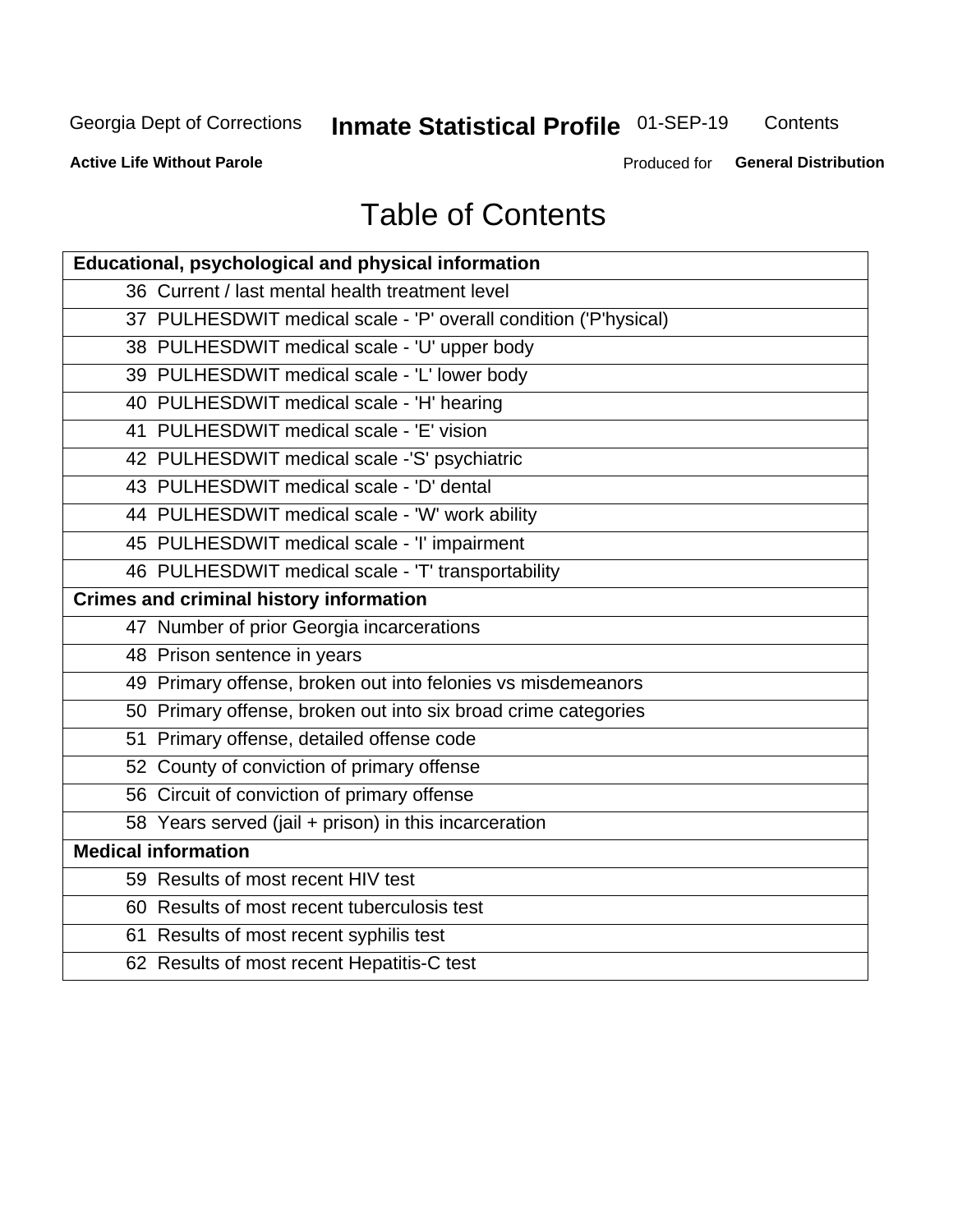### **Active Life Without Parole**

### Produced for General Distribution

### Current age, broken out in ten-year age groups

COL % - percent each COUNT is of its particular column

|                          | <b>Male</b>  |        |         |                 | <b>Female</b> |          |              | <b>Total</b> |
|--------------------------|--------------|--------|---------|-----------------|---------------|----------|--------------|--------------|
| <b>Current Age</b>       | <b>Count</b> | Col %  | Row %   | <b>Count</b>    | Col %         | Row %    | <b>Total</b> | Col %        |
| <b>Teens (1-19)</b>      | 3            | 0.20%  | 100.00% |                 |               |          | 3            | 0.19%        |
| <b>Twenties (20-29)</b>  | 245          | 15.95% | 96.08%  | 10 <sup>1</sup> | 17.86%        | $3.92\%$ | 255          | 16.02%       |
| Thirties (30-39)         | 428          | 27.86% | 95.75%  | 19              | 33.93%        | 4.25%    | 447          | 28.08%       |
| <b>Forties (40-49)</b>   | 391          | 25.46% | 96.07%  | 16              | 28.57%        | 3.93%    | 407          | 25.57%       |
| <b>Fifties (50-59)</b>   | 303          | 19.73% | 97.43%  | 8               | 14.29%        | 2.57%    | 311          | 19.54%       |
| <b>Sixties (60-69)</b>   | 137          | 8.92%  | 97.86%  | 3               | $5.36\%$      | 2.14%    | 140          | 8.79%        |
| Seventy + (70 and above) | 29           | 1.89%  | 100.00% |                 |               |          | 29           | 1.82%        |
| <b>Total Reported</b>    | 1,536        | 100%   | 96.48%  | 56              | 100%          | 3.52%    | 1,592        | 100.0%       |

| <b><i>College Hotel</i></b><br>m. |                    |         |      |
|-----------------------------------|--------------------|---------|------|
| $f \wedge f \wedge f$             | <b>EOC</b><br>סכפ, | -0<br>v | ,592 |

| <b>Mean</b><br>(average) | 43.01 | 40.29 | 42.91 |
|--------------------------|-------|-------|-------|
| Median (middle)          |       | 39    |       |
| Mode<br>(most frequent)  | 38    |       | 38    |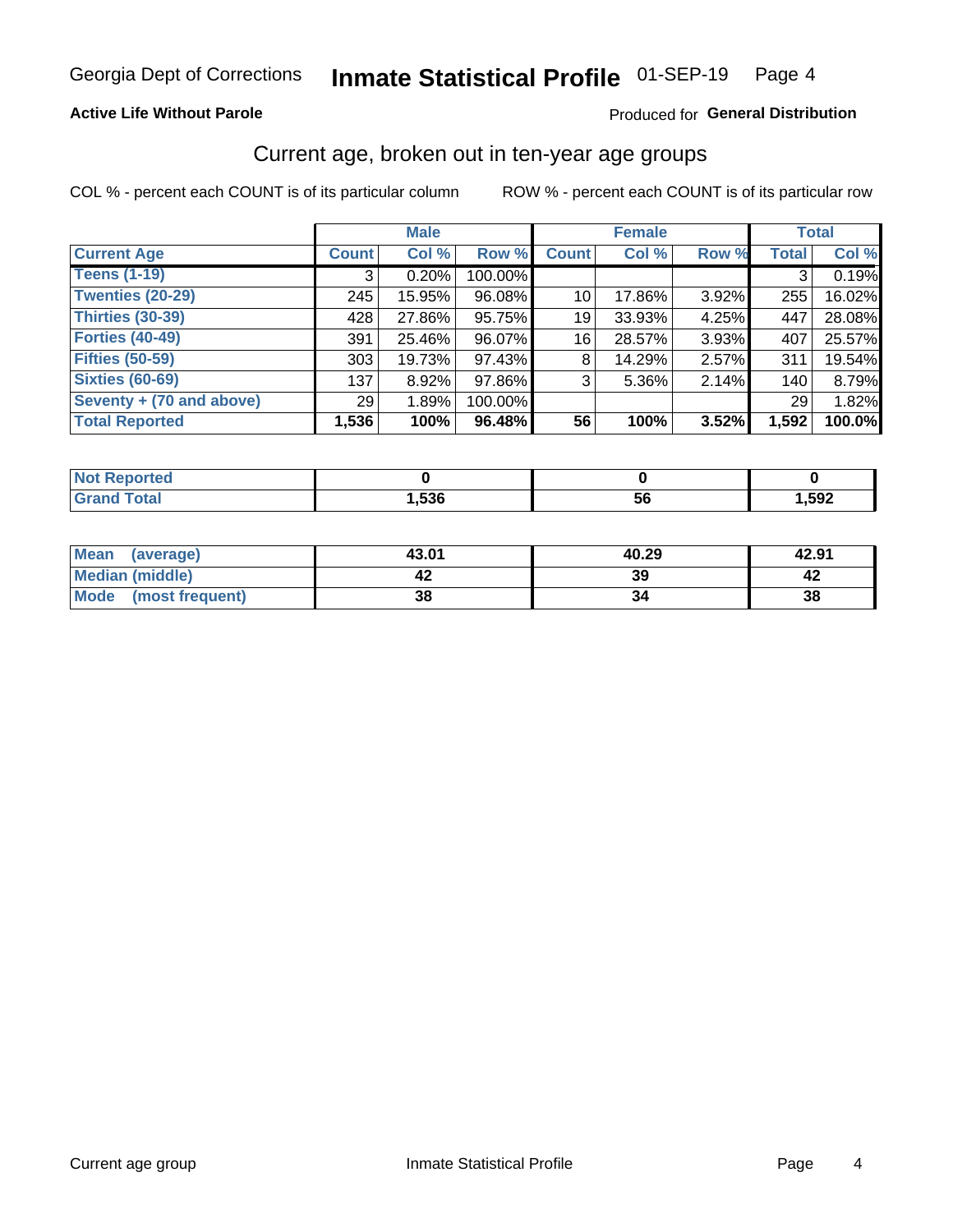#### Inmate Statistical Profile 01-SEP-19 Page 5

### **Active Life Without Parole**

**Produced for General Distribution** 

### Race group

COL % - percent each COUNT is of its particular column

|                              | <b>Male</b>  |         |         | <b>Female</b>      |        |          | <b>Total</b> |        |
|------------------------------|--------------|---------|---------|--------------------|--------|----------|--------------|--------|
| <b>Race Group</b>            | <b>Count</b> | Col %   |         | <b>Row % Count</b> | Col %  | Row %    | <b>Total</b> | Col %  |
| <b>White</b>                 | 324          | 21.09%  | 94.19%  | 20                 | 35.71% | 5.81%    | 344          | 21.61% |
| <b>Black</b><br>$\mathbf{2}$ | 1,172        | 76.30%  | 97.18%  | 34                 | 60.71% | 2.82%    | 1,206        | 75.75% |
| <b>Other</b><br>5.           |              | .13%    | 100.00% |                    |        |          | 2            | .13%   |
| <b>Asian</b><br>6            | 6            | $.39\%$ | 100.00% |                    |        |          | 6            | .38%   |
| <b>Hispanic</b><br>10        | 32           | 2.08%   | 94.12%  | ົ                  | 3.57%  | $5.88\%$ | 34           | 2.14%  |
| <b>Total Reported</b>        | 1,536        | 100%    | 96.48%  | 56                 | 100%   | 3.52%    | 1,592        | 100%   |

| <b>rtea</b>           |      |    |      |
|-----------------------|------|----|------|
| $f \wedge f \wedge f$ | ,536 | 56 | ,592 |

| –•••• |  | M |  |  |  |
|-------|--|---|--|--|--|
|-------|--|---|--|--|--|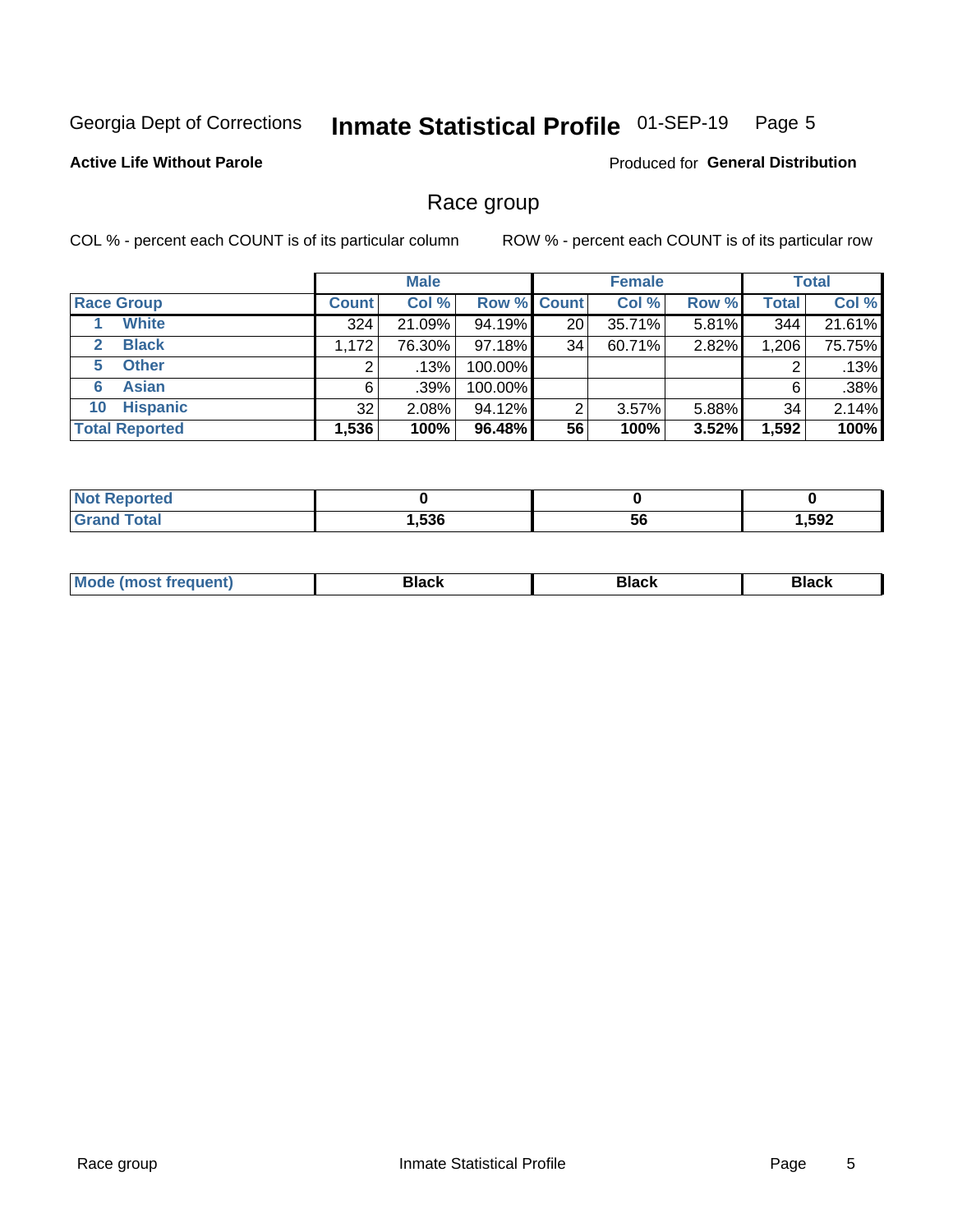#### Inmate Statistical Profile 01-SEP-19 Page 6

#### **Active Life Without Parole**

### **Produced for General Distribution**

### Marital status, self-reported at entry to prison

COL % - percent each COUNT is of its particular column

|                            | <b>Male</b>  |        |        | <b>Female</b>   |        |        | <b>Total</b> |        |
|----------------------------|--------------|--------|--------|-----------------|--------|--------|--------------|--------|
| <b>Marital Status</b>      | <b>Count</b> | Col %  | Row %  | <b>Count</b>    | Col %  | Row %  | <b>Total</b> | Col %  |
| <b>Unknown</b><br>$\bf{0}$ | 17           | 1.11%  | 94.44% |                 | 1.79%  | 5.56%  | 18           | 1.13%  |
| <b>Divorced</b><br>D       | 119          | 7.75%  | 96.75% | 4               | 7.14%  | 3.25%  | 123          | 7.73%  |
| <b>Married</b><br>М        | 211          | 13.74% | 95.48% | 10 <sup>1</sup> | 17.86% | 4.52%  | 221          | 13.88% |
| <b>S</b> Separated         | 45           | 2.93%  | 88.24% | 6               | 10.71% | 11.76% | 51           | 3.20%  |
| <b>Unmarried</b><br>U      | 1,106        | 72.01% | 97.44% | 29              | 51.79% | 2.56%  | 1,135        | 71.29% |
| <b>Widow</b><br>W          | 38           | 2.47%  | 86.36% | 6               | 10.71% | 13.64% | 44           | 2.76%  |
| <b>Total Reported</b>      | 1,536        | 100%   | 96.48% | 56              | 100%   | 3.52%  | 1,592        | 100%   |

| <b>prted</b><br>NOT RADO |      |    |      |
|--------------------------|------|----|------|
| <b>Total</b>             | ,536 | эc | ,592 |

|  | M | . | Unmarried | າmarried<br>_____ |
|--|---|---|-----------|-------------------|
|--|---|---|-----------|-------------------|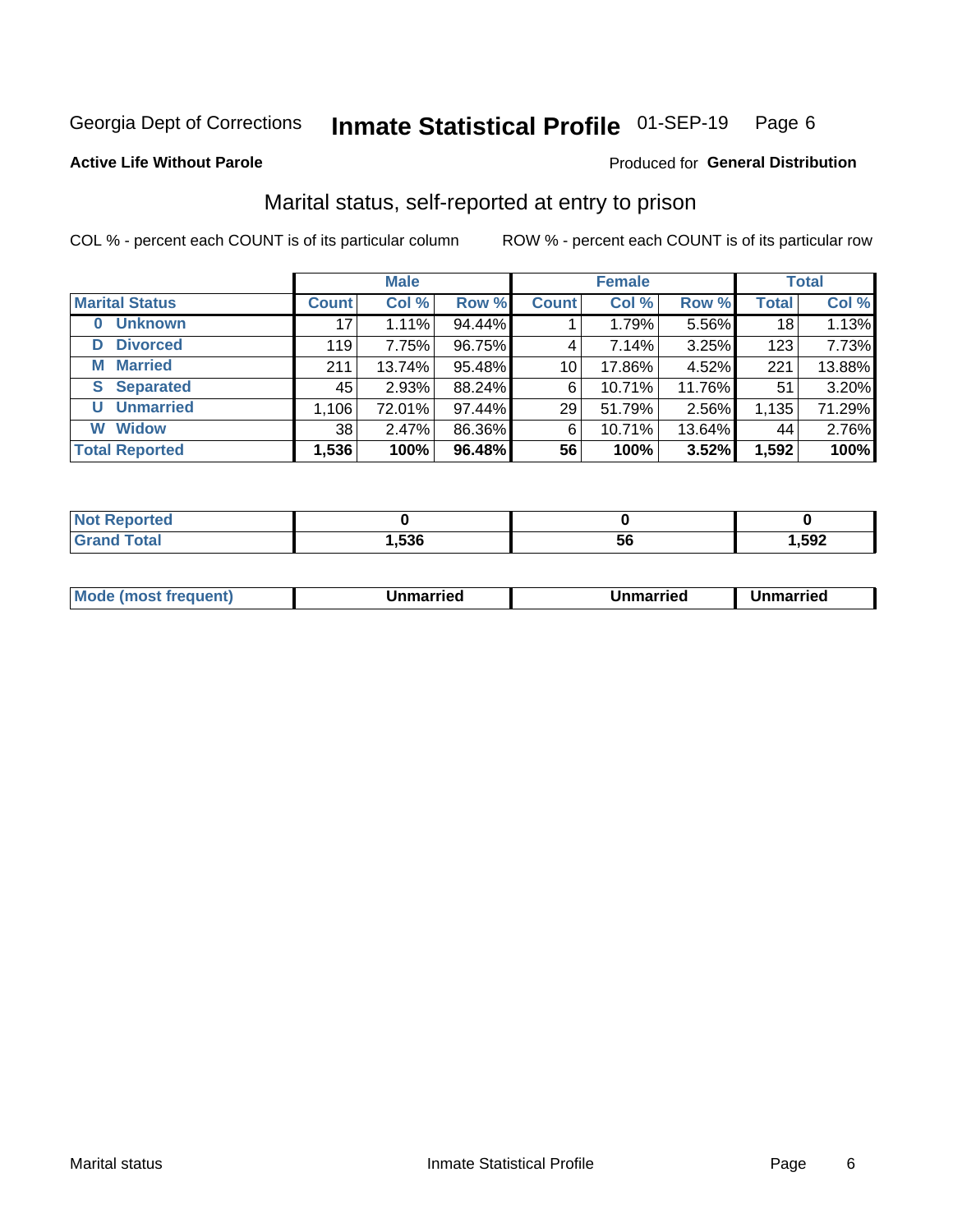#### Inmate Statistical Profile 01-SEP-19 Page 7

### **Active Life Without Parole**

### Produced for General Distribution

### Number of Inmates with Dependents, Self-Reported at Entry to Prison

COL % - percent each COUNT is of its particular column

|                             |                 | <b>Male</b> |         |                | <b>Female</b> |       |              | <b>Total</b> |
|-----------------------------|-----------------|-------------|---------|----------------|---------------|-------|--------------|--------------|
| <b>Number of dependents</b> | <b>Count</b>    | Col %       | Row %   | <b>Count</b>   | Col %         | Row % | <b>Total</b> | Col %        |
| $\bf{0}$                    | 367             | 31.80%      | 94.83%  | 20             | 40.00%        | 5.17% | 387          | 32.14%       |
|                             | 273             | 23.66%      | 97.15%  | 8              | 16.00%        | 2.85% | 281          | 23.34%       |
| $\overline{2}$              | 207             | 17.94%      | 96.73%  |                | 14.00%        | 3.27% | 214          | 17.77%       |
| 3                           | 132             | 11.44%      | 93.62%  | 9              | 18.00%        | 6.38% | 141          | 11.71%       |
| 4                           | 83              | 7.19%       | 96.51%  | 3              | $6.00\%$      | 3.49% | 86           | 7.14%        |
| 5                           | 39 <sub>1</sub> | 3.38%       | 95.12%  | $\overline{2}$ | 4.00%         | 4.88% | 41           | 3.41%        |
| 6                           | 25              | 2.17%       | 96.15%  |                | 2.00%         | 3.85% | 26           | 2.16%        |
| 7                           | 13              | 1.13%       | 100.00% |                |               |       | 13           | 1.08%        |
| 8                           | 6               | 0.52%       | 100.00% |                |               |       | 6            | 0.50%        |
| $\boldsymbol{9}$            | 3               | 0.26%       | 100.00% |                |               |       | 3            | 0.25%        |
| Over <sub>10</sub>          | 6               | 0.52%       | 100.00% |                |               |       | 6            | 0.50%        |
| <b>Total Reported</b>       | 1,154           | 100%        | 95.85%  | 50             | 100%          | 4.15% | 1,204        | 100%         |

| 382<br>$ -$ |     | 388  |
|-------------|-----|------|
| .536        | -5t | .592 |

| Mean<br>(average)      | 72<br>I . / J | 1.54 | l.73 |
|------------------------|---------------|------|------|
| <b>Median (middle)</b> |               |      |      |
| Mode (most frequent)   |               |      |      |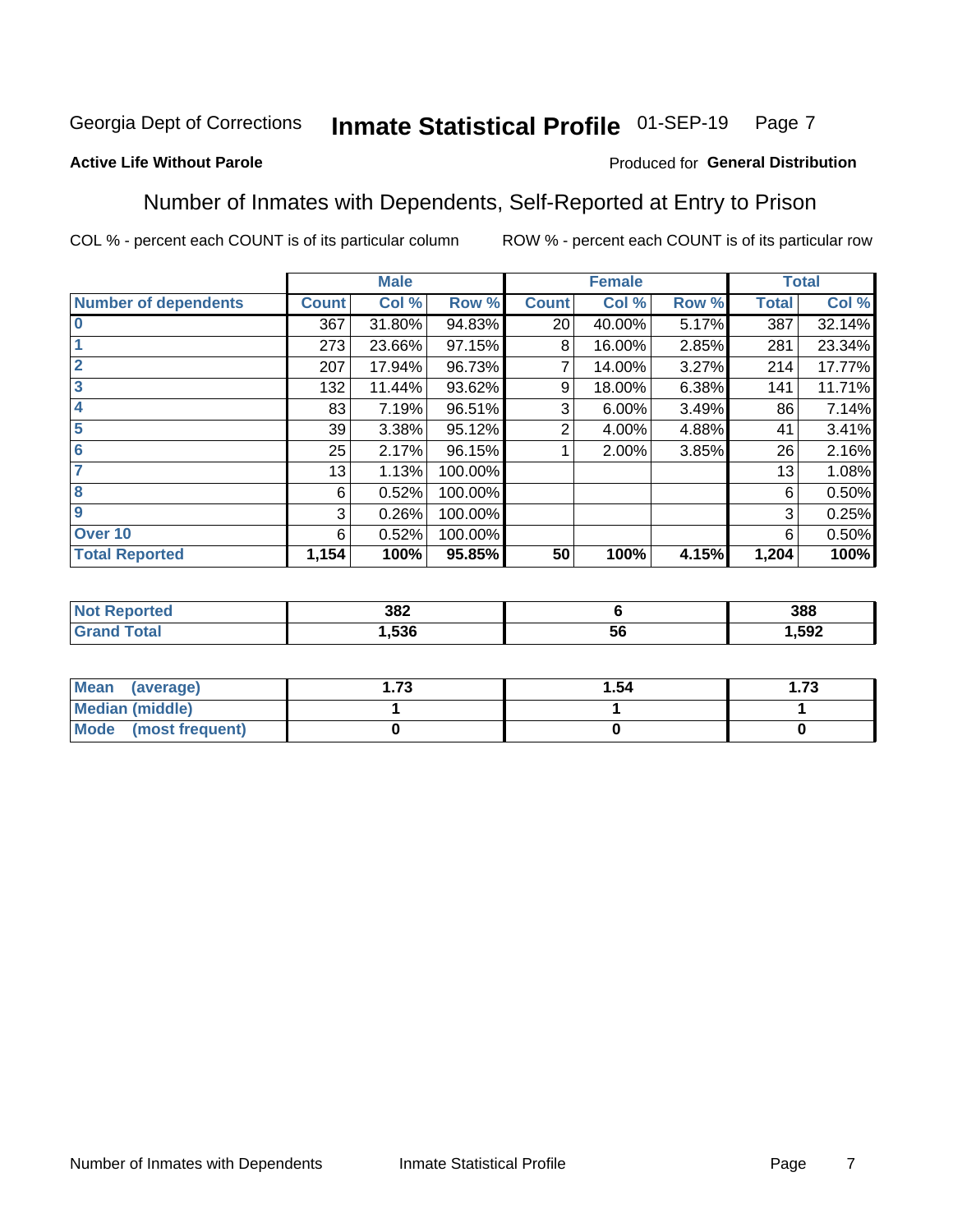#### Inmate Statistical Profile 01-SEP-19 Page 8

### **Active Life Without Parole**

### Produced for General Distribution

### Religious affiliation, self-reported at entry to prison

COL % - percent each COUNT is of its particular column

|                  |                              |                | <b>Male</b> |         |                 | <b>Female</b> |         |                | <b>Total</b> |
|------------------|------------------------------|----------------|-------------|---------|-----------------|---------------|---------|----------------|--------------|
|                  | <b>Religious Affiliation</b> | <b>Count</b>   | Col %       | Row %   | <b>Count</b>    | Col %         | Row %   | <b>Total</b>   | Col %        |
| 1                | <b>Islam</b>                 | 91             | 11.30%      | 96.81%  | 3               | 7.32%         | 3.19%   | 94             | 11.11%       |
| $\mathbf{2}$     | <b>Catholic</b>              | 22             | 2.73%       | 88.00%  | 3               | 7.32%         | 12.00%  | 25             | 2.96%        |
| 3                | <b>Baptist</b>               | 390            | 48.45%      | 93.98%  | 25              | 60.98%        | 6.02%   | 415            | 49.05%       |
| 4                | <b>Methodist</b>             | 12             | 1.49%       | 92.31%  | 1               | 2.44%         | 7.69%   | 13             | 1.54%        |
| 7                | <b>Church Of God</b>         | 3              | .37%        | 100.00% |                 |               |         | 3              | .35%         |
| 8                | <b>Holiness</b>              | 16             | 1.99%       | 88.89%  | $\overline{2}$  | 4.88%         | 11.11%  | 18             | 2.13%        |
| $\boldsymbol{9}$ | <b>Jewish</b>                | 3              | .37%        | 100.00% |                 |               |         | 3              | .35%         |
| 10               | <b>Anglican</b>              | 1              | .12%        | 100.00% |                 |               |         |                | .12%         |
| $\overline{12}$  | <b>Hindu</b>                 | $\overline{2}$ | .25%        | 100.00% |                 |               |         | $\overline{2}$ | .24%         |
| 13               | <b>Buddhist</b>              | 3              | .37%        | 100.00% |                 |               |         | 3              | .35%         |
| 16               | <b>Seventh Day Adventist</b> | 5              | .62%        | 100.00% |                 |               |         | 5              | .59%         |
| 17               | <b>Jehovah Witness</b>       | 11             | 1.37%       | 100.00% |                 |               |         | 11             | 1.30%        |
| 18               | <b>Latter Day Saints</b>     | 1              | .12%        | 100.00% |                 |               |         | 1              | .12%         |
| 20               | <b>Other Prot</b>            | 73             | 9.07%       | 98.65%  | 1               | 2.44%         | 1.35%   | 74             | 8.75%        |
| $\overline{21}$  | <b>Messianic Judaism</b>     |                |             |         | $\overline{2}$  | 4.88%         | 100.00% | $\overline{2}$ | .24%         |
| 23               | <b>Hebrew Israelite</b>      | 1              | .12%        | 100.00% |                 |               |         |                | .12%         |
| 25               | <b>Native American</b>       | 1              | .12%        | 100.00% |                 |               |         |                | .12%         |
| 28               | <b>Rastafari</b>             | 1              | .12%        | 100.00% |                 |               |         |                | .12%         |
| 30               | <b>No Religion</b>           | 24             | 2.98%       | 96.00%  | 1               | 2.44%         | 4.00%   | 25             | 2.96%        |
| 31               | <b>Christian -</b>           | 46             | 5.71%       | 93.88%  | 3               | 7.32%         | 6.12%   | 49             | 5.79%        |
|                  | <b>Unspecified</b>           |                |             |         |                 |               |         |                |              |
| 96               | <b>None</b>                  | 99             | 12.30%      | 100.00% |                 |               |         | 99             | 11.70%       |
|                  | <b>Total Reported</b>        | 805            | 100%        | 95.15%  | $\overline{41}$ | 100%          | 4.85%   | 846            | 100%         |

| <b>Reported</b><br><b>NOT</b> | 704  |         | 746   |
|-------------------------------|------|---------|-------|
| <b>Total</b>                  | .536 | .<br>Co | 1,592 |

| <b>Mode (most frequent)</b><br>}aptist<br>Baptist<br>Baptist |
|--------------------------------------------------------------|
|--------------------------------------------------------------|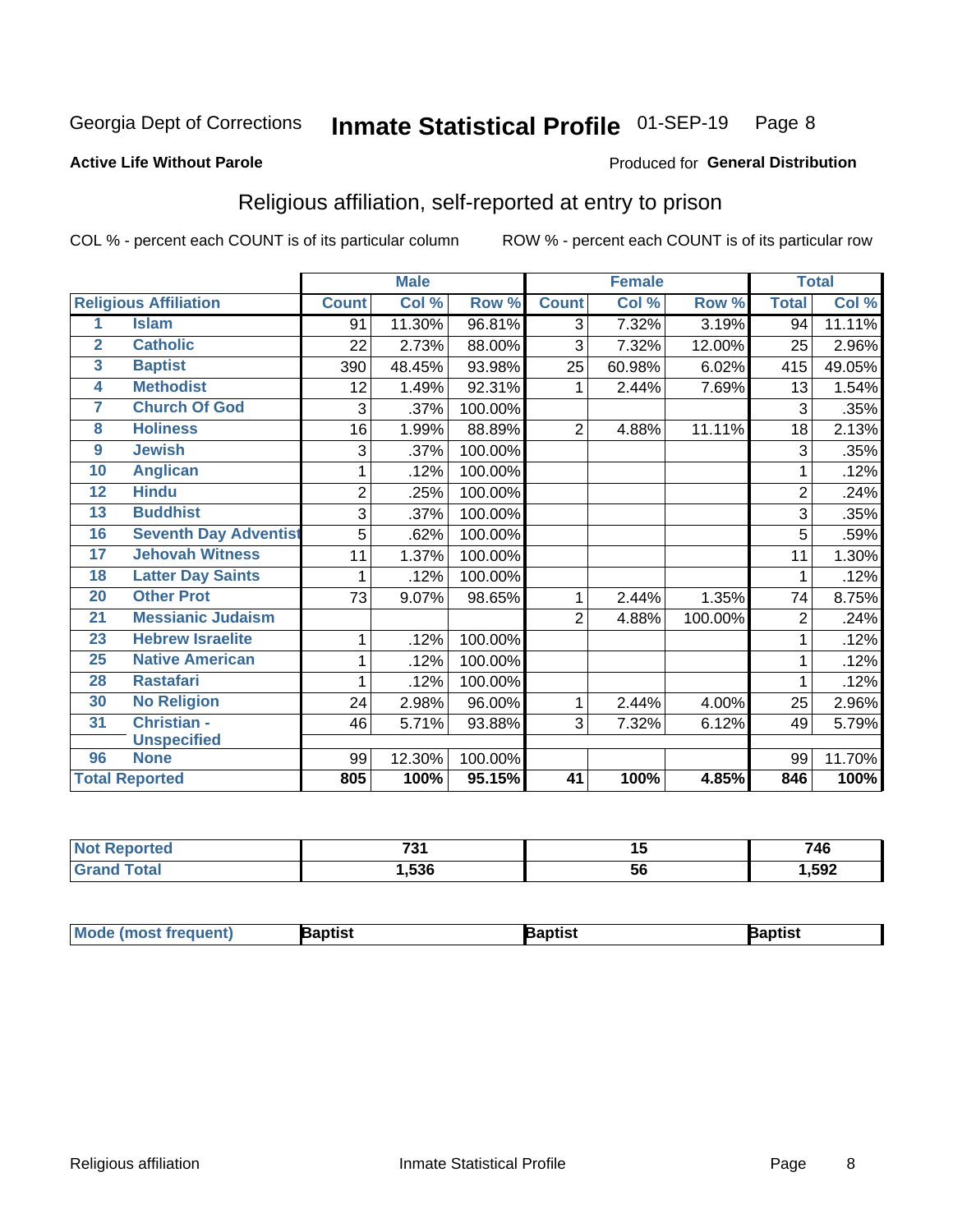#### Inmate Statistical Profile 01-SEP-19 Page 9

### **Active Life Without Parole**

### Produced for General Distribution

### Home county, self-reported at entry to prison

COL % - percent each COUNT is of its particular column

|     |                             |                | <b>Male</b> |         |                | <b>Female</b> |        | <b>Total</b>     |        |
|-----|-----------------------------|----------------|-------------|---------|----------------|---------------|--------|------------------|--------|
|     | <b>Home County</b>          | <b>Count</b>   | Col %       | Row %   | <b>Count</b>   | Col %         | Row %  | <b>Total</b>     | Col %  |
| 000 | <b>Unknown</b>              | 290            | 18.88%      | 94.46%  | 17             | 30.36%        | 5.54%  | $\overline{307}$ | 19.28% |
| 001 | <b>Appling County</b>       | 5              | .33%        | 100.00% |                |               |        | 5                | .31%   |
| 002 | <b>Atkinson County</b>      | $\overline{2}$ | .13%        | 100.00% |                |               |        | $\overline{2}$   | .13%   |
| 003 | <b>Bacon County</b>         | $\mathbf 1$    | .07%        | 100.00% |                |               |        | 1                | .06%   |
| 004 | <b>Baker County</b>         | $\overline{2}$ | .13%        | 100.00% |                |               |        | $\overline{2}$   | .13%   |
| 005 | <b>Baldwin County</b>       | 3              | .20%        | 100.00% |                |               |        | 3                | .19%   |
| 006 | <b>Banks County</b>         | $\mathbf{1}$   | .07%        | 100.00% |                |               |        | 1                | .06%   |
| 007 | <b>Barrow County</b>        | 10             | .65%        | 100.00% |                |               |        | 10               | .63%   |
| 008 | <b>Bartow County</b>        | 10             | .65%        | 100.00% |                |               |        | 10               | .63%   |
| 009 | <b>Ben Hill County</b>      | 6              | .39%        | 100.00% |                |               |        | 6                | .38%   |
| 010 | <b>Berrien County</b>       | 4              | .26%        | 100.00% |                |               |        | $\overline{4}$   | .25%   |
| 011 | <b>Bibb County</b>          | 43             | 2.80%       | 95.56%  | $\overline{2}$ | 3.57%         | 4.44%  | 45               | 2.83%  |
| 012 | <b>Bleckley County</b>      | 1              | .07%        | 100.00% |                |               |        | 1                | .06%   |
| 013 | <b>Brantley County</b>      | $\mathbf 1$    | .07%        | 100.00% |                |               |        | 1                | .06%   |
| 014 | <b>Brooks County</b>        | 3              | .20%        | 100.00% |                |               |        | 3                | .19%   |
| 015 | <b>Bryan County</b>         | $\mathbf 1$    | .07%        | 100.00% |                |               |        | 1                | .06%   |
| 016 | <b>Bulloch County</b>       | 5              | .33%        | 100.00% |                |               |        | 5                | .31%   |
| 017 | <b>Burke County</b>         | 11             | .72%        | 100.00% |                |               |        | 11               | .69%   |
| 018 | <b>Butts County</b>         | 4              | .26%        | 100.00% |                |               |        | 4                | .25%   |
| 019 | <b>Calhoun County</b>       | $\mathbf 1$    | .07%        | 100.00% |                |               |        | 1                | .06%   |
| 020 | <b>Camden County</b>        | 5              | .33%        | 100.00% |                |               |        | 5                | .31%   |
| 021 | <b>Candler County</b>       | 5              | .33%        | 100.00% |                |               |        | 5                | .31%   |
| 022 | <b>Carroll County</b>       | 5              | .33%        | 83.33%  | 1              | 1.79%         | 16.67% | 6                | .38%   |
| 023 | <b>Catoosa County</b>       | 4              | .26%        | 100.00% |                |               |        | 4                | .25%   |
| 025 | <b>Chatham County</b>       | 54             | 3.52%       | 100.00% |                |               |        | 54               | 3.39%  |
| 026 | <b>Chattahoochee County</b> | $\mathbf 1$    | .07%        | 100.00% |                |               |        | 1                | .06%   |
| 027 | <b>Chattooga County</b>     | $\mathbf 1$    | .07%        | 100.00% |                |               |        | 1                | .06%   |
| 028 | <b>Cherokee County</b>      | 8              | .52%        | 100.00% |                |               |        | 8                | .50%   |
| 029 | <b>Clarke County</b>        | 24             | 1.56%       | 100.00% |                |               |        | 24               | 1.51%  |
| 030 | <b>Clay County</b>          | $\overline{2}$ | .13%        | 100.00% |                |               |        | $\overline{2}$   | .13%   |
| 031 | <b>Clayton County</b>       | 56             | 3.65%       | 94.92%  | 3              | 5.36%         | 5.08%  | 59               | 3.71%  |
| 033 | <b>Cobb County</b>          | 50             | 3.26%       | 98.04%  | 1              | 1.79%         | 1.96%  | 51               | 3.20%  |
| 034 | <b>Coffee County</b>        | $\overline{7}$ | .46%        | 87.50%  | 1              | 1.79%         | 12.50% | 8                | .50%   |
| 035 | <b>Colquitt County</b>      | $\overline{2}$ | .13%        | 100.00% |                |               |        | $\overline{2}$   | .13%   |
| 036 | <b>Columbia County</b>      | 11             | .72%        | 100.00% |                |               |        | 11               | .69%   |
| 037 | <b>Cook County</b>          | 4              | .26%        | 100.00% |                |               |        | 4                | .25%   |
| 038 | <b>Coweta County</b>        | 6              | .39%        | 100.00% |                |               |        | 6                | .38%   |
| 040 | <b>Crisp County</b>         | 6              | .39%        | 100.00% |                |               |        | 6                | .38%   |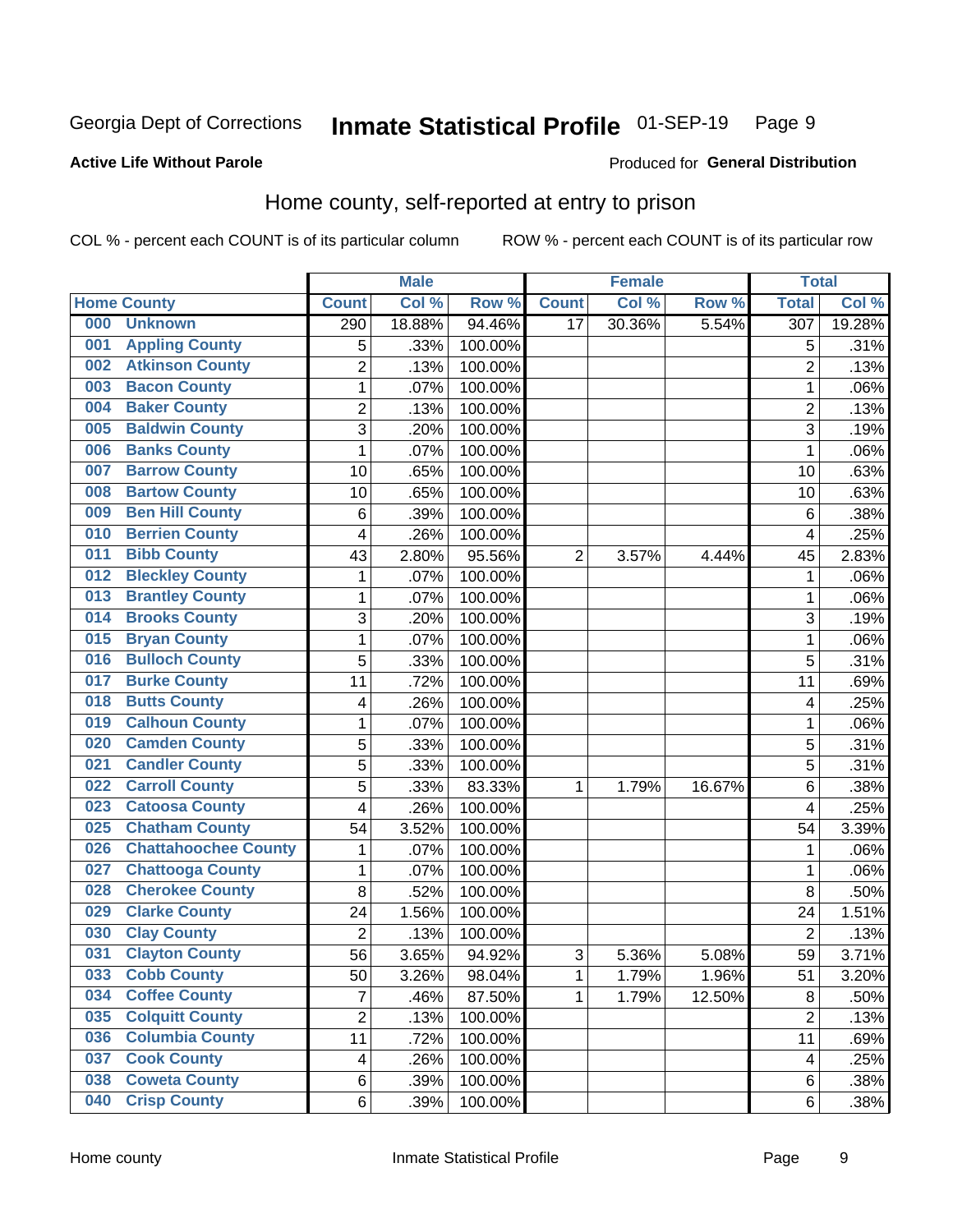#### Inmate Statistical Profile 01-SEP-19 Page 10

### **Active Life Without Parole**

### Produced for General Distribution

### Home county, self-reported at entry to prison

COL % - percent each COUNT is of its particular column

|     |                          |                           | <b>Male</b> |         |                         | <b>Female</b> |        | <b>Total</b>   |        |
|-----|--------------------------|---------------------------|-------------|---------|-------------------------|---------------|--------|----------------|--------|
|     | <b>Home County</b>       | <b>Count</b>              | Col %       | Row %   | <b>Count</b>            | Col %         | Row %  | <b>Total</b>   | Col %  |
| 043 | <b>Decatur County</b>    | $\overline{5}$            | .33%        | 100.00% |                         |               |        | $\overline{5}$ | .31%   |
| 044 | <b>Dekalb County</b>     | 117                       | 7.62%       | 99.15%  | 1                       | 1.79%         | .85%   | 118            | 7.41%  |
| 045 | <b>Dodge County</b>      | 1                         | .07%        | 100.00% |                         |               |        | 1              | .06%   |
| 046 | <b>Dooly County</b>      | 1                         | .07%        | 100.00% |                         |               |        | 1              | .06%   |
| 047 | <b>Dougherty County</b>  | 23                        | 1.50%       | 92.00%  | $\mathbf 2$             | 3.57%         | 8.00%  | 25             | 1.57%  |
| 048 | <b>Douglas County</b>    | 17                        | 1.11%       | 94.44%  | $\mathbf 1$             | 1.79%         | 5.56%  | 18             | 1.13%  |
| 049 | <b>Early County</b>      | $\ensuremath{\mathsf{3}}$ | .20%        | 100.00% |                         |               |        | 3              | .19%   |
| 051 | <b>Effingham County</b>  | 4                         | .26%        | 100.00% |                         |               |        | 4              | .25%   |
| 052 | <b>Elbert County</b>     | 2                         | .13%        | 100.00% |                         |               |        | $\overline{2}$ | .13%   |
| 053 | <b>Emanuel County</b>    | 5                         | .33%        | 100.00% |                         |               |        | 5              | .31%   |
| 056 | <b>Fayette County</b>    | $\overline{7}$            | .46%        | 100.00% |                         |               |        | 7              | .44%   |
| 057 | <b>Floyd County</b>      | 21                        | 1.37%       | 91.30%  | $\overline{\mathbf{c}}$ | 3.57%         | 8.70%  | 23             | 1.44%  |
| 058 | <b>Forsyth County</b>    | $\ensuremath{\mathsf{3}}$ | .20%        | 60.00%  | $\overline{2}$          | 3.57%         | 40.00% | 5              | .31%   |
| 059 | <b>Franklin County</b>   | 3                         | .20%        | 100.00% |                         |               |        | $\overline{3}$ | .19%   |
| 060 | <b>Fulton County</b>     | 178                       | 11.59%      | 97.80%  | 4                       | 7.14%         | 2.20%  | 182            | 11.43% |
| 061 | <b>Gilmer County</b>     | $\overline{2}$            | .13%        | 100.00% |                         |               |        | $\overline{2}$ | .13%   |
| 063 | <b>Glynn County</b>      | 12                        | .78%        | 100.00% |                         |               |        | 12             | .75%   |
| 064 | <b>Gordon County</b>     | 8                         | .52%        | 100.00% |                         |               |        | 8              | .50%   |
| 066 | <b>Greene County</b>     | 3                         | .20%        | 100.00% |                         |               |        | 3              | .19%   |
| 067 | <b>Gwinnett County</b>   | 45                        | 2.93%       | 93.75%  | 3                       | 5.36%         | 6.25%  | 48             | 3.02%  |
| 068 | <b>Habersham County</b>  | $\overline{2}$            | .13%        | 100.00% |                         |               |        | $\overline{2}$ | .13%   |
| 069 | <b>Hall County</b>       | 13                        | .85%        | 92.86%  | 1                       | 1.79%         | 7.14%  | 14             | .88%   |
| 070 | <b>Hancock County</b>    | $\mathbf 2$               | .13%        | 100.00% |                         |               |        | $\overline{c}$ | .13%   |
| 071 | <b>Haralson County</b>   | 3                         | .20%        | 100.00% |                         |               |        | 3              | .19%   |
| 072 | <b>Harris County</b>     | 3                         | .20%        | 100.00% |                         |               |        | 3              | .19%   |
| 073 | <b>Hart County</b>       | 3                         | .20%        | 100.00% |                         |               |        | 3              | .19%   |
| 074 | <b>Heard County</b>      | 1                         | .07%        | 100.00% |                         |               |        | 1              | .06%   |
| 075 | <b>Henry County</b>      | 15                        | .98%        | 93.75%  | 1                       | 1.79%         | 6.25%  | 16             | 1.01%  |
| 076 | <b>Houston County</b>    | 21                        | 1.37%       | 95.45%  | 1                       | 1.79%         | 4.55%  | 22             | 1.38%  |
| 078 | <b>Jackson County</b>    | 11                        | .72%        | 100.00% |                         |               |        | 11             | .69%   |
| 079 | <b>Jasper County</b>     | $\mathbf 1$               | .07%        | 100.00% |                         |               |        | 1              | .06%   |
| 080 | <b>Jeff Davis County</b> | 1                         | .07%        | 100.00% |                         |               |        | 1              | .06%   |
| 081 | <b>Jefferson County</b>  | $\overline{7}$            | .46%        | 87.50%  | 1                       | 1.79%         | 12.50% | 8              | .50%   |
| 082 | <b>Jenkins County</b>    | $\overline{c}$            | .13%        | 100.00% |                         |               |        | 2              | .13%   |
| 084 | <b>Jones County</b>      | $\mathbf 1$               | .07%        | 100.00% |                         |               |        | 1              | .06%   |
| 087 | <b>Laurens County</b>    | 4                         | .26%        | 100.00% |                         |               |        | 4              | .25%   |
| 088 | <b>Lee County</b>        | $\overline{c}$            | .13%        | 100.00% |                         |               |        | $\overline{2}$ | .13%   |
| 089 | <b>Liberty County</b>    | 12                        | .78%        | 92.31%  | 1                       | 1.79%         | 7.69%  | 13             | .82%   |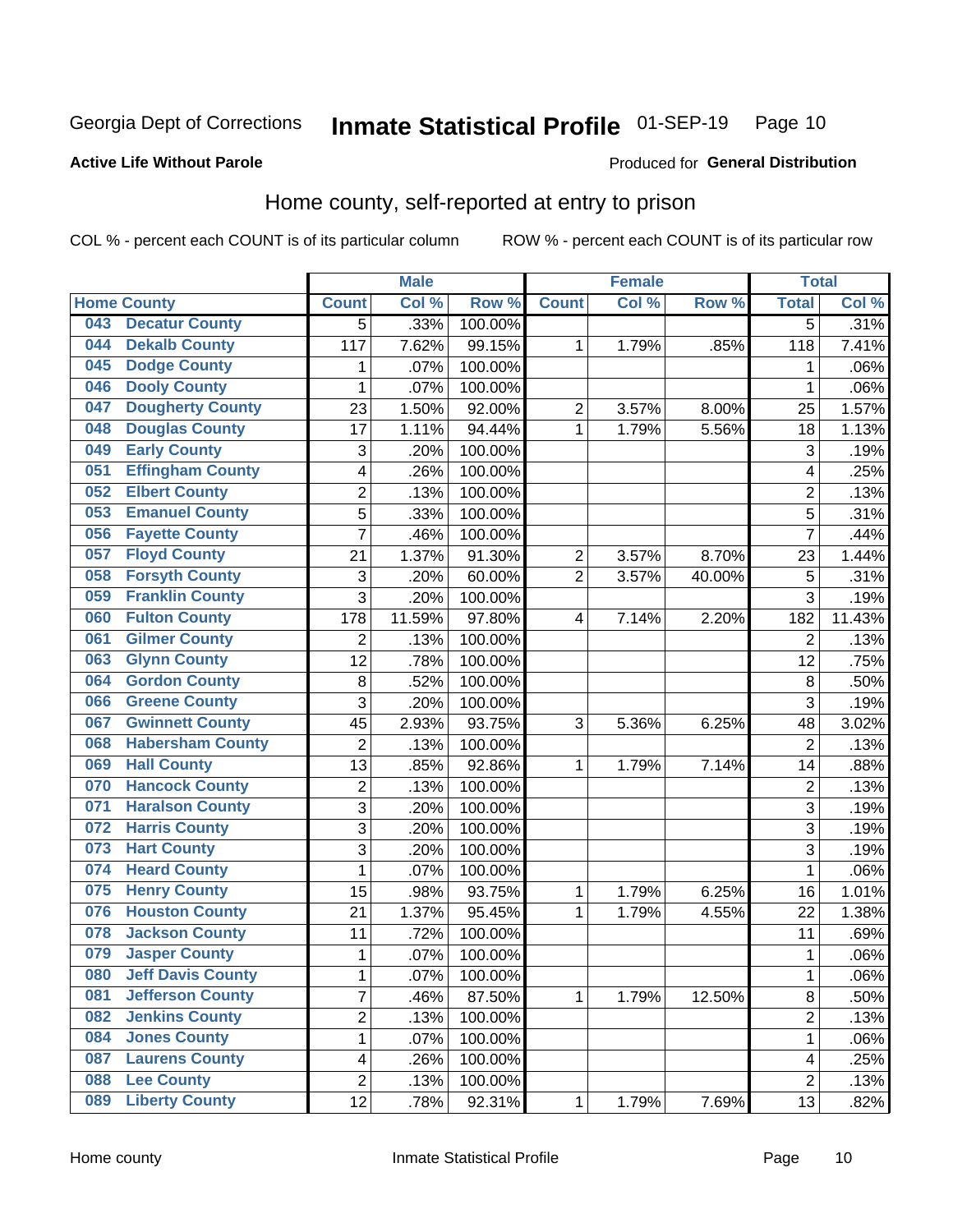#### Inmate Statistical Profile 01-SEP-19 Page 11

### **Active Life Without Parole**

### Produced for General Distribution

### Home county, self-reported at entry to prison

COL % - percent each COUNT is of its particular column

|                  |                          |                | <b>Male</b> |         |                | <b>Female</b> |         | <b>Total</b>   |       |
|------------------|--------------------------|----------------|-------------|---------|----------------|---------------|---------|----------------|-------|
|                  | <b>Home County</b>       | <b>Count</b>   | Col %       | Row %   | <b>Count</b>   | Col %         | Row %   | <b>Total</b>   | Col % |
| 090              | <b>Lincoln County</b>    | 1              | .07%        | 100.00% |                |               |         | 1              | .06%  |
| 091              | <b>Long County</b>       | 1              | .07%        | 100.00% |                |               |         | 1              | .06%  |
| 092              | <b>Lowndes County</b>    | 9              | .59%        | 100.00% |                |               |         | 9              | .57%  |
| 093              | <b>Lumpkin County</b>    | $\overline{2}$ | .13%        | 100.00% |                |               |         | $\overline{2}$ | .13%  |
| 094              | <b>Macon County</b>      | $\mathbf 1$    | .07%        | 100.00% |                |               |         | 1              | .06%  |
| 095              | <b>Madison County</b>    | $\mathbf 1$    | .07%        | 100.00% |                |               |         | 1              | .06%  |
| 096              | <b>Marion County</b>     | $\mathbf 1$    | .07%        | 100.00% |                |               |         | 1              | .06%  |
| 097              | <b>Mcduffie County</b>   | 3              | .20%        | 100.00% |                |               |         | 3              | .19%  |
| 098              | <b>Mcintosh County</b>   | $\mathbf 1$    | .07%        | 100.00% |                |               |         | 1              | .06%  |
| 099              | <b>Meriwether County</b> | $\mathbf 1$    | .07%        | 100.00% |                |               |         | 1              | .06%  |
| 100              | <b>Miller County</b>     | $\overline{c}$ | .13%        | 100.00% |                |               |         | 2              | .13%  |
| 101              | <b>Mitchell County</b>   | 1              | .07%        | 100.00% |                |               |         | 1              | .06%  |
| 102              | <b>Monroe County</b>     | 7              | .46%        | 100.00% |                |               |         | 7              | .44%  |
| 103              | <b>Montgomery County</b> | $\overline{c}$ | .13%        | 100.00% |                |               |         | $\overline{2}$ | .13%  |
| 104              | <b>Morgan County</b>     | $\overline{2}$ | .13%        | 100.00% |                |               |         | $\overline{2}$ | .13%  |
| 106              | <b>Muscogee County</b>   | 33             | 2.15%       | 100.00% |                |               |         | 33             | 2.07% |
| 107              | <b>Newton County</b>     | 6              | .39%        | 75.00%  | $\overline{2}$ | 3.57%         | 25.00%  | 8              | .50%  |
| 108              | <b>Oconee County</b>     |                |             |         | 1              | 1.79%         | 100.00% | 1              | .06%  |
| 109              | <b>Oglethorpe County</b> | 4              | .26%        | 100.00% |                |               |         | 4              | .25%  |
| 110              | <b>Paulding County</b>   | 11             | .72%        | 100.00% |                |               |         | 11             | .69%  |
| 111              | <b>Peach County</b>      | $\mathbf 1$    | .07%        | 100.00% |                |               |         | 1              | .06%  |
| $\overline{112}$ | <b>Pickens County</b>    | $\mathbf 1$    | .07%        | 100.00% |                |               |         | 1              | .06%  |
| 113              | <b>Pierce County</b>     | 5              | .33%        | 100.00% |                |               |         | 5              | .31%  |
| 114              | <b>Pike County</b>       | 3              | .20%        | 100.00% |                |               |         | 3              | .19%  |
| $\overline{115}$ | <b>Polk County</b>       | 5              | .33%        | 100.00% |                |               |         | 5              | .31%  |
| 117              | <b>Putnam County</b>     | 4              | .26%        | 100.00% |                |               |         | 4              | .25%  |
| 119              | <b>Rabun County</b>      | $\overline{2}$ | .13%        | 100.00% |                |               |         | $\overline{2}$ | .13%  |
| 120              | <b>Randolph County</b>   | $\overline{2}$ | .13%        | 100.00% |                |               |         | $\overline{2}$ | .13%  |
| 121              | <b>Richmond County</b>   | 55             | 3.58%       | 94.83%  | 3              | 5.36%         | 5.17%   | 58             | 3.64% |
| 122              | <b>Rockdale County</b>   | 8              | .52%        | 100.00% |                |               |         | $\,8\,$        | .50%  |
| 124              | <b>Screven County</b>    | $\mathbf 1$    | .07%        | 100.00% |                |               |         | 1              | .06%  |
| 125              | <b>Seminole County</b>   | 2              | .13%        | 100.00% |                |               |         | $\overline{c}$ | .13%  |
| 126              | <b>Spalding County</b>   | 13             | .85%        | 100.00% |                |               |         | 13             | .82%  |
| 127              | <b>Stephens County</b>   | $\overline{c}$ | .13%        | 66.67%  | 1              | 1.79%         | 33.33%  | $\mathfrak{S}$ | .19%  |
| 128              | <b>Stewart County</b>    | $\mathbf{1}$   | .07%        | 100.00% |                |               |         | $\mathbf 1$    | .06%  |
| 129              | <b>Sumter County</b>     | 3              | .20%        | 100.00% |                |               |         | 3              | .19%  |
| $\overline{132}$ | <b>Tattnall County</b>   | $\overline{7}$ | .46%        | 87.50%  | 1              | 1.79%         | 12.50%  | 8              | .50%  |
| $\overline{133}$ | <b>Taylor County</b>     | $\mathbf{1}$   | .07%        | 100.00% |                |               |         | 1              | .06%  |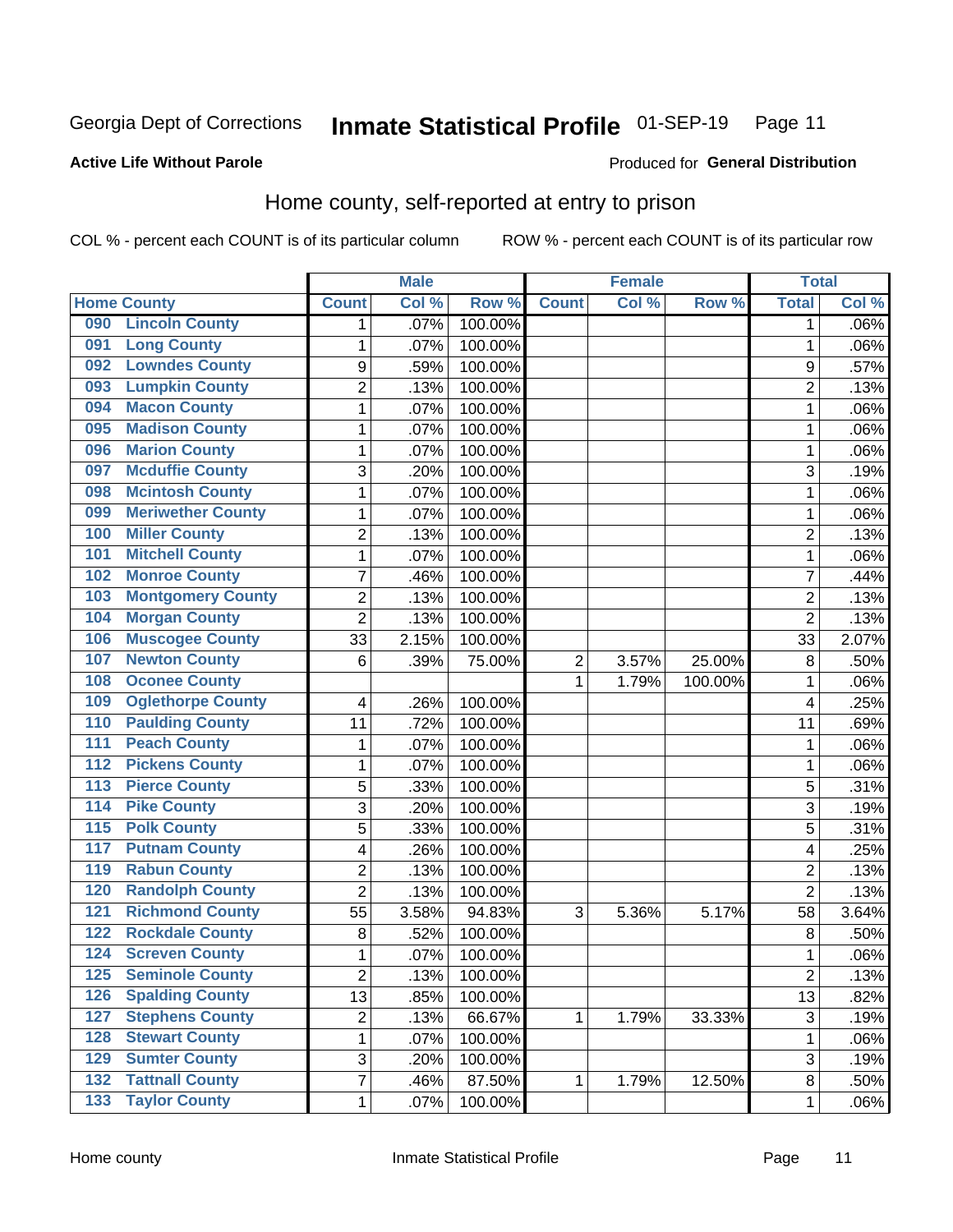## Inmate Statistical Profile 01-SEP-19 Page 12

### **Active Life Without Parole**

### Produced for General Distribution

### Home county, self-reported at entry to prison

COL % - percent each COUNT is of its particular column

|                                    |                         | <b>Male</b> |         |              | <b>Female</b> |        | <b>Total</b>   |         |
|------------------------------------|-------------------------|-------------|---------|--------------|---------------|--------|----------------|---------|
| <b>Home County</b>                 | <b>Count</b>            | Col %       | Row %   | <b>Count</b> | Col %         | Row %  | <b>Total</b>   | Col %   |
| <b>Telfair County</b><br>134       | 1                       | .07%        | 100.00% |              |               |        | 1              | $.06\%$ |
| <b>Thomas County</b><br>136        | 5                       | .33%        | 100.00% |              |               |        | 5              | .31%    |
| <b>Tift County</b><br>137          | 10                      | .65%        | 100.00% |              |               |        | 10             | .63%    |
| <b>Toombs County</b><br>138        | 10                      | .65%        | 100.00% |              |               |        | 10             | .63%    |
| <b>Treutlen County</b><br>140      | 4                       | .26%        | 100.00% |              |               |        | 4              | .25%    |
| <b>Troup County</b><br>141         | $\overline{7}$          | .46%        | 100.00% |              |               |        | 7              | .44%    |
| <b>Twiggs County</b><br>143        | $\overline{\mathbf{c}}$ | .13%        | 100.00% |              |               |        | $\overline{2}$ | .13%    |
| <b>Union County</b><br>144         | 1                       | .07%        | 100.00% |              |               |        |                | .06%    |
| <b>Upson County</b><br>145         | 5                       | .33%        | 100.00% |              |               |        | 5              | .31%    |
| <b>Walker County</b><br>146        | 4                       | .26%        | 80.00%  | 1            | 1.79%         | 20.00% | 5              | .31%    |
| <b>Walton County</b><br>147        | 14                      | .91%        | 100.00% |              |               |        | 14             | .88%    |
| <b>Ware County</b><br>148          | 10                      | .65%        | 100.00% |              |               |        | 10             | .63%    |
| <b>Warren County</b><br>149        | $\overline{2}$          | .13%        | 66.67%  | 1            | 1.79%         | 33.33% | 3              | .19%    |
| <b>Washington County</b><br>150    | 7                       | .46%        | 100.00% |              |               |        |                | .44%    |
| <b>Wayne County</b><br>151         | 8                       | .52%        | 100.00% |              |               |        | 8              | .50%    |
| <b>Wheeler County</b><br>153       | 1                       | .07%        | 100.00% |              |               |        | 1              | .06%    |
| <b>White County</b><br>154         | 1                       | .07%        | 50.00%  | 1            | 1.79%         | 50.00% | $\overline{2}$ | .13%    |
| <b>Whitfield County</b><br>155     | 9                       | .59%        | 100.00% |              |               |        | 9              | .57%    |
| <b>Wilcox County</b><br>156        | 1                       | .07%        | 100.00% |              |               |        |                | .06%    |
| <b>Wilkes County</b><br>157        | 4                       | .26%        | 100.00% |              |               |        | 4              | .25%    |
| <b>Wilkinson County</b><br>158     | $\overline{2}$          | .13%        | 100.00% |              |               |        | $\overline{2}$ | .13%    |
| <b>Worth County</b><br>159         | 1                       | .07%        | 100.00% |              |               |        | 1              | .06%    |
| <b>Other Custody/Out Of</b><br>999 | 3                       | .20%        | 100.00% |              |               |        | 3              | .19%    |
| <b>State</b>                       |                         |             |         |              |               |        |                |         |
| <b>Total Rported</b>               | 1,536                   | 100%        | 96.48%  | 56           | 100%          | 3.52%  | 1,592          | 100%    |

| <b>Not Reported</b> |      |    |       |
|---------------------|------|----|-------|
| <b>Total</b>        | .536 | ວບ | 1,592 |

| Mode (most frequent) | <b>Fulton County</b> | <b>Fulton County</b> | <b>Fulton County</b> |
|----------------------|----------------------|----------------------|----------------------|
|----------------------|----------------------|----------------------|----------------------|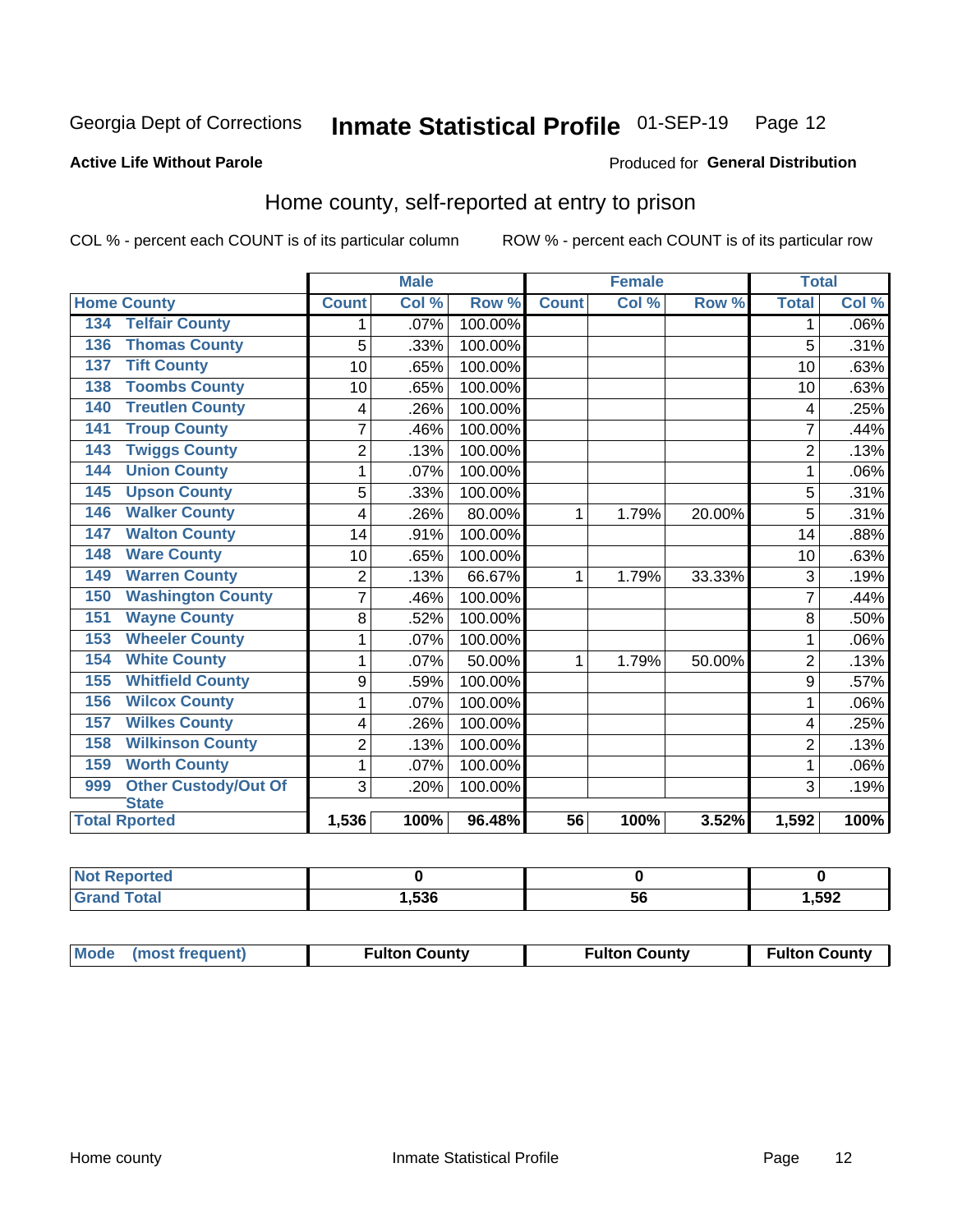#### Inmate Statistical Profile 01-SEP-19 Page 13

### **Active Life Without Parole**

### Produced for General Distribution

### Employment status before prison, self-reported at entry to prison

COL % - percent each COUNT is of its particular column

|                           | <b>Male</b>  |        |         | <b>Female</b> |        |       | <b>Total</b> |        |
|---------------------------|--------------|--------|---------|---------------|--------|-------|--------------|--------|
| <b>Employment Status</b>  | <b>Count</b> | Col %  | Row %   | <b>Count</b>  | Col %  | Row % | Total        | Col %  |
| <b>Full Time</b><br>01    | 515          | 45.58% | 96.08%  | 21            | 47.73% | 3.92% | 536          | 45.66% |
| <b>Part Time</b><br>02    | 74           | 6.55%  | 100.00% |               |        |       | 74           | 6.30%  |
| Unempl $<$ 6M<br>03       | 70           | 6.19%  | 98.59%  |               | 2.27%  | 1.41% | 71           | 6.05%  |
| Unempl > 6M<br>04         | 282          | 24.96% | 94.63%  | 16            | 36.36% | 5.37% | 298          | 25.38% |
| <b>Never Worked</b><br>05 | 100          | 8.85%  | 100.00% |               |        |       | 100          | 8.52%  |
| <b>Student</b><br>06      | 34           | 3.01%  | 100.00% |               |        |       | 34           | 2.90%  |
| <b>Incapable</b><br>07    | 55           | 4.87%  | 90.16%  | 6             | 13.64% | 9.84% | 61           | 5.20%  |
| <b>Total Reported</b>     | 1,130        | 100%   | 96.25%  | 44            | 100%   | 3.75% | 1,174        | 100%   |

| 406<br>__ | $\overline{\phantom{0}}$ | .<br>4 I O<br>---- |
|-----------|--------------------------|--------------------|
| .536      | 50                       | ,592               |

| Mc | ∙u∥<br>----<br>ıme | ίuΙ<br>Πmε |
|----|--------------------|------------|
|    |                    |            |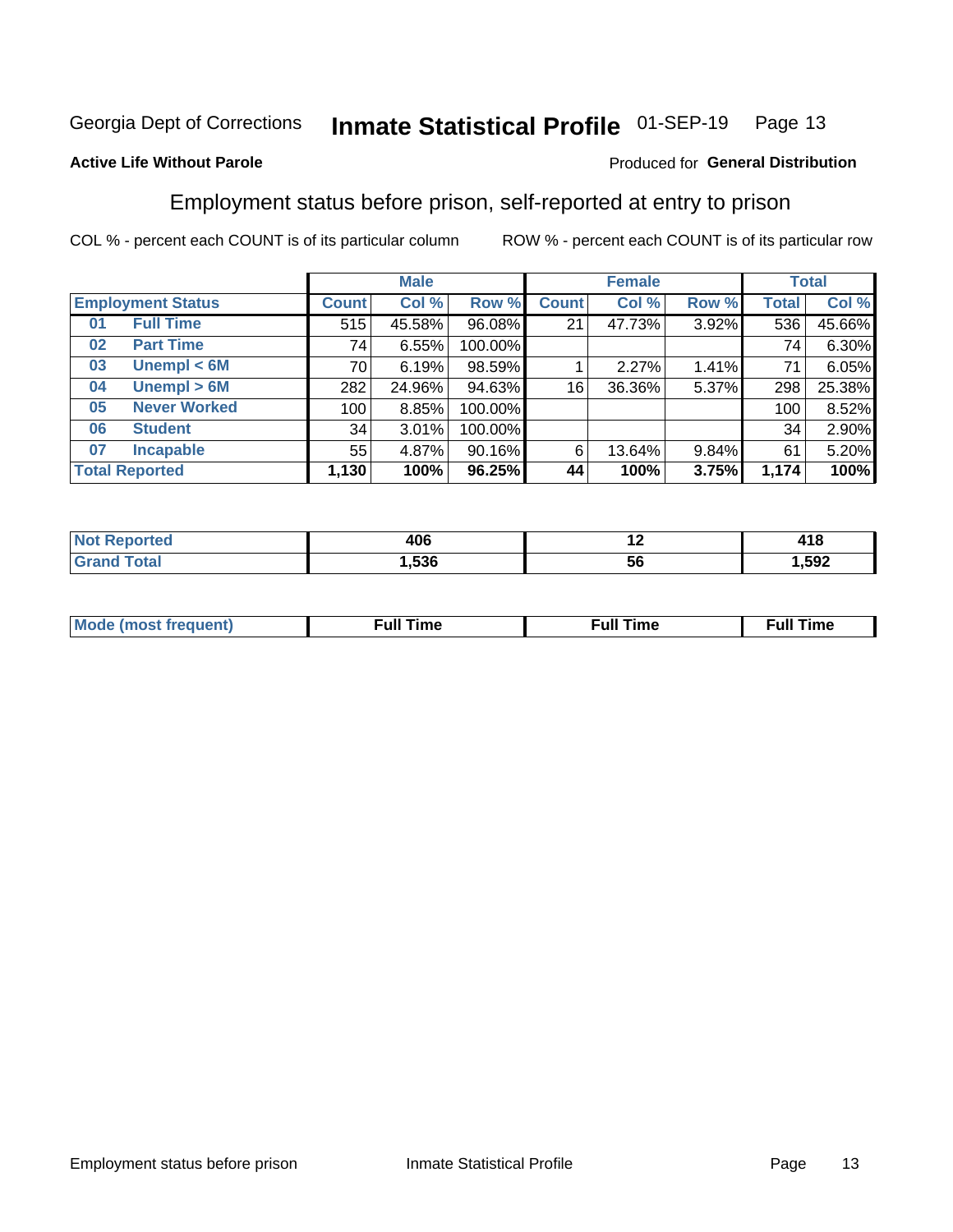### **Active Life Without Parole**

Produced for General Distribution

### Age at admission

COL % - percent each COUNT is of its particular column

|                         |              | <b>Male</b> |         |                | <b>Female</b> |        |              | <b>Total</b> |
|-------------------------|--------------|-------------|---------|----------------|---------------|--------|--------------|--------------|
| <b>Age At Admission</b> | <b>Count</b> | Col %       | Row %   | <b>Count</b>   | Col %         | Row %  | <b>Total</b> | Col %        |
| 15                      | 2            | 0.13%       | 100.00% |                |               |        | 2            | 0.13%        |
| 16                      | 1            | 0.07%       | 100.00% |                |               |        | 1            | 0.06%        |
| $\overline{17}$         | 8            | 0.52%       | 100.00% |                |               |        | 8            | 0.50%        |
| 18                      | 10           | 0.65%       | 100.00% |                |               |        | 10           | 0.63%        |
| 19                      | 21           | 1.37%       | 100.00% |                |               |        | 21           | 1.32%        |
| $\overline{20}$         | 41           | 2.67%       | 97.62%  | 1              | 1.79%         | 2.38%  | 42           | 2.64%        |
| $\overline{21}$         | 36           | 2.34%       | 97.30%  | 1              | 1.79%         | 2.70%  | 37           | 2.32%        |
| 22                      | 63           | 4.10%       | 96.92%  | $\overline{2}$ | 3.57%         | 3.08%  | 65           | 4.08%        |
| 23                      | 56           | 3.65%       | 98.25%  | 1              | 1.79%         | 1.75%  | 57           | 3.58%        |
| 24                      | 55           | 3.58%       | 94.83%  | 3              | 5.36%         | 5.17%  | 58           | 3.64%        |
| $\overline{25}$         | 67           | 4.36%       | 94.37%  | 4              | 7.14%         | 5.63%  | 71           | 4.46%        |
| 26                      | 69           | 4.49%       | 97.18%  | $\overline{2}$ | 3.57%         | 2.82%  | 71           | 4.46%        |
| $\overline{27}$         | 59           | 3.84%       | 93.65%  | 4              | 7.14%         | 6.35%  | 63           | 3.96%        |
| 28                      | 67           | 4.36%       | 97.10%  | $\overline{2}$ | 3.57%         | 2.90%  | 69           | 4.33%        |
| 29                      | 63           | 4.10%       | 98.44%  | 1              | 1.79%         | 1.56%  | 64           | 4.02%        |
| 30                      | 51           | 3.32%       | 100.00% |                |               |        | 51           | 3.20%        |
| 31                      | 67           | 4.36%       | 98.53%  | 1              | 1.79%         | 1.47%  | 68           | 4.27%        |
| 32                      | 65           | 4.23%       | 95.59%  | 3              | 5.36%         | 4.41%  | 68           | 4.27%        |
| 33                      | 51           | 3.32%       | 96.23%  | $\overline{2}$ | 3.57%         | 3.77%  | 53           | 3.33%        |
| 34                      | 33           | 2.15%       | 91.67%  | 3              | 5.36%         | 8.33%  | 36           | 2.26%        |
| 35                      | 41           | 2.67%       | 97.62%  | 1              | 1.79%         | 2.38%  | 42           | 2.64%        |
| 36                      | 51           | 3.32%       | 96.23%  | $\overline{2}$ | 3.57%         | 3.77%  | 53           | 3.33%        |
| $\overline{37}$         | 42           | 2.73%       | 97.67%  | 1              | 1.79%         | 2.33%  | 43           | 2.70%        |
| 38                      | 48           | 3.13%       | 100.00% |                |               |        | 48           | 3.02%        |
| 39                      | 38           | 2.47%       | 86.36%  | 6              | 10.71%        | 13.64% | 44           | 2.76%        |
| 40                      | 33           | 2.15%       | 94.29%  | $\overline{2}$ | 3.57%         | 5.71%  | 35           | 2.20%        |
| 41                      | 41           | 2.67%       | 95.35%  | $\overline{2}$ | 3.57%         | 4.65%  | 43           | 2.70%        |
| 42                      | 36           | 2.34%       | 100.00% |                |               |        | 36           | 2.26%        |
| 43                      | 30           | 1.95%       | 93.75%  | $\overline{2}$ | 3.57%         | 6.25%  | 32           | 2.01%        |
| 44                      | 24           | 1.56%       | 92.31%  | $\overline{2}$ | 3.57%         | 7.69%  | 26           | 1.63%        |
| 45                      | 31           | 2.02%       | 96.88%  | 1              | 1.79%         | 3.13%  | 32           | 2.01%        |
| 46                      | 26           | 1.69%       | 89.66%  | 3              | 5.36%         | 10.34% | 29           | 1.82%        |
| 47                      | 27           | 1.76%       | 100.00% |                |               |        | 27           | 1.70%        |
| 48                      | 26           | 1.69%       | 89.66%  | 3              | 5.36%         | 10.34% | 29           | 1.82%        |
| 49                      | 25           | 1.63%       | 100.00% |                |               |        | 25           | 1.57%        |
| 50                      | 25           | 1.63%       | 100.00% |                |               |        | 25           | 1.57%        |
| $\overline{51}$         | 11           | 0.72%       | 100.00% |                |               |        | 11           | 0.69%        |
| 52                      | 13           | 0.85%       | 100.00% |                |               |        | 13           | 0.82%        |
| 53                      | 15           | 0.98%       | 100.00% |                |               |        | 15           | 0.94%        |
| 54                      | 10           | 0.65%       | 100.00% |                |               |        | 10           | 0.63%        |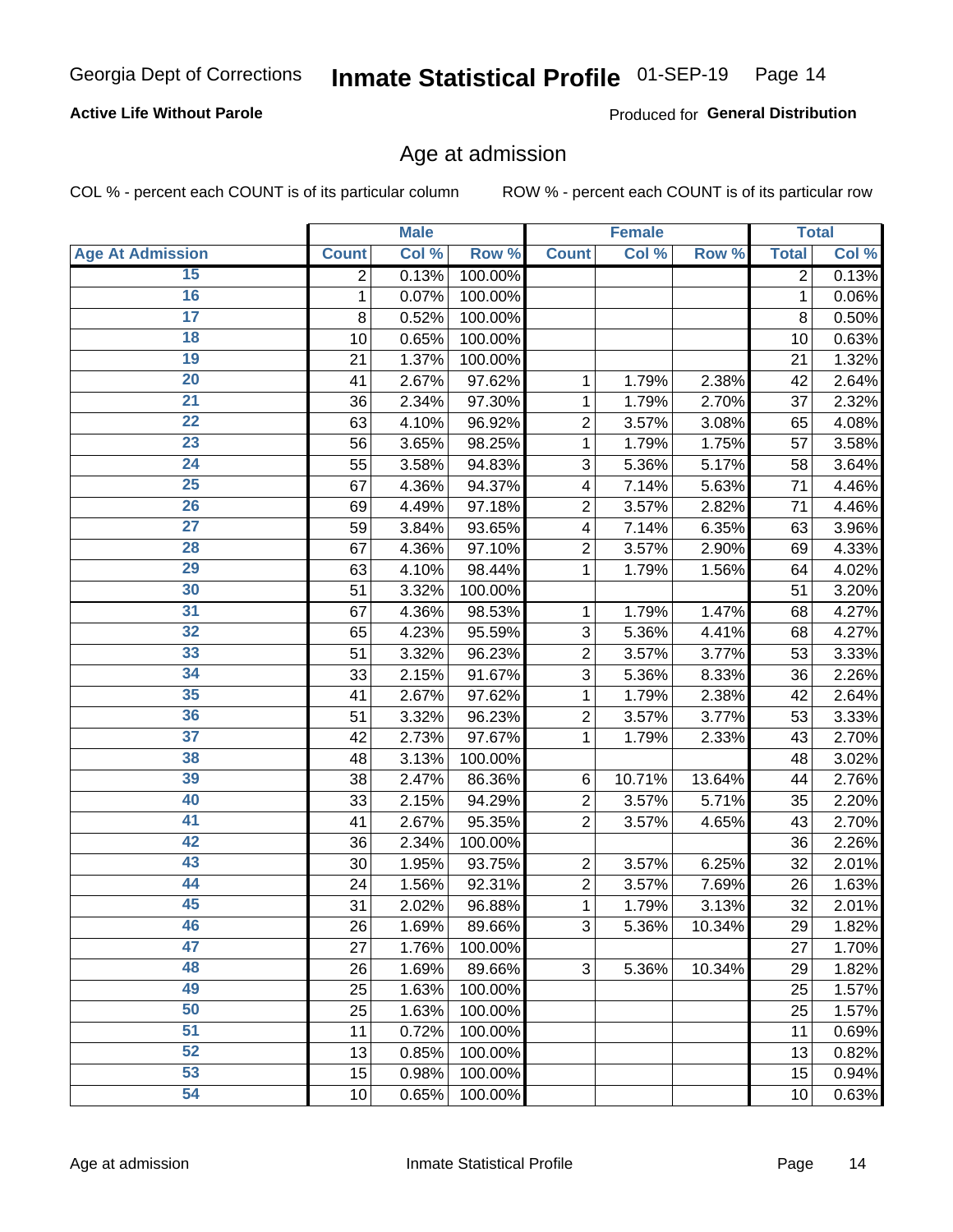### **Active Life Without Parole**

Produced for General Distribution

## Age at admission

COL % - percent each COUNT is of its particular column

|                         |              | <b>Male</b> |         |              | <b>Female</b> |       |                | <b>Total</b> |
|-------------------------|--------------|-------------|---------|--------------|---------------|-------|----------------|--------------|
| <b>Age At Admission</b> | <b>Count</b> | Col %       | Row %   | <b>Count</b> | Col %         | Row % | <b>Total</b>   | Col %        |
| 55                      | 12           | 0.78%       | 92.31%  |              | 1.79%         | 7.69% | 13             | 0.82%        |
| 56                      | 7            | 0.46%       | 100.00% |              |               |       |                | 0.44%        |
| 57                      | 8            | 0.52%       | 100.00% |              |               |       | 8              | 0.50%        |
| 58                      | 6            | 0.39%       | 100.00% |              |               |       | 6              | 0.38%        |
| 59                      | 5            | 0.33%       | 100.00% |              |               |       | 5              | 0.31%        |
| 60                      | 3            | 0.20%       | 100.00% |              |               |       | 3              | 0.19%        |
| 61                      |              | 0.07%       | 100.00% |              |               |       |                | 0.06%        |
| 62                      | 2            | 0.13%       | 100.00% |              |               |       | 2              | 0.13%        |
| 64                      | 3            | 0.20%       | 100.00% |              |               |       | 3              | 0.19%        |
| 65                      | 2            | 0.13%       | 100.00% |              |               |       | 2              | 0.13%        |
| 66                      | 2            | 0.13%       | 100.00% |              |               |       | 2              | 0.13%        |
| 67                      | 2            | 0.13%       | 100.00% |              |               |       | $\overline{2}$ | 0.13%        |
| 69                      | 3            | 0.20%       | 100.00% |              |               |       | 3              | 0.19%        |
| 73                      |              | 0.07%       | 100.00% |              |               |       |                | 0.06%        |
| 78                      |              | 0.07%       | 100.00% |              |               |       |                | 0.06%        |
| <b>Total Reported</b>   | 1,536        | 100%        | 96.48%  | 56           | 100%          | 3.52% | 1,592          | 100%         |

| <b>Not Reported</b> |      |    |        |
|---------------------|------|----|--------|
| <b>Total</b>        | ,536 | ುರ | 592, ا |

| <b>Mean</b><br>(average)       | 33.98    | 34.21 | 33.99    |
|--------------------------------|----------|-------|----------|
| <b>Median (middle)</b>         | ^^<br>JZ |       | ົ<br>-52 |
| <b>Mode</b><br>(most frequent) | 26       | 39    | 25       |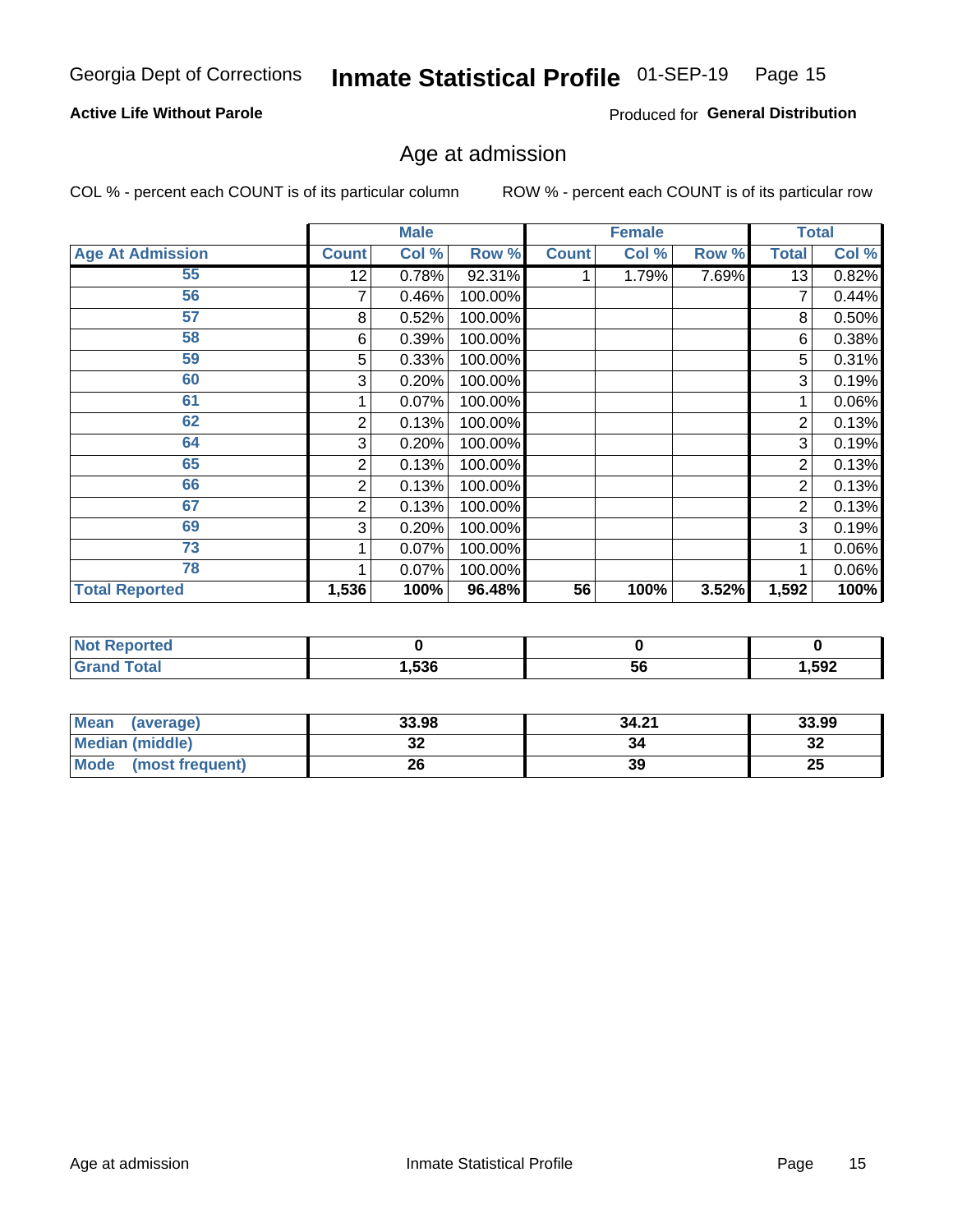### **Active Life Without Parole**

### Produced for General Distribution

### Height, measured at entry to prison

COL % - percent each COUNT is of its particular column

|                       |                | <b>Male</b> |         |                 | <b>Female</b> |         |                | <b>Total</b> |
|-----------------------|----------------|-------------|---------|-----------------|---------------|---------|----------------|--------------|
| <b>Height</b>         | <b>Count</b>   | Col %       | Row %   | <b>Count</b>    | Col %         | Row %   | <b>Total</b>   | Col %        |
| $\bf{0}$              | $\overline{7}$ | 0.46%       | 100.00% |                 |               |         | 7              | 0.44%        |
| 4'10''                |                |             |         | $\mathbf{1}$    | 1.79%         | 100.00% | 1              | $0.06\%$     |
| 5'00''                | 4              | 0.26%       | 100.00% |                 |               |         | 4              | 0.25%        |
| 5'01"                 | 4              | 0.26%       | 66.67%  | $\overline{2}$  | 3.57%         | 33.33%  | 6              | 0.38%        |
| 5'02"                 | 5              | 0.33%       | 83.33%  | 1               | 1.79%         | 16.67%  | $6\phantom{1}$ | 0.38%        |
| 5'03''                | 13             | 0.85%       | 56.52%  | 10              | 17.86%        | 43.48%  | 23             | 1.44%        |
| 5'04"                 | 17             | 1.11%       | 51.52%  | 16              | 28.57%        | 48.48%  | 33             | 2.07%        |
| 5'05"                 | 41             | 2.67%       | 87.23%  | 6               | 10.71%        | 12.77%  | 47             | 2.95%        |
| 5'06''                | 105            | 6.84%       | 94.59%  | 6               | 10.71%        | 5.41%   | 111            | 6.97%        |
| 5'07"                 | 107            | 6.97%       | 93.86%  | 7               | 12.50%        | 6.14%   | 114            | 7.16%        |
| 5'08''                | 158            | 10.29%      | 99.37%  | 1               | 1.79%         | 0.63%   | 159            | 9.99%        |
| 5'09''                | 203            | 13.22%      | 99.02%  | $\overline{c}$  | 3.57%         | 0.98%   | 205            | 12.88%       |
| 5'10''                | 178            | 11.59%      | 99.44%  | 1               | 1.79%         | 0.56%   | 179            | 11.24%       |
| 5'11"                 | 194            | 12.63%      | 99.49%  | 1               | 1.79%         | 0.51%   | 195            | 12.25%       |
| 6'00''                | 164            | 10.68%      | 99.39%  | 1               | 1.79%         | 0.61%   | 165            | 10.36%       |
| 6'01''                | 127            | 8.27%       | 100.00% |                 |               |         | 127            | 7.98%        |
| 6'02"                 | 104            | 6.77%       | 100.00% |                 |               |         | 104            | 6.53%        |
| 6'03''                | 50             | 3.26%       | 98.04%  | $\mathbf{1}$    | 1.79%         | 1.96%   | 51             | 3.20%        |
| 6'04"                 | 36             | 2.34%       | 100.00% |                 |               |         | 36             | 2.26%        |
| 6'05"                 | 9              | 0.59%       | 100.00% |                 |               |         | 9              | 0.57%        |
| 6'06''                | 6              | 0.39%       | 100.00% |                 |               |         | 6              | 0.38%        |
| 6'07''                | $\overline{2}$ | 0.13%       | 100.00% |                 |               |         | $\overline{2}$ | 0.13%        |
| 6'11''                | $\overline{2}$ | 0.13%       | 100.00% |                 |               |         | $\overline{2}$ | 0.13%        |
| <b>Total Reported</b> | 1,536          | 100%        | 96.48%  | $\overline{56}$ | 100%          | 3.52%   | 1,592          | 100%         |

| <b>eported</b> |      |    |       |
|----------------|------|----|-------|
| <b>otal</b>    | ,536 | 56 | 1,592 |

| <b>Mean</b> | (average)       | 5'10" | 5'05" | 5'10'' |  |
|-------------|-----------------|-------|-------|--------|--|
|             |                 |       |       |        |  |
| <b>Mode</b> | (most frequent) | 5'09" | 5'04" | 5'09"  |  |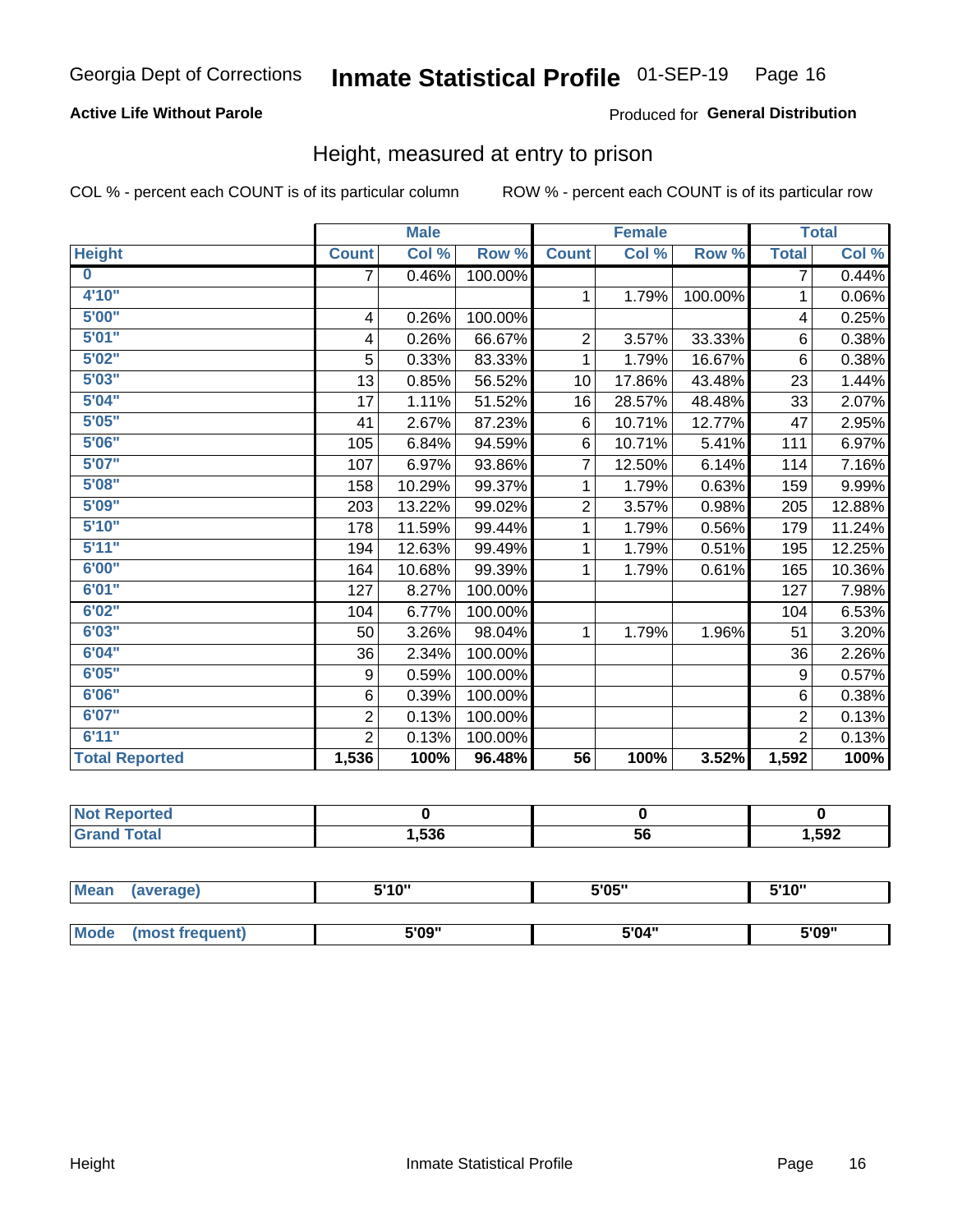### **Active Life Without Parole**

Produced for General Distribution

### Weight, measured at entry to prison

COL % - percent each COUNT is of its particular column

ROW % - percent each COUNT is of its particular row

|                          |                         | <b>Male</b>    |         |                         | <b>Female</b> |         |                | <b>Total</b>   |  |
|--------------------------|-------------------------|----------------|---------|-------------------------|---------------|---------|----------------|----------------|--|
| Weight                   | <b>Count</b>            | Col %          | Row %   | <b>Count</b>            | Col %         | Row %   | <b>Total</b>   | Col %          |  |
| 100 - 109 pounds         |                         |                |         | 1                       | 1.79%         | 100.00% | $\mathbf 1$    | $0.06\%$       |  |
| 110 - 119 pounds         | $\overline{\mathbf{4}}$ | 0.26%          | 66.67%  | $\overline{c}$          | 3.57%         | 33.33%  | $\,6$          | 0.38%          |  |
| 120 - 129 pounds         | 7                       | 0.46%          | 87.50%  | 1                       | 1.79%         | 12.50%  | 8              | 0.50%          |  |
| 130 - 139 pounds         | 45                      | 2.93%          | 91.84%  | 4                       | 7.14%         | 8.16%   | 49             | 3.08%          |  |
| 140 - 149 pounds         | 98                      | 6.39%          | 96.08%  | 4                       | 7.14%         | 3.92%   | 102            | 6.42%          |  |
| 150 - 159 pounds         | 142                     | 9.26%          | 95.30%  | 7                       | 12.50%        | 4.70%   | 149            | 9.37%          |  |
| 160 - 169 pounds         | 186                     | 12.13%         | 97.89%  | $\overline{\mathbf{4}}$ | 7.14%         | 2.11%   | 190            | 11.95%         |  |
| 170 - 179 pounds         | 202                     | 13.17%         | 98.06%  | $\overline{\mathbf{4}}$ | 7.14%         | 1.94%   | 206            | 12.96%         |  |
| 180 - 189 pounds         | 203                     | 13.23%         | 97.13%  | 6                       | 10.71%        | 2.87%   | 209            | 13.14%         |  |
| 190 - 199 pounds         | 128                     | 8.34%          | 95.52%  | 6                       | 10.71%        | 4.48%   | 134            | 8.43%          |  |
| 200 - 209 pounds         | 131                     | 8.54%          | 97.04%  | $\overline{\mathbf{4}}$ | 7.14%         | 2.96%   | 135            | 8.49%          |  |
| 210 - 219 pounds         | 95                      | 6.19%          | 95.00%  | 5                       | 8.93%         | 5.00%   | 100            | 6.29%          |  |
| 220 - 229 pounds         | 96                      | 6.26%          | 98.97%  | $\mathbf{1}$            | 1.79%         | 1.03%   | 97             | 6.10%          |  |
| 230 - 239 pounds         | 57                      | 3.72%          | 98.28%  | 1                       | 1.79%         | 1.72%   | 58             | 3.65%          |  |
| 240 - 249 pounds         | 47                      | 3.06%          | 100.00% |                         |               |         | 47             | 2.96%          |  |
| 250 - 259 pounds         | 33                      | 2.15%          | 97.06%  | $\mathbf{1}$            | 1.79%         | 2.94%   | 34             | 2.14%          |  |
| 260 - 269 pounds         | 12                      | 0.78%          | 92.31%  | $\mathbf 1$             | 1.79%         | 7.69%   | 13             | 0.82%          |  |
| 270 - 279 pounds         | 14                      | 0.91%          | 100.00% |                         |               |         | 14             | 0.88%          |  |
| 280 - 289 pounds         | 12                      | 0.78%          | 92.31%  | 1                       | 1.79%         | 7.69%   | 13             | 0.82%          |  |
| 290 - 299 pounds         | 5                       | 0.33%          | 71.43%  | $\overline{2}$          | 3.57%         | 28.57%  | $\overline{7}$ | 0.44%          |  |
| 300 - 309 pounds         | 4                       | 0.26%          | 100.00% |                         |               |         | 4              | 0.25%          |  |
| 310 - 319 pounds         | 1                       | 0.07%          | 100.00% |                         |               |         | $\mathbf{1}$   | 0.06%          |  |
| 320 - 329 pounds         | 4                       | 0.26%          | 100.00% |                         |               |         | 4              | 0.25%          |  |
| 330 - 339 pounds         | $\overline{5}$          | 0.33%          | 100.00% |                         |               |         | 5              | 0.31%          |  |
| 360 - 369 pounds         | 1                       | 0.07%          | 100.00% |                         |               |         | $\mathbf{1}$   | 0.06%          |  |
| 370 - 379 pounds         | $\overline{1}$          | 0.07%          | 100.00% |                         |               |         | $\mathbf{1}$   | 0.06%          |  |
| 390 - 399 pounds         |                         |                |         | 1                       | 1.79%         | 100.00% | $\mathbf{1}$   | 0.06%          |  |
| 400 pounds and over      | $\mathbf{1}$            | 0.07%          | 100.00% |                         |               |         | $\mathbf{1}$   | 0.06%          |  |
| <b>Total Reported</b>    | 1,534                   | 100%           | 96.48%  | $\overline{56}$         | 100%          | 3.52%   | 1,590          | 100%           |  |
|                          |                         |                |         |                         |               |         |                |                |  |
| <b>Not Reported</b>      |                         | $\overline{2}$ |         | $\overline{\mathbf{0}}$ |               |         |                | $\overline{2}$ |  |
| <b>Grand Total</b>       |                         | 1,536          |         | $\overline{56}$         |               |         | 1,592          |                |  |
|                          |                         |                |         |                         |               |         |                |                |  |
| <b>Mean</b><br>(average) |                         | 188            |         |                         | 184           |         |                | 188            |  |
| <b>Median (middle)</b>   |                         | 180            |         | <b>180</b>              |               |         | 180            |                |  |

**Mode** 

(most frequent)

 $180$ 

**180** 

 $180$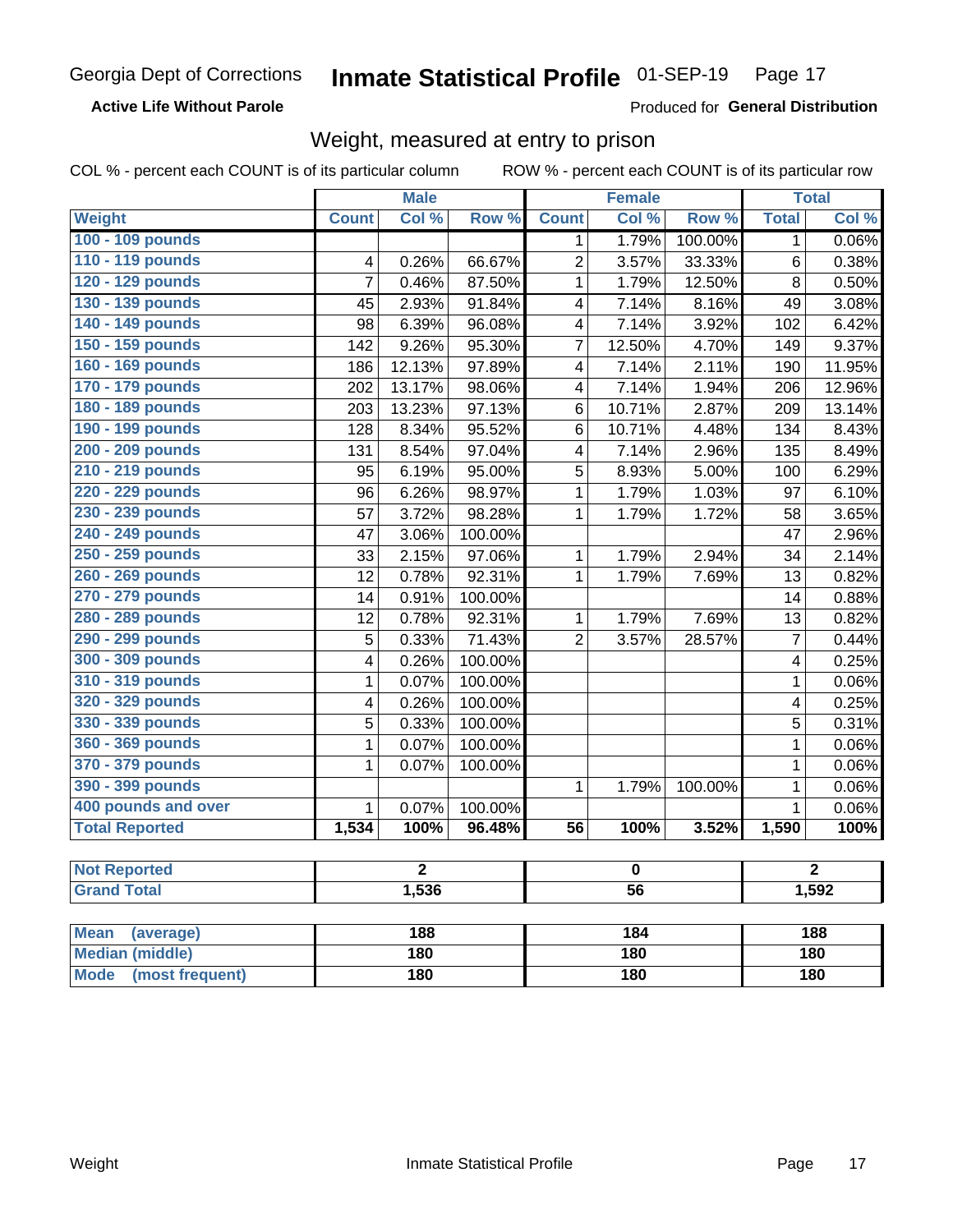#### Inmate Statistical Profile 01-SEP-19 Page 18

Produced for General Distribution

### **Active Life Without Parole**

### Veterans validated by Veteran's Administration

COL % - percent each COUNT is of its particular column

|                          |              | <b>Male</b> |                    | <b>Female</b> |       |              | <b>Total</b> |
|--------------------------|--------------|-------------|--------------------|---------------|-------|--------------|--------------|
| <b>Military service</b>  | <b>Count</b> | Col %       | <b>Row % Count</b> | Col %         | Row % | <b>Total</b> | Col %        |
| <b>Others</b><br>0       | 51           | 40.48%      | 100.00%            |               |       | 51           | 40.16%       |
| <b>Air Force</b>         | 49           | 38.89%      | 98.00%             | 100.00%       | 2.00% | 50           | 39.37%       |
| <b>Army</b>              | 6            | 4.76%       | 100.00%            |               |       | 6            | 4.72%        |
| <b>Navy</b><br>3         |              | $5.56\%$    | 100.00%            |               |       |              | 5.51%        |
| <b>Coast Guard</b><br>5. | 13           | 10.32%      | 100.00%            |               |       | 13           | 10.24%       |
| <b>Total Reported</b>    | 126          | 100%        | $99.21\%$          | 100%          | .79%  | 127          | 100%         |

| тес          | $\lambda$ 40<br>2 I V | --<br>ು | ,465 |
|--------------|-----------------------|---------|------|
| <b>Total</b> | .536                  | -5t     | ,592 |

| <b>Mode</b><br>™orce<br>วthers<br>de (most frequent)<br>วthers |
|----------------------------------------------------------------|
|----------------------------------------------------------------|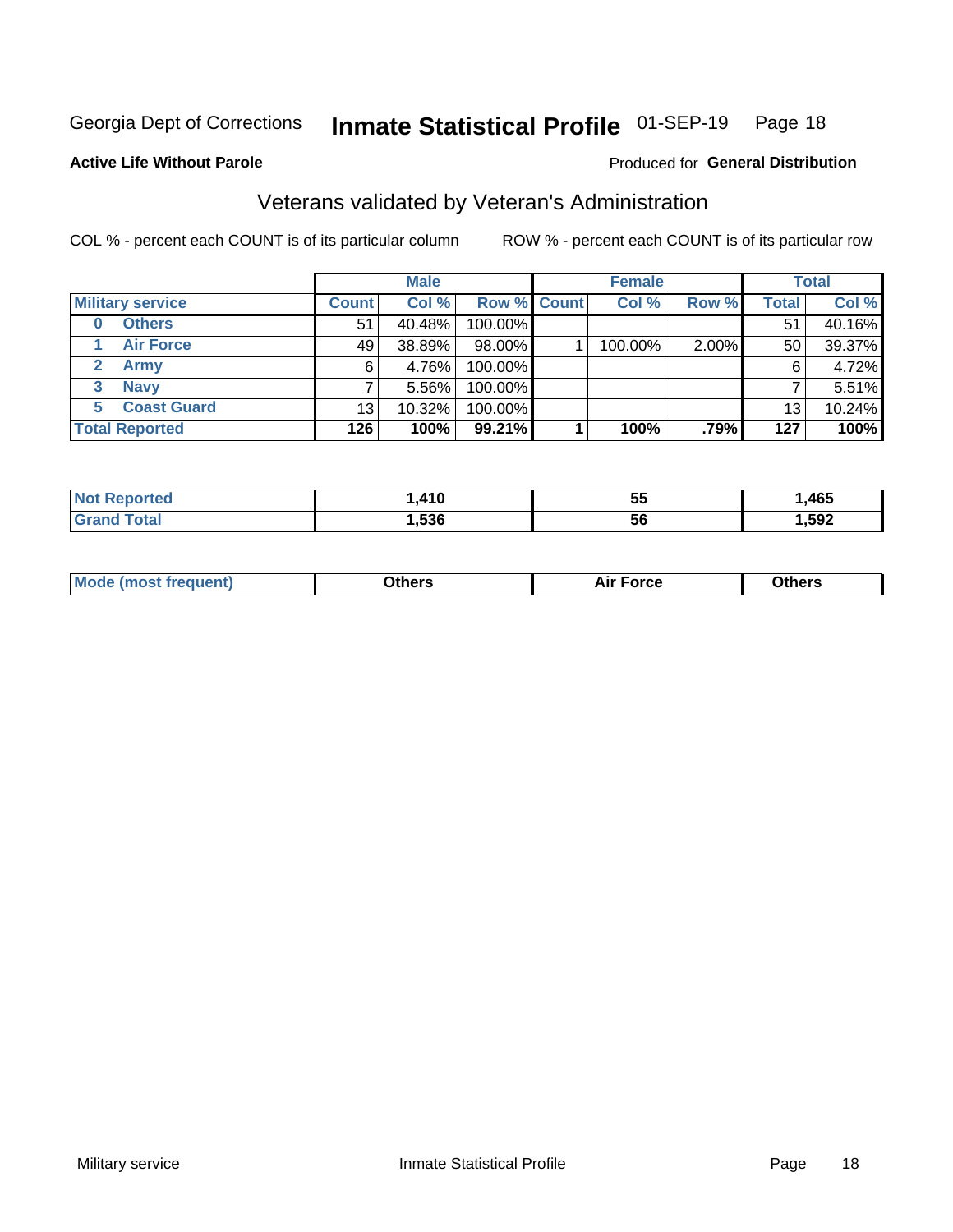#### Inmate Statistical Profile 01-SEP-19 Page 19

**Active Life Without Parole** 

Produced for General Distribution

### Type of admission to prison

COL % - percent each COUNT is of its particular column

|                                      |                 | <b>Male</b> |                    |    | <b>Female</b> |       |              | <b>Total</b> |
|--------------------------------------|-----------------|-------------|--------------------|----|---------------|-------|--------------|--------------|
| <b>Type of Admission</b>             | <b>Count</b>    | Col %       | <b>Row % Count</b> |    | Col %         | Row % | <b>Total</b> | Col %        |
| <b>New Sentence</b><br>52            | 1,456           | 94.79%      | 96.30%             | 56 | 100.00%       | 3.70% | 1,512        | 94.97%       |
| <b>Probation Rev Partial</b><br>53   | 8               | .52%        | 100.00%            |    |               |       | 8            | .50%         |
| <b>Probation Rev Remainder</b><br>54 | 18              | 1.17%       | 100.00%            |    |               |       | 18           | 1.13%        |
| <b>Parole Rev New Sentence</b><br>55 | 20              | 1.30%       | 100.00%            |    |               |       | 20           | 1.26%        |
| <b>Parole Rev No New</b><br>56       | 20              | 1.30%       | 100.00%            |    |               |       | 20           | 1.26%        |
| <b>Sentence</b>                      |                 |             |                    |    |               |       |              |              |
| <b>Life W/O Parole</b><br>70         | 13 <sub>1</sub> | .85%        | 100.00%            |    |               |       | 13           | .82%         |
| <b>Unknown</b><br>82                 |                 | $.07\%$     | 100.00%            |    |               |       |              | .06%         |
| <b>Total Reported</b>                | 1,536           | 100%        | 96.48%             | 56 | 100%          | 3.52% | 1,592        | 100%         |

| Reported<br><b>NOT</b> |       |           |      |
|------------------------|-------|-----------|------|
| <b>Total</b><br>"Gran. | .,536 | - -<br>วง | .592 |

| <b>Mode (most frequent)</b> | <b>New Sentence</b> | <b>New Sentence</b> | <b>New Sentence</b> |
|-----------------------------|---------------------|---------------------|---------------------|
|                             |                     |                     |                     |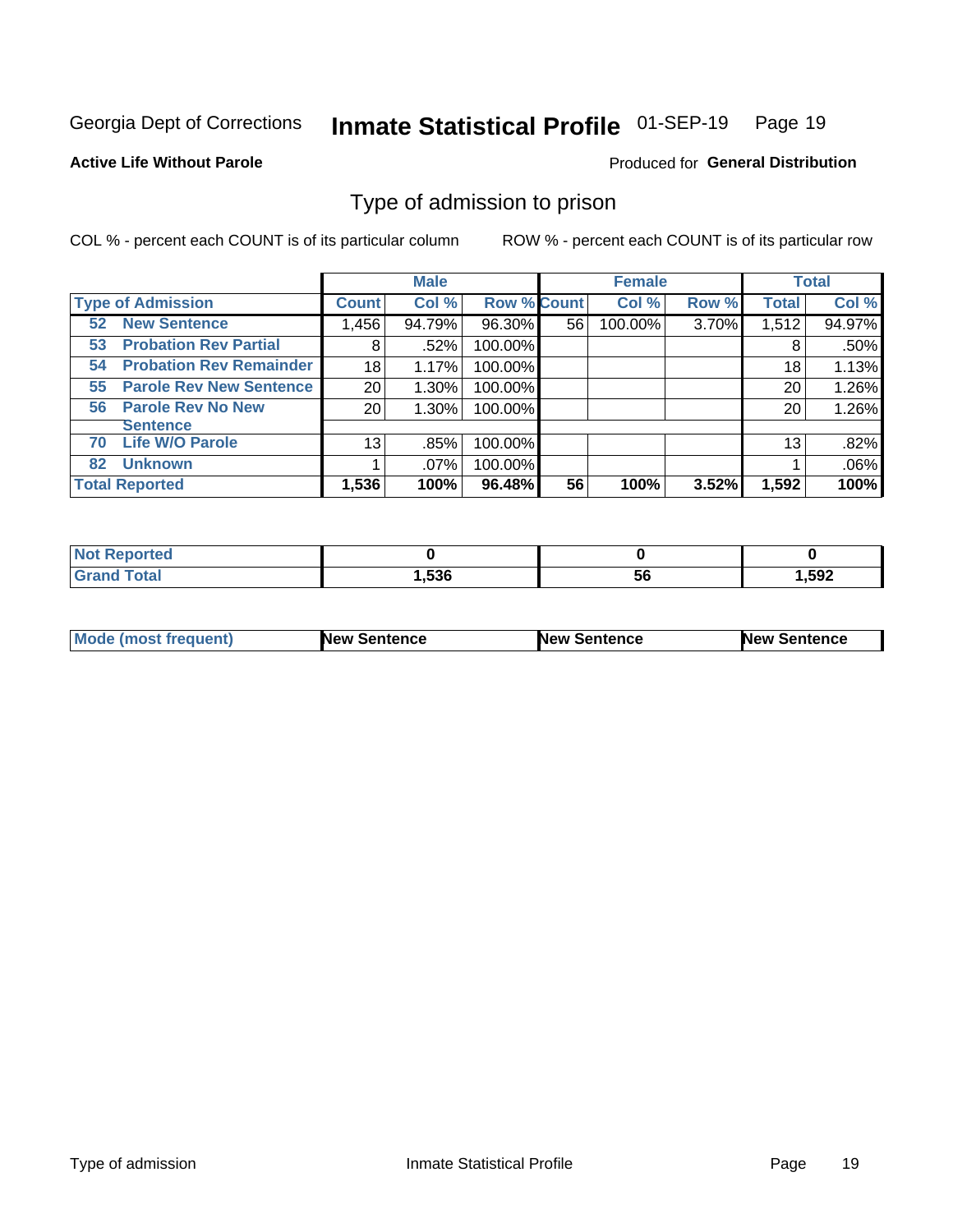## Inmate Statistical Profile 01-SEP-19 Page 20

**Active Life Without Parole** 

Produced for General Distribution

## Current / last supervision level

COL % - percent each COUNT is of its particular column

|                        |              | <b>Male</b> |                    |    | <b>Female</b> |          |       | <b>Total</b> |
|------------------------|--------------|-------------|--------------------|----|---------------|----------|-------|--------------|
| <b>Security Status</b> | <b>Count</b> | Col%        | <b>Row % Count</b> |    | Col %         | Row %    | Total | Col %        |
| 4 Medium               | ົ            | .20% '      | $100.00\%$         |    | .00%          |          |       | .19%         |
| 5 Close                | 1.5331       | 99.80%      | 96.48%             | 56 | 100.00%       | $3.52\%$ | .589  | 99.81%       |
| <b>Total Reported</b>  | 1,536        | 100%        | 96.48%             | 56 | 100%          | 3.52%    | 1,592 | 100%         |

| <b>Still being diagnosed</b> |       |    |       |
|------------------------------|-------|----|-------|
| <b>Not Reported</b>          |       |    |       |
| <b>Grand Total</b>           | 1,536 | 56 | 1,592 |

| <b>AhoM</b><br>rreauent) | <b>Close</b> | Close | Close |
|--------------------------|--------------|-------|-------|
|                          |              |       |       |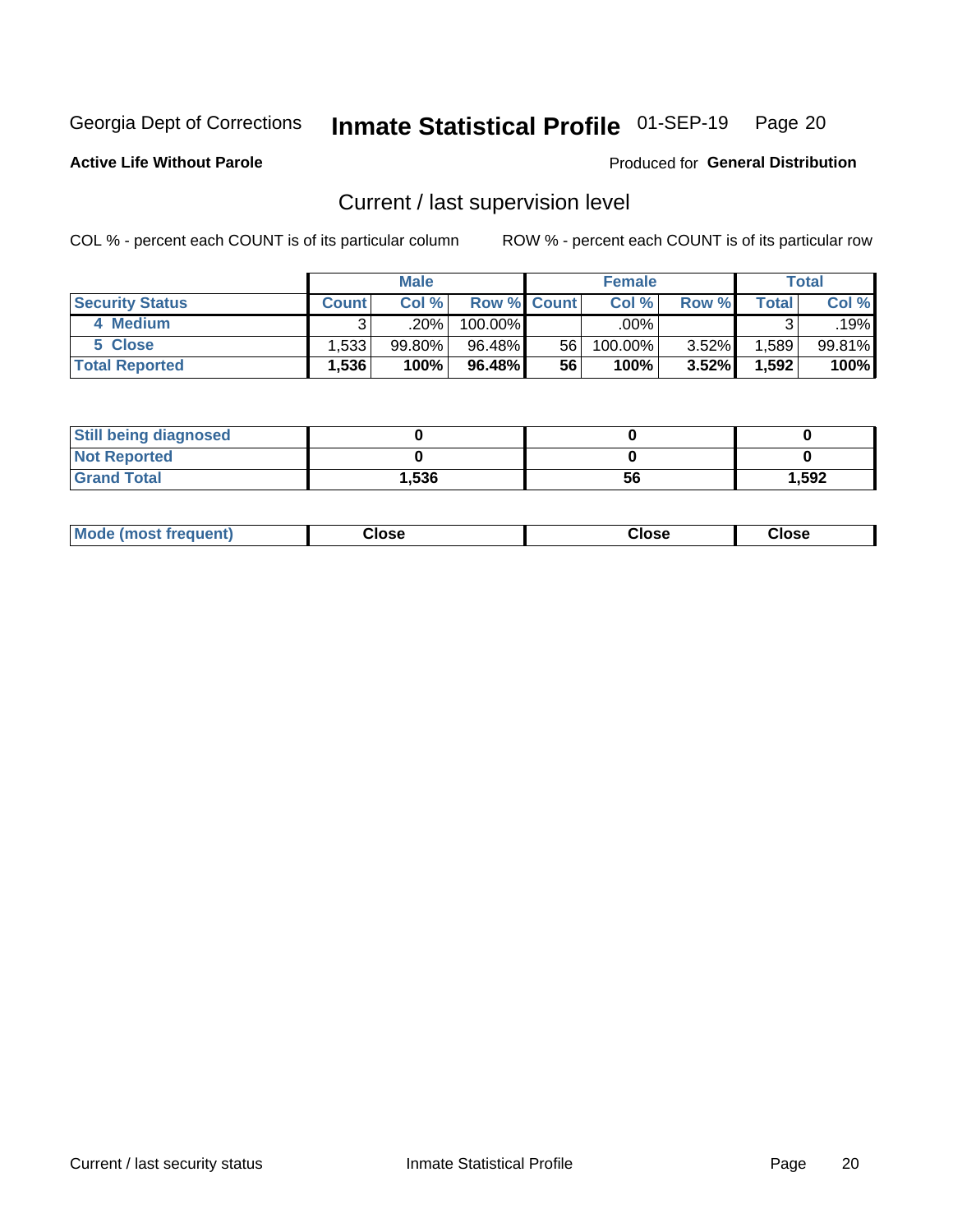## Inmate Statistical Profile 01-SEP-19 Page 21

**Active Life Without Parole** 

Produced for General Distribution

## Current / last type of institution

COL % - percent each COUNT is of its particular column

|                            |              | <b>Male</b> |                    |                 | <b>Female</b> |          |       | Total   |
|----------------------------|--------------|-------------|--------------------|-----------------|---------------|----------|-------|---------|
| <b>Type of Institution</b> | <b>Count</b> | Col%        | <b>Row % Count</b> |                 | Col %         | Row %    | Total | Col %   |
| <b>State Prison</b>        | 1.536        | 100.00%     | 96.48%             | 56 <sub>1</sub> | 100.00%       | $3.52\%$ | 1,592 | 100.00% |
| <b>Total Reported</b>      | 1,536        | 100%        | 96.48%             | 56              | 100%          | $3.52\%$ | 1,592 | 100%    |

| tet |                   |    |       |
|-----|-------------------|----|-------|
|     | <b>EOC</b><br>. . | эt | 1,592 |

|  | <b>Mode (most frequent)</b> | State Prison | <b>State Prison</b> | <b>State Prison</b> |
|--|-----------------------------|--------------|---------------------|---------------------|
|--|-----------------------------|--------------|---------------------|---------------------|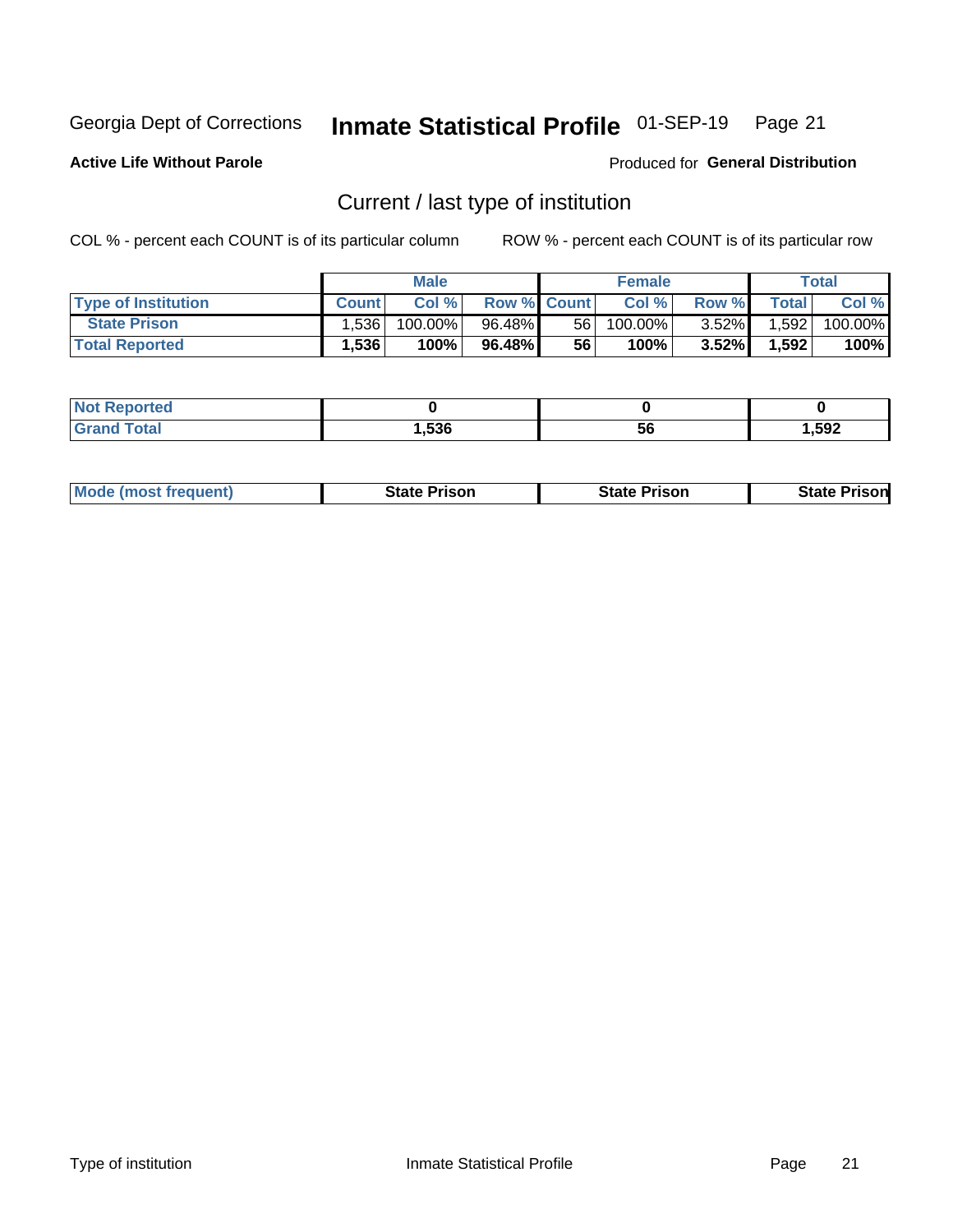## Inmate Statistical Profile 01-SEP-19 Page 22

### **Active Life Without Parole**

### Produced for General Distribution

### Institution type - transitional centers

COL % - percent each COUNT is of its particular column

|                                                  | <b>Male</b> |                    | <b>Female</b> |             | Total |
|--------------------------------------------------|-------------|--------------------|---------------|-------------|-------|
| <b>Institution Type - Trans. Centers Count  </b> | Col%        | <b>Row % Count</b> | Col %         | Row % Total | Col % |
| <b>Total Reported</b>                            |             |                    |               |             |       |

| <b>Reported</b><br><b>NOT</b><br>$\sim$            |  |  |
|----------------------------------------------------|--|--|
| $f$ $f \circ f \circ f$<br>$C = 1$<br><b>TULAI</b> |  |  |

| Mode (most frequent) | <b>Null</b> | <b>Null</b> | <b>Null</b> |
|----------------------|-------------|-------------|-------------|
|                      |             |             |             |
|                      |             |             |             |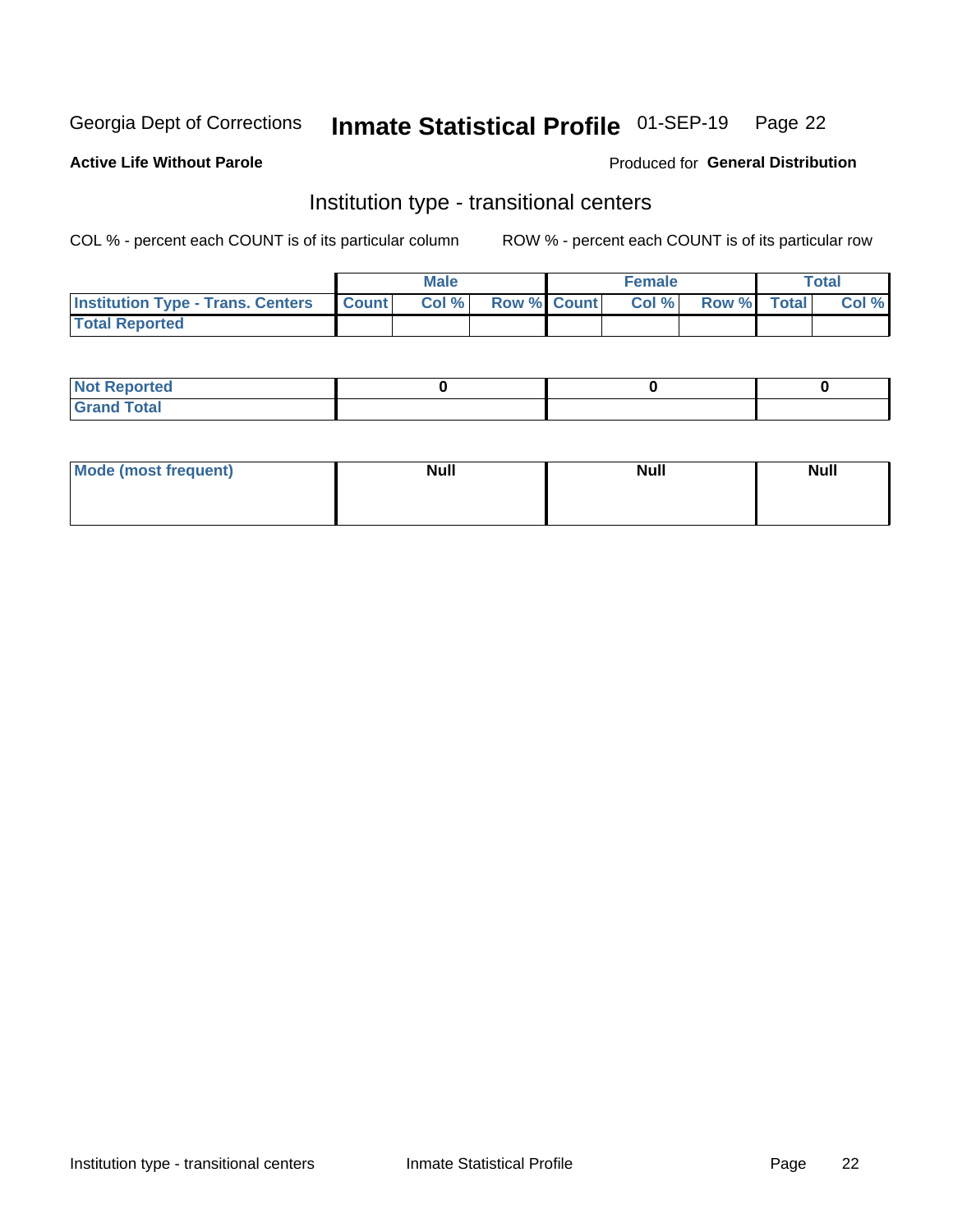## Inmate Statistical Profile 01-SEP-19 Page 23

**Active Life Without Parole** 

**Produced for General Distribution** 

### Institution type - county prisons

COL % - percent each COUNT is of its particular column

|                                                    | <b>Male</b> |       |  | <b>Female</b> |                          |             | <b>Total</b> |       |
|----------------------------------------------------|-------------|-------|--|---------------|--------------------------|-------------|--------------|-------|
| <b>Institution Type - County Prisons   Count  </b> |             | Col % |  |               | <b>Row % Count Col %</b> | Row % Total |              | Col % |
| <b>Total Reported</b>                              |             |       |  |               |                          |             |              |       |

| <b>Not</b><br>: Reported<br> |  |  |
|------------------------------|--|--|
| <b>Total</b><br>---          |  |  |

| Mode (most frequent) | <b>Null</b> | <b>Null</b><br><b>Null</b> |
|----------------------|-------------|----------------------------|
|                      |             |                            |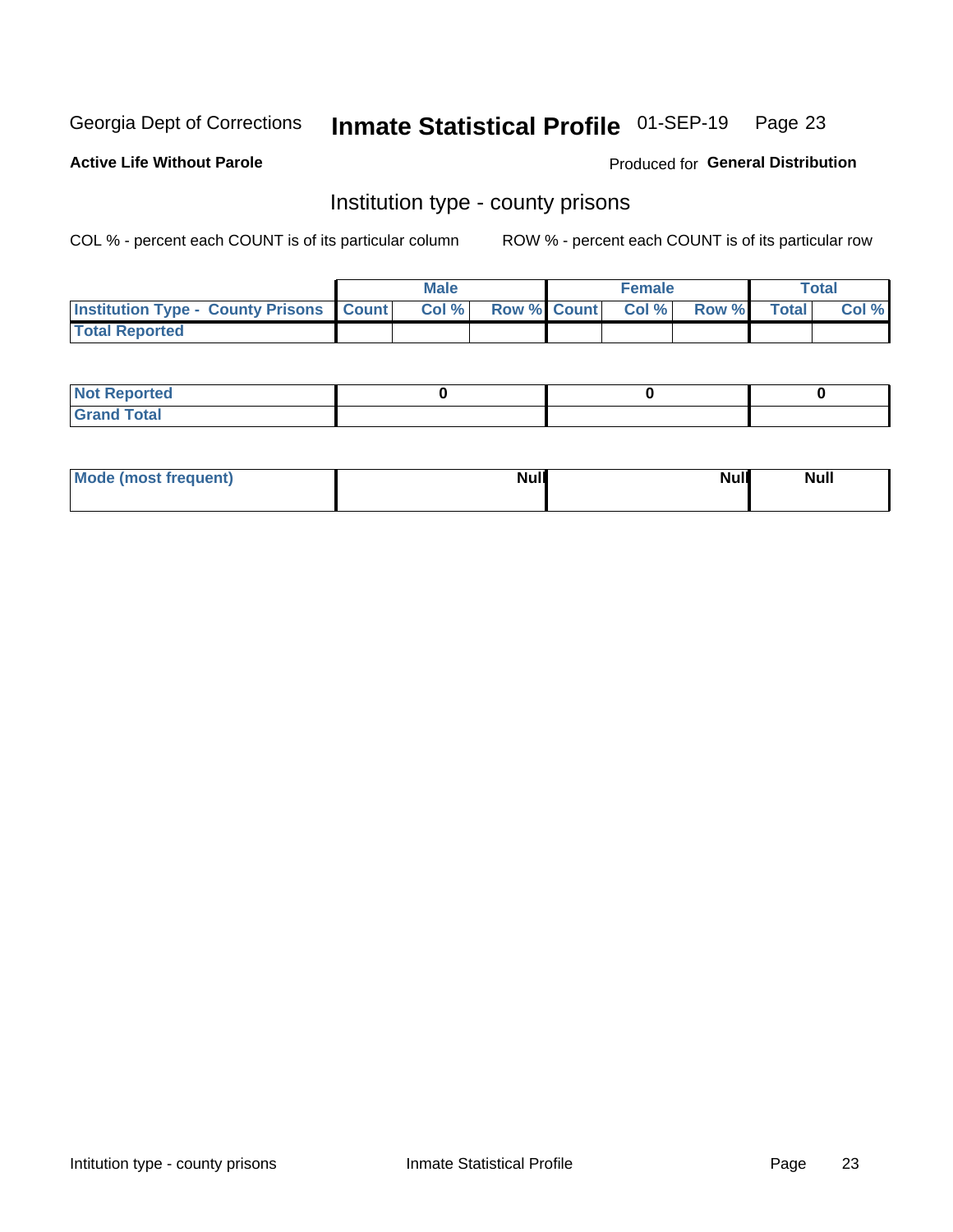## Inmate Statistical Profile 01-SEP-19 Page 24

### **Active Life Without Parole**

### Produced for General Distribution

### Institution type - state prisons

COL % - percent each COUNT is of its particular column ROW % - percent each COUNT is of its particular row

|                                         | <b>Male</b>               |        |         | <b>Female</b>                 |        |         | <b>Total</b>                        |          |
|-----------------------------------------|---------------------------|--------|---------|-------------------------------|--------|---------|-------------------------------------|----------|
| <b>Institution Type - State Prisons</b> | <b>Count</b>              | Col %  | Row %   | <b>Count</b>                  | Col %  | Row %   | <b>Total</b>                        | Col %    |
| <b>Arrendale State Prison</b>           |                           |        |         | 31                            | 55.36% | 100.00% | 31                                  | 1.95%    |
| <b>Augusta State Med. Prison</b>        | 79                        | 5.14%  | 100.00% |                               |        |         | 79                                  | 4.96%    |
| <b>Autry State Prison</b>               |                           | .07%   | 100.00% |                               |        |         |                                     | .06%     |
| <b>Baldwin State Prison</b>             | 49                        | 3.19%  | 100.00% |                               |        |         | 49                                  | 3.08%    |
| <b>Central State Prison</b>             | 7                         | .46%   | 100.00% |                               |        |         | 7                                   | .44%     |
| <b>Coastal State Prison</b>             | 5                         | .33%   | 100.00% |                               |        |         | 5                                   | .31%     |
| <b>Ga Diag Class Prison</b>             | 67                        | 4.36%  | 100.00% |                               |        |         | 67                                  | 4.21%    |
| <b>Ga State Prison</b>                  | 37                        | 2.41%  | 100.00% |                               |        |         | 37                                  | 2.32%    |
| <b>Hancock State Prison</b>             | 170                       | 11.07% | 100.00% |                               |        |         | 170                                 | 10.68%   |
| <b>Hays State Prison</b>                | 124                       | 8.07%  | 100.00% |                               |        |         | 124                                 | 7.79%    |
| <b>Long Unit</b>                        | 1                         | .07%   | 100.00% |                               |        |         |                                     | .06%     |
| <b>Macon State Prison</b>               | 317                       | 20.64% | 100.00% |                               |        |         | 317                                 | 19.91%   |
| <b>Phillips State Prison</b>            | 28                        | 1.82%  | 100.00% |                               |        |         | 28                                  | 1.76%    |
| <b>Pulaski State Prison</b>             |                           |        |         | 25                            | 44.64% | 100.00% | 25                                  | 1.57%    |
| <b>Smith State Prison</b>               | 206                       | 13.41% | 100.00% |                               |        |         | 206                                 | 12.94%   |
| <b>Telfair State Prison</b>             | 227                       | 14.78% | 100.00% |                               |        |         | 227                                 | 14.26%   |
| <b>Valdosta State Prison</b>            | 102                       | 6.64%  | 100.00% |                               |        |         | 102                                 | 6.41%    |
| <b>Ware State Prison</b>                | 116                       | 7.55%  | 100.00% |                               |        |         | 116                                 | 7.29%    |
| <b>Total Reported</b>                   | 1,536                     | 100%   | 96.48%  | 56                            | 100%   | 3.52%   | 1,592                               | 100%     |
| <b>Not Reported</b>                     |                           | 0      |         | 0                             |        |         |                                     | $\bf{0}$ |
| <b>Grand Total</b>                      |                           | 1,536  |         | $\overline{56}$               |        |         |                                     | 1,592    |
| <b>Mode (most frequent)</b>             | <b>Macon State Prison</b> |        |         | <b>Arrendale State Prison</b> |        |         | <b>Macon State</b><br><b>Prison</b> |          |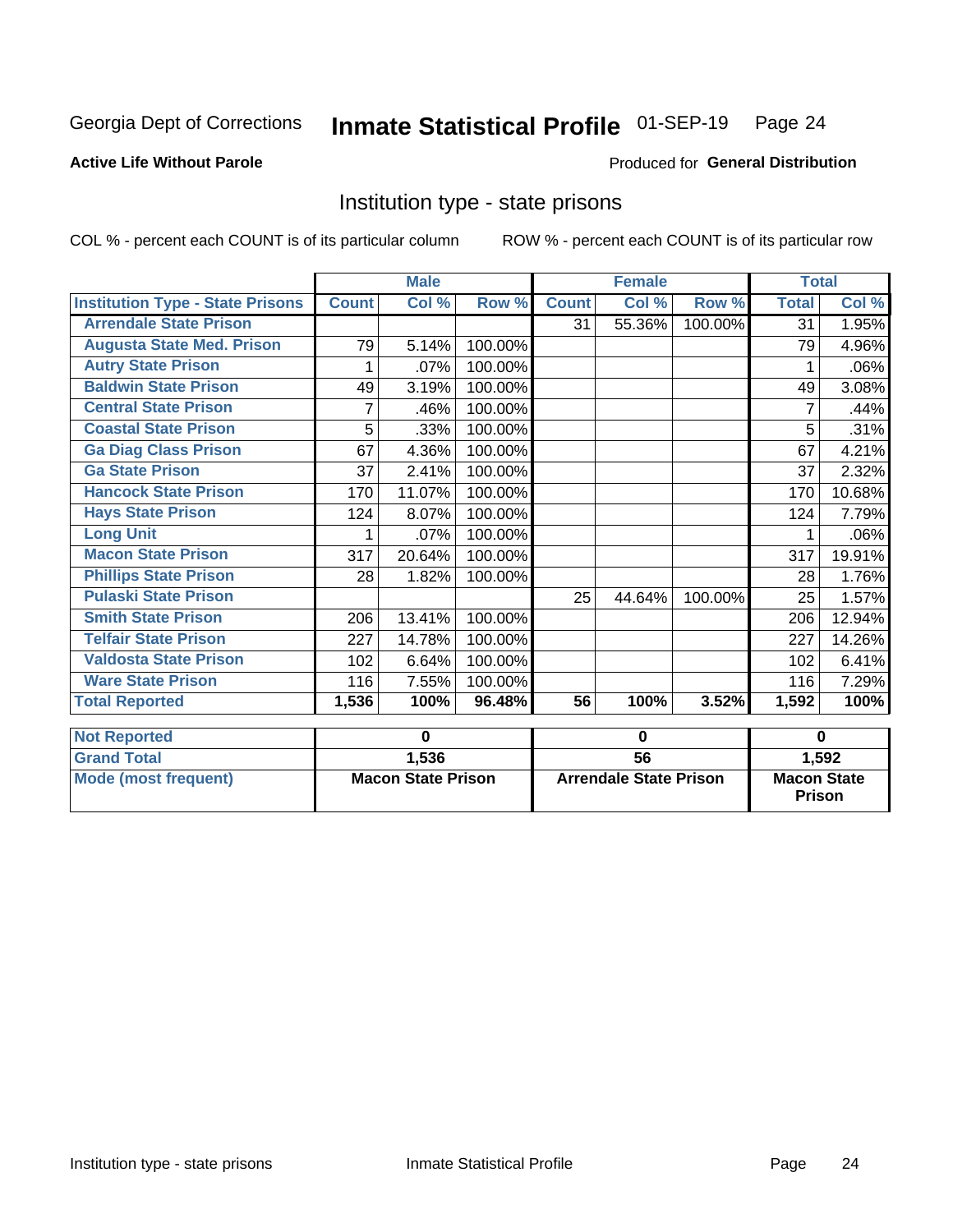## Inmate Statistical Profile 01-SEP-19 Page 25

**Active Life Without Parole** 

Produced for General Distribution

### Institution type - private prisons

COL % - percent each COUNT is of its particular column

|                                                 | <b>Male</b> |      |                    | <b>Female</b> |       |             | Total |       |
|-------------------------------------------------|-------------|------|--------------------|---------------|-------|-------------|-------|-------|
| <b>Institution Type - Private Prisons Count</b> |             | Col% | <b>Row % Count</b> |               | Col % | Row % Total |       | Col % |
| <b>Total Reported</b>                           |             |      |                    |               |       |             |       |       |

| <b>Reported</b><br><b>NOT</b><br>$\sim$            |  |  |
|----------------------------------------------------|--|--|
| $f$ $f \circ f \circ f$<br>$C = 1$<br><b>TULAI</b> |  |  |

| <b>Mo</b><br>frequent) | <b>Null</b> | <b>Null</b> | . . I *<br><b>IVUII</b> |
|------------------------|-------------|-------------|-------------------------|
|                        |             |             |                         |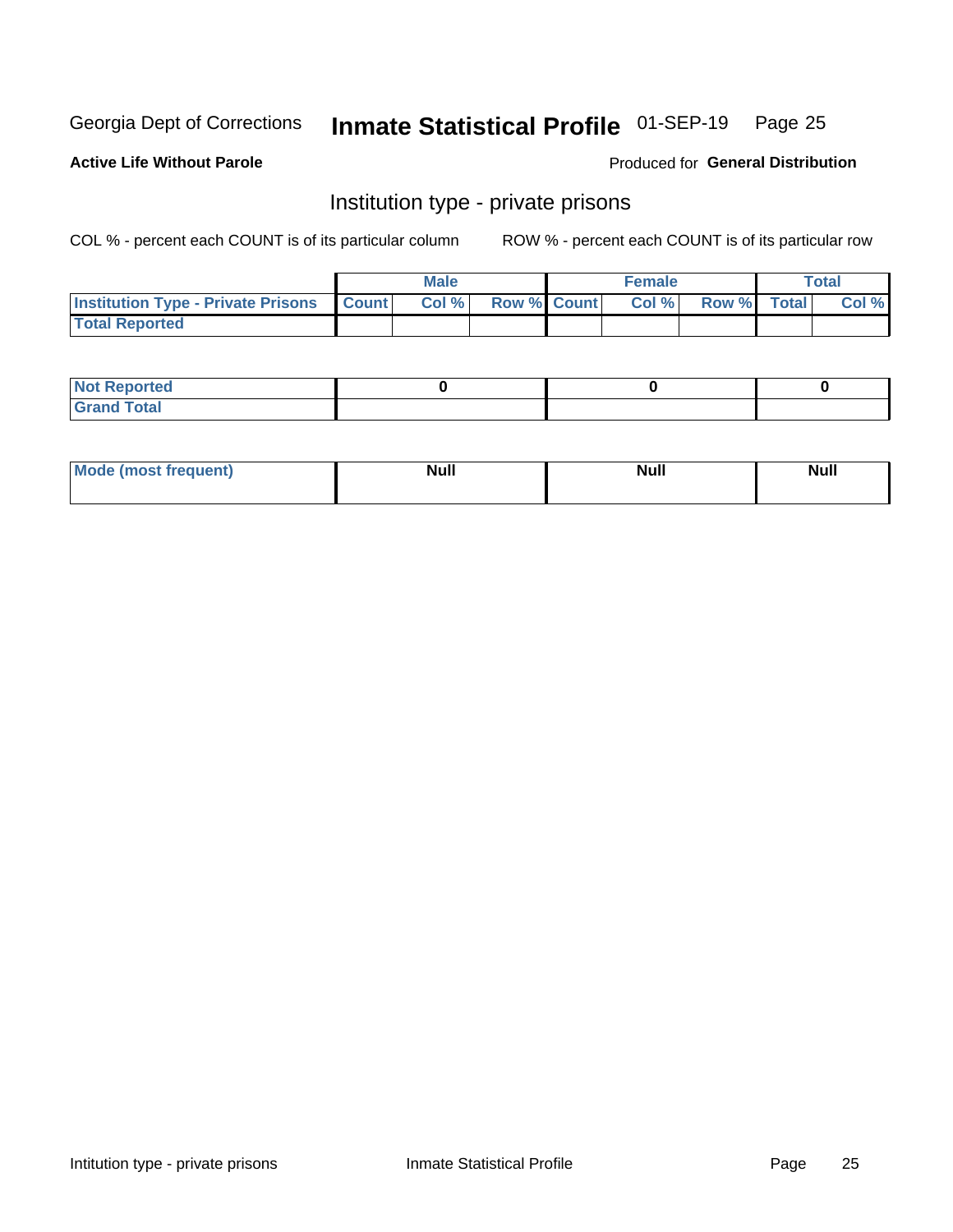#### Inmate Statistical Profile 01-SEP-19 Page 26

### **Active Life Without Parole**

### Produced for General Distribution

### Institution type - inmate boot camp

COL % - percent each COUNT is of its particular column

|                                      | <b>Male</b>  |       |               |              | <b>Female</b> | <b>Total</b> |  |       |
|--------------------------------------|--------------|-------|---------------|--------------|---------------|--------------|--|-------|
| <b>Institution Type - Boot Camps</b> | <b>Count</b> | Col % | <b>Row %I</b> | <b>Count</b> | Col %         | Row % Total  |  | Col % |
| <b>Total Rported</b>                 |              |       |               |              |               |              |  |       |

| <b>Not Reported</b>            |  |  |
|--------------------------------|--|--|
| <b>Total</b><br>C <sub>r</sub> |  |  |

| Mod<br>uamo | Nul.<br>$- - - - - -$ | <b>Null</b> | <br>uu.<br>------ |
|-------------|-----------------------|-------------|-------------------|
|             |                       |             |                   |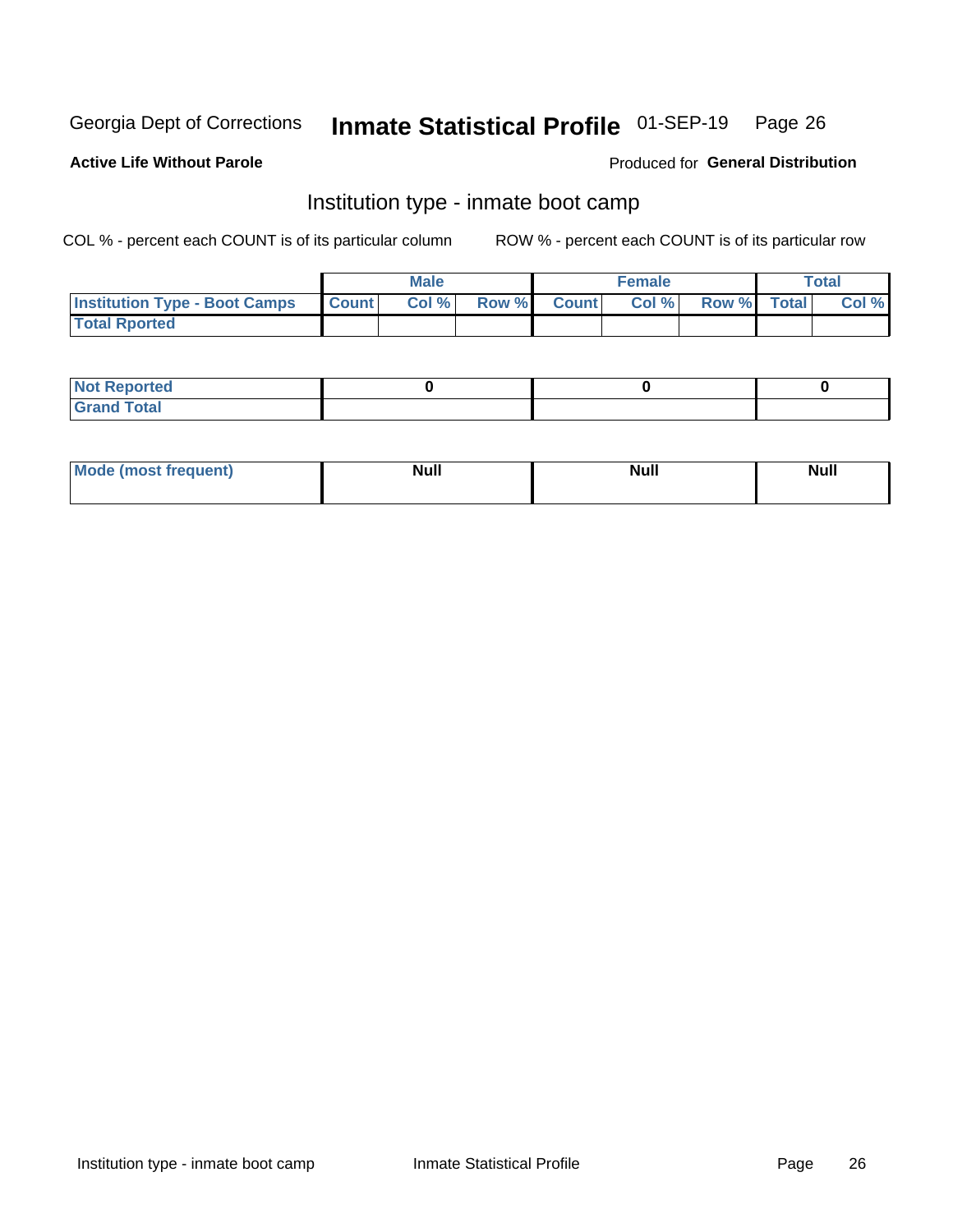#### Inmate Statistical Profile 01-SEP-19 Page 27

**Active Life Without Parole** 

Produced for General Distribution

### Number of disciplinary reports

COL % - percent each COUNT is of its particular column

|                                       | <b>Male</b>  |        |             |    | <b>Female</b> | <b>Total</b> |       |        |
|---------------------------------------|--------------|--------|-------------|----|---------------|--------------|-------|--------|
| <b>Number of Disciplinary Reports</b> | <b>Count</b> | Col %  | Row % Count |    | Col %         | Row %        | Total | Col %  |
|                                       | 472          | 30.73% | 95.35%      | 23 | 41.07%        | 4.65%        | 495   | 31.09% |
|                                       | 201          | 13.09% | 97.10%      | 6  | 10.71%        | $2.90\%$     | 207   | 13.00% |
|                                       | 142          | 9.24%  | 93.42%      | 10 | 17.86%        | 6.58%        | 152   | 9.55%  |
| 3                                     | 112          | 7.29%  | 95.73%      | 5  | 8.93%         | 4.27%        | 117   | 7.35%  |
|                                       | 68           | 4.43%  | 95.77%      | 3  | 5.36%         | 4.23%        | 71    | 4.46%  |
| 5                                     | 66           | 4.30%  | 100.00%     |    |               |              | 66    | 4.15%  |
| <b>More Than 5</b>                    | 475          | 30.92% | 98.14%      | 9  | 16.07%        | $1.86\%$     | 484   | 30.40% |
| <b>Total Reported</b>                 | 1,536        | 100%   | 96.48%      | 56 | 100%          | 3.52%        | 1,592 | 100%   |

| NO<br>тео |      |    |      |
|-----------|------|----|------|
| Γotal     | .536 | ວບ | ,592 |

| Mean (average)       | 6.60 | 3.88 | 6.50 |
|----------------------|------|------|------|
| Median (middle)      |      |      |      |
| Mode (most frequent) |      |      |      |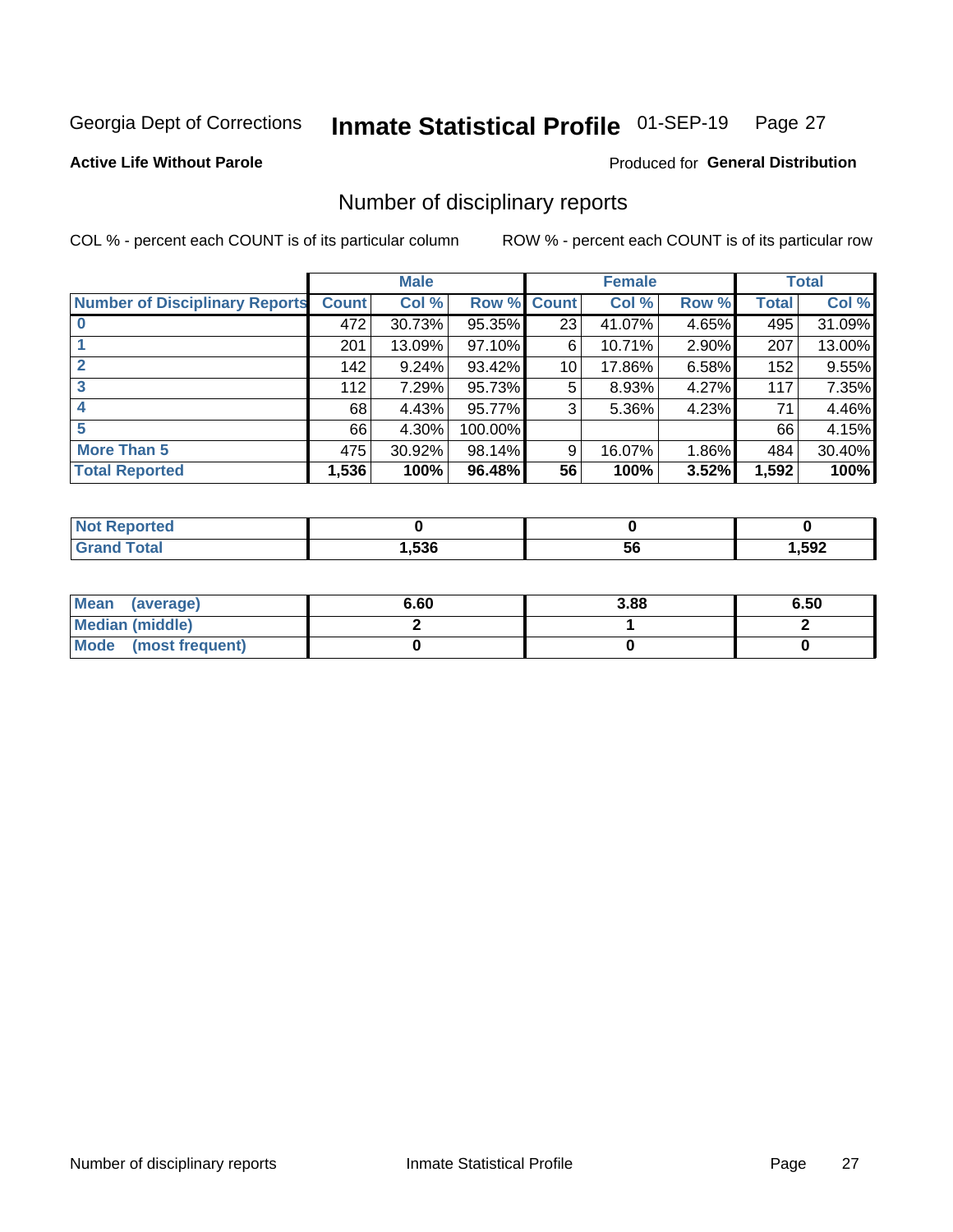## Inmate Statistical Profile 01-SEP-19 Page 28

### **Active Life Without Parole**

### **Produced for General Distribution**

### Number of transfers

COL % - percent each COUNT is of its particular column

|                            | <b>Male</b> |        | <b>Female</b> |              |        | <b>Total</b> |              |        |
|----------------------------|-------------|--------|---------------|--------------|--------|--------------|--------------|--------|
| <b>Number of Transfers</b> | Count l     | Col %  | Row %         | <b>Count</b> | Col %  | Row %        | <b>Total</b> | Col %  |
|                            | 32          | 2.08%  | 80.00%        | 8            | 14.29% | 20.00%       | 40           | 2.51%  |
|                            | 406         | 26.43% | 95.08%        | 21           | 37.50% | 4.92%        | 427          | 26.82% |
| $\mathbf{2}$               | 225         | 14.65% | 93.75%        | 15           | 26.79% | 6.25%        | 240          | 15.08% |
| 3                          | 166         | 10.81% | 96.51%        | 6            | 10.71% | 3.49%        | 172          | 10.80% |
|                            | 121         | 7.88%  | 99.18%        |              | 1.79%  | 0.82%        | 122          | 7.66%  |
| 5                          | 78          | 5.08%  | 98.73%        |              | 1.79%  | 1.27%        | 79           | 4.96%  |
| <b>More Than 5</b>         | 508         | 33.07% | 99.22%        | 4            | 7.14%  | 0.78%        | 512          | 32.16% |
| <b>Total Reported</b>      | 1,536       | 100%   | 96.48%        | 56           | 100.0% | 3.52%        | 1,592        | 100%   |

| NO    |      |    |       |
|-------|------|----|-------|
| Γotal | .536 | วง | 592,ا |

| Mean (average)       | 5.92 | 1.93 | 5.78 |
|----------------------|------|------|------|
| Median (middle)      |      |      |      |
| Mode (most frequent) |      |      |      |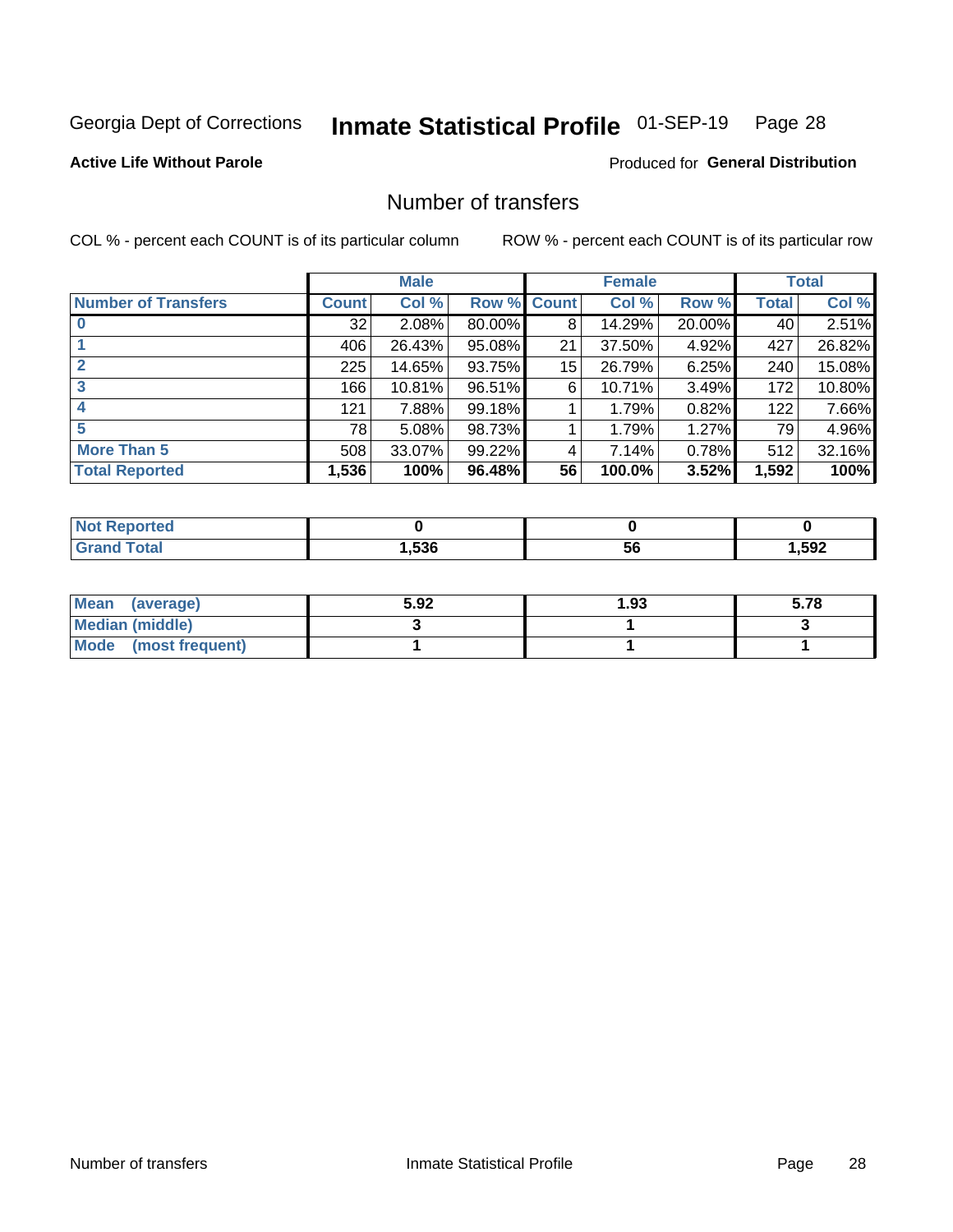## Inmate Statistical Profile 01-SEP-19 Page 29

**Active Life Without Parole** 

Produced for General Distribution

## Number of escapes

COL % - percent each COUNT is of its particular column

|                          | <b>Male</b>  |        |                    | <b>Female</b> |         |          | Total  |        |
|--------------------------|--------------|--------|--------------------|---------------|---------|----------|--------|--------|
| <b>Number of Escapes</b> | <b>Count</b> | Col %  | <b>Row % Count</b> |               | Col %   | Row %    | Total  | Col %  |
|                          | .532         | 99.74% | 96.47%             | 56            | 100.00% | $3.53\%$ | ا 588. | 99.75% |
|                          |              | 0.13%  | 100.00%            |               |         |          |        | 0.13%  |
|                          |              | 0.13%  | 100.00%            |               |         |          |        | 0.13%  |
| <b>Total Reported</b>    | $.536+$      | 100%   | $96.48\%$          | 56            | 100%    | $3.52\%$ | 1,592  | 100.0% |

| rtea<br><b>NOT</b> |      |    |       |
|--------------------|------|----|-------|
| `otal<br>Grand     | .536 | 56 | 1,592 |

| Mean (average)       |  |  |
|----------------------|--|--|
| Median (middle)      |  |  |
| Mode (most frequent) |  |  |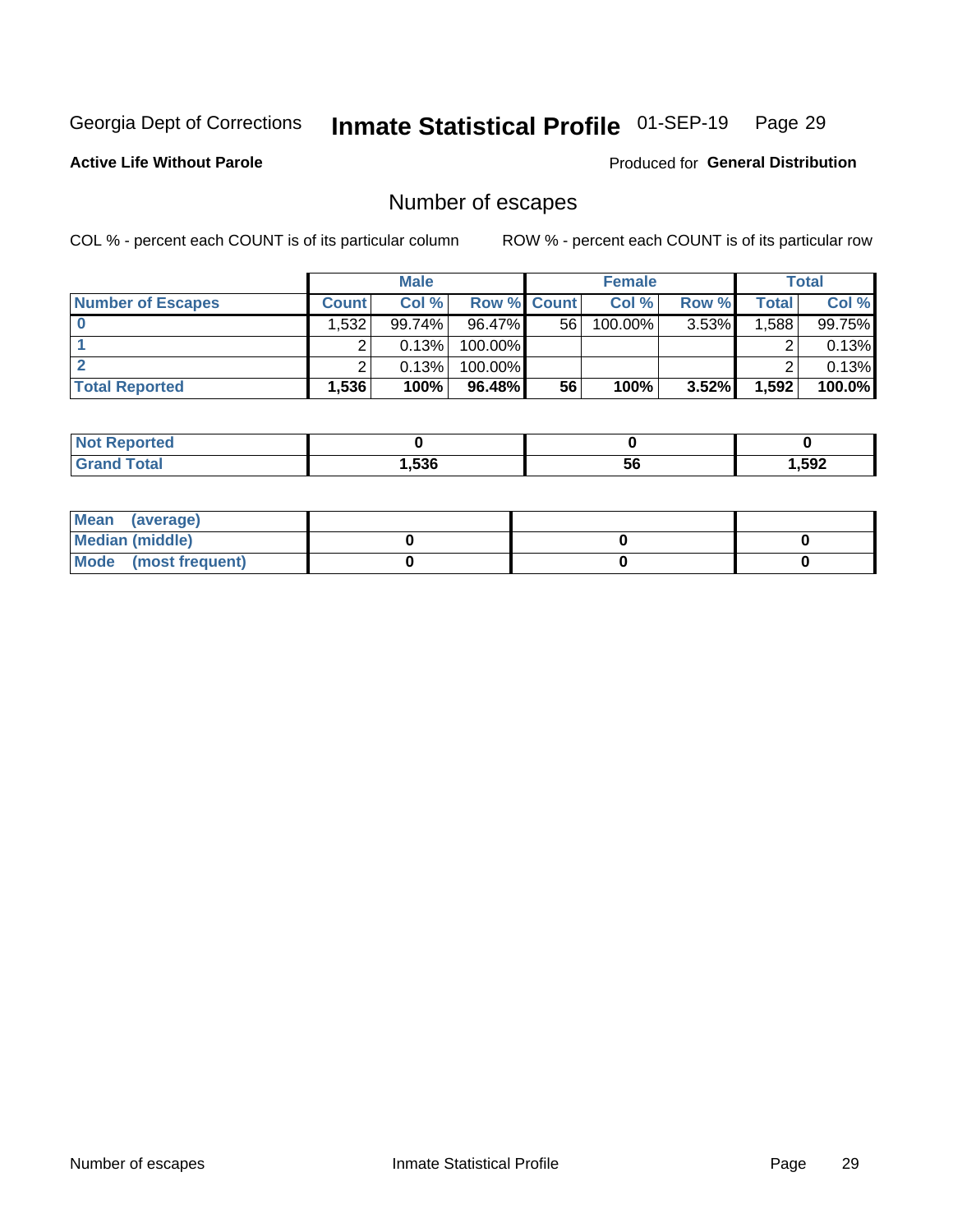### **Active Life Without Parole**

### **Produced for General Distribution**

### Time served in current (or last) institution

COL % - percent each COUNT is of its particular column

|                            |              | <b>Male</b> |         | <b>Female</b>  |        |        | <b>Total</b> |        |
|----------------------------|--------------|-------------|---------|----------------|--------|--------|--------------|--------|
| <b>Time In Institution</b> | <b>Count</b> | Col %       | Row %   | <b>Count</b>   | Col %  | Row %  | <b>Total</b> | Col %  |
| 0 to 3 months              | 160          | 10.42%      | 96.39%  | 6              | 10.71% | 3.61%  | 166          | 10.43% |
| <b>3.01 to 6 months</b>    | 137          | 8.92%       | 99.28%  | 1              | 1.79%  | 0.72%  | 138          | 8.67%  |
| 6.01 to 9 months           | 102          | 6.64%       | 92.73%  | 8              | 14.29% | 7.27%  | 110          | 6.91%  |
| 9.01 to 12 months          | 108          | 7.03%       | 97.30%  | 3              | 5.36%  | 2.70%  | 111          | 6.97%  |
| <b>12.01 to 18 months</b>  | 190          | 12.37%      | 97.94%  | 4              | 7.14%  | 2.06%  | 194          | 12.19% |
| <b>18.01 to 24 months</b>  | 133          | 8.66%       | 98.52%  | $\overline{2}$ | 3.57%  | 1.48%  | 135          | 8.48%  |
| $2.01$ to 3 years          | 215          | 14.00%      | 98.62%  | 3              | 5.36%  | 1.38%  | 218          | 13.69% |
| 3.01 to 4 years            | 145          | 9.44%       | 92.95%  | 11             | 19.64% | 7.05%  | 156          | 9.80%  |
| $4.01$ to 5 years          | 81           | 5.27%       | 94.19%  | 5              | 8.93%  | 5.81%  | 86           | 5.40%  |
| 5.01 to 6 years            | 56           | 3.65%       | 94.92%  | 3              | 5.36%  | 5.08%  | 59           | 3.71%  |
| 6.01 to 7 years            | 57           | 3.71%       | 93.44%  | 4              | 7.14%  | 6.56%  | 61           | 3.83%  |
| $7.01$ to 8 years          | 37           | 2.41%       | 100.00% |                |        |        | 37           | 2.32%  |
| 8.01 to 9 years            | 28           | 1.82%       | 82.35%  | 6              | 10.71% | 17.65% | 34           | 2.14%  |
| 9.01 to 10 years           | 18           | 1.17%       | 100.00% |                |        |        | 18           | 1.13%  |
| Over 10 years              | 69           | 4.49%       | 100.00% |                |        |        | 69           | 4.33%  |
| <b>Total Reported</b>      | 1,536        | 100%        | 96.48%  | 56             | 100%   | 3.52%  | 1,592        | 100%   |

| <b>Not Reported</b> |       |     |      |
|---------------------|-------|-----|------|
| $f \circ f \circ f$ | .,536 | ືບປ | ,592 |

| <b>Mean</b><br>(average) | 34 months | 37 months | 34 months |  |  |
|--------------------------|-----------|-----------|-----------|--|--|
| Median (middle)          | 21 months | 38 months | 21 months |  |  |
| Mode (most frequent)     | 0 months  | 4 months  | ∣ months  |  |  |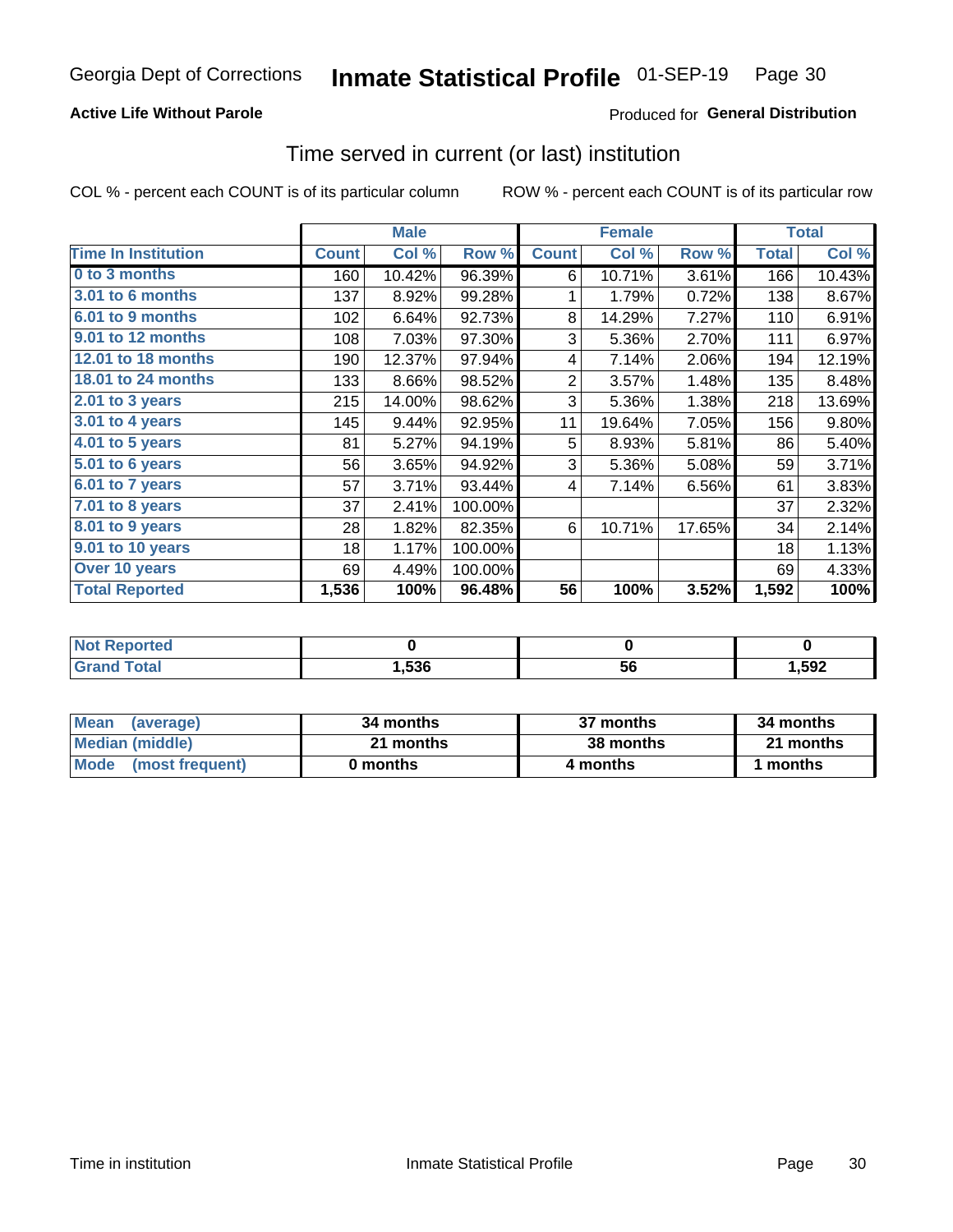#### Inmate Statistical Profile 01-SEP-19 Page 31

### **Active Life Without Parole**

### Produced for General Distribution

### Highest grade level attained

COL % - percent each COUNT is of its particular column

|                              |                | <b>Male</b> |         |                 | <b>Female</b> |        |                | <b>Total</b> |
|------------------------------|----------------|-------------|---------|-----------------|---------------|--------|----------------|--------------|
| <b>Grade Level</b>           | <b>Count</b>   | Col %       | Row %   | <b>Count</b>    | Col %         | Row %  | <b>Total</b>   | Col %        |
| No school at all             | 2              | 0.17%       | 100.00% |                 |               |        | $\overline{2}$ | 0.17%        |
| <b>Grade 1</b>               | 1              | 0.09%       | 100.00% |                 |               |        | 1              | 0.08%        |
| <b>Grade 2</b>               | 1              | 0.09%       | 100.00% |                 |               |        | 1              | 0.08%        |
| <b>Grade 3</b>               | $\overline{2}$ | 0.17%       | 100.00% |                 |               |        | $\overline{2}$ | 0.17%        |
| Grade 4                      | 3              | 0.26%       | 100.00% |                 |               |        | 3              | 0.25%        |
| Grade 5                      | 1              | 0.09%       | 100.00% |                 |               |        | 1              | 0.08%        |
| Grade 6                      | 9              | 0.78%       | 100.00% |                 |               |        | 9              | 0.76%        |
| <b>Grade 7</b>               | 36             | 3.12%       | 100.00% |                 |               |        | 36             | 3.05%        |
| <b>Grade 8</b>               | 76             | 6.59%       | 98.70%  | 1               | 3.85%         | 1.30%  | 77             | 6.53%        |
| Grade 9                      | 140            | 12.14%      | 97.90%  | 3               | 11.54%        | 2.10%  | 143            | 12.13%       |
| Grade 10                     | 222            | 19.25%      | 97.37%  | 6               | 23.08%        | 2.63%  | 228            | 19.34%       |
| Grade 11                     | 208            | 18.04%      | 98.58%  | 3               | 11.54%        | 1.42%  | 211            | 17.90%       |
| <b>Grade 12 or GED</b>       | 298            | 25.85%      | 97.39%  | 8               | 30.77%        | 2.61%  | 306            | 25.95%       |
| Some tech school             | 15             | 1.30%       | 93.75%  | 1               | 3.85%         | 6.25%  | 16             | 1.36%        |
| <b>Completed tech school</b> | 16             | 1.39%       | 100.00% |                 |               |        | 16             | 1.36%        |
| College, 1 year              | 37             | 3.21%       | 97.37%  | 1               | 3.85%         | 2.63%  | 38             | 3.22%        |
| College, 2 year              | 40             | 3.47%       | 97.56%  | 1               | 3.85%         | 2.44%  | 41             | 3.48%        |
| College, 3 year              | 18             | 1.56%       | 100.00% |                 |               |        | 18             | 1.53%        |
| <b>Bachelor's degree</b>     | 21             | 1.82%       | 100.00% |                 |               |        | 21             | 1.78%        |
| <b>Master's degree</b>       | 4              | 0.35%       | 80.00%  | 1               | 3.85%         | 20.00% | 5              | 0.42%        |
| Ph.D. degree                 | 1              | 0.09%       | 50.00%  | 1               | 3.85%         | 50.00% | $\overline{2}$ | 0.17%        |
| Law degree                   | $\overline{2}$ | 0.17%       | 100.00% |                 |               |        | $\overline{2}$ | 0.17%        |
| <b>Total Reported</b>        | 1,153          | 100%        | 97.79%  | $\overline{26}$ | 100.0%        | 2.21%  | 1,179          | 100%         |

| orted | 383  | 30 |      |
|-------|------|----|------|
| otal  | .536 | วง | ,592 |

| <b>Mean</b><br>(average) | 10.83           | 11.62           | 10.84           |
|--------------------------|-----------------|-----------------|-----------------|
| <b>Median (middle)</b>   | Grade 11        | Other           | Grade 11        |
| Mode<br>(most frequent)  | Grade 12 or GED | Grade 12 or GED | Grade 12 or GED |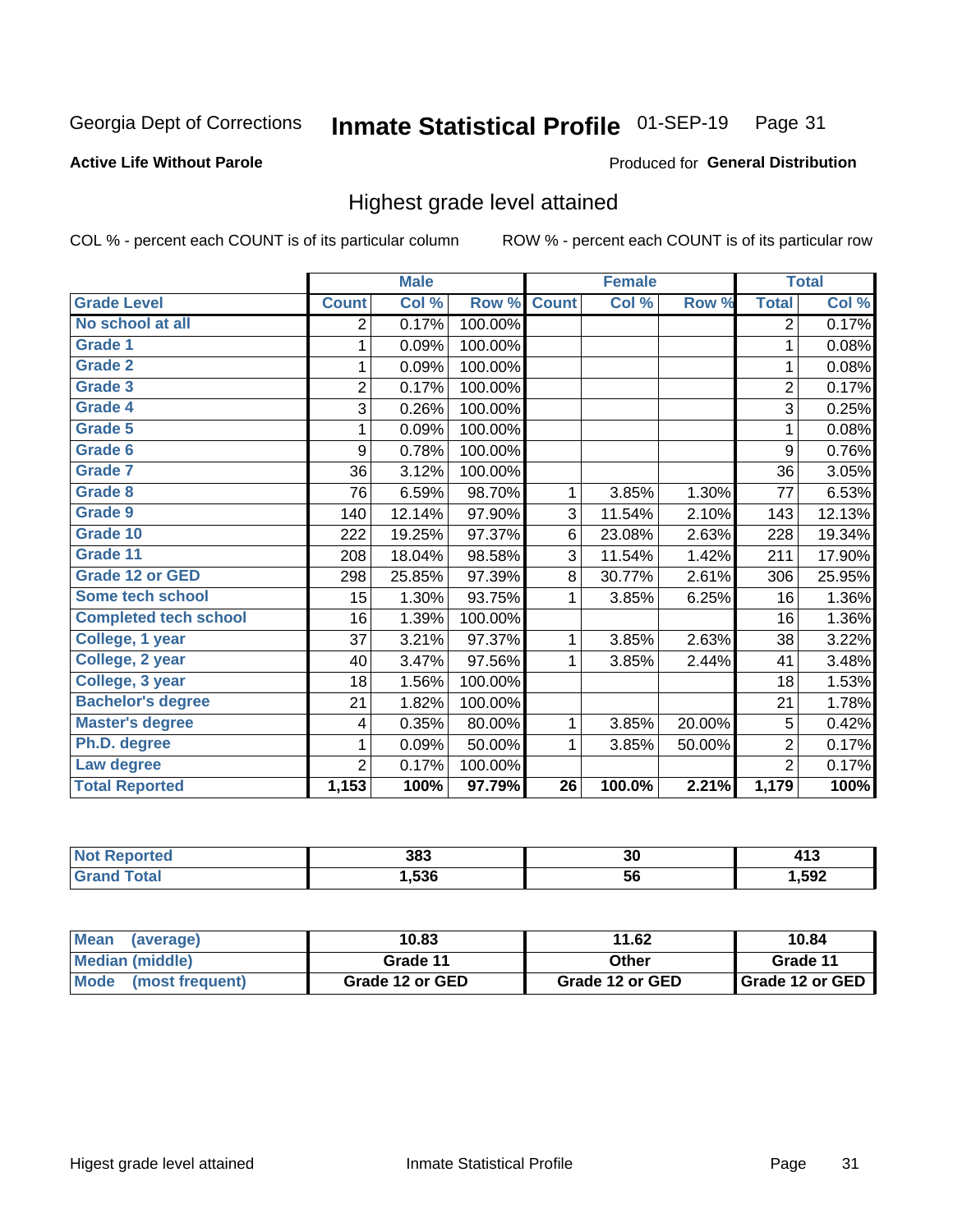#### Inmate Statistical Profile 01-SEP-19 Page 32

### **Active Life Without Parole**

### **Produced for General Distribution**

### Culture fair IQ scores

COL % - percent each COUNT is of its particular column

|                       |              | <b>Male</b> |                    |                | <b>Female</b> |          |              | <b>Total</b> |
|-----------------------|--------------|-------------|--------------------|----------------|---------------|----------|--------------|--------------|
| <b>IQ Scores</b>      | <b>Count</b> | Col %       | <b>Row % Count</b> |                | Col %         | Row %    | <b>Total</b> | Col %        |
| $60 - 69$             | 43           | $3.26\%$    | 97.73%             |                | 2.22%         | $2.27\%$ | 44           | 3.23%        |
| $70 - 79$             | 100          | 7.58%       | 97.09%             | 3              | 6.67%         | 2.91%    | 103          | 7.55%        |
| $80 - 89$             | 181          | 13.72%      | 96.28%             | 7              | 15.56%        | 3.72%    | 188          | 13.78%       |
| $90 - 99$             | 341          | 25.85%      | 95.25%             | 17             | 37.78%        | 4.75%    | 358          | 26.25%       |
| $100 - 109$           | 358          | 27.14%      | 97.55%             | 9              | 20.00%        | 2.45%    | 367          | 26.91%       |
| $110 - 119$           | 248          | 18.80%      | 98.02%             | 5              | 11.11%        | 1.98%    | 253          | 18.55%       |
| $120 - 129$           | 46           | 3.49%       | 95.83%             | $\overline{2}$ | 4.44%         | 4.17%    | 48           | 3.52%        |
| $130 - 139$           | 2            | 0.15%       | 66.67%             | 1              | 2.22%         | 33.33%   | 3            | 0.22%        |
| <b>Total Reported</b> | 1,319        | 100%        | 96.70%             | 45             | 100%          | 3.30%    | 1,364        | 100.0%       |

| <b>Not Reported</b>         | 200            |    | 207   |
|-----------------------------|----------------|----|-------|
| <b>Not Valid (under 60)</b> | $\blacksquare$ |    | n,    |
| <b>Grand Total</b>          | 1,536          | 56 | 1,592 |

| Mean<br>(average)       | 98 | 98  | 98 |
|-------------------------|----|-----|----|
| <b>Median (middle)</b>  | 99 | 96  | 99 |
| Mode<br>(most frequent) | 99 | 102 | 99 |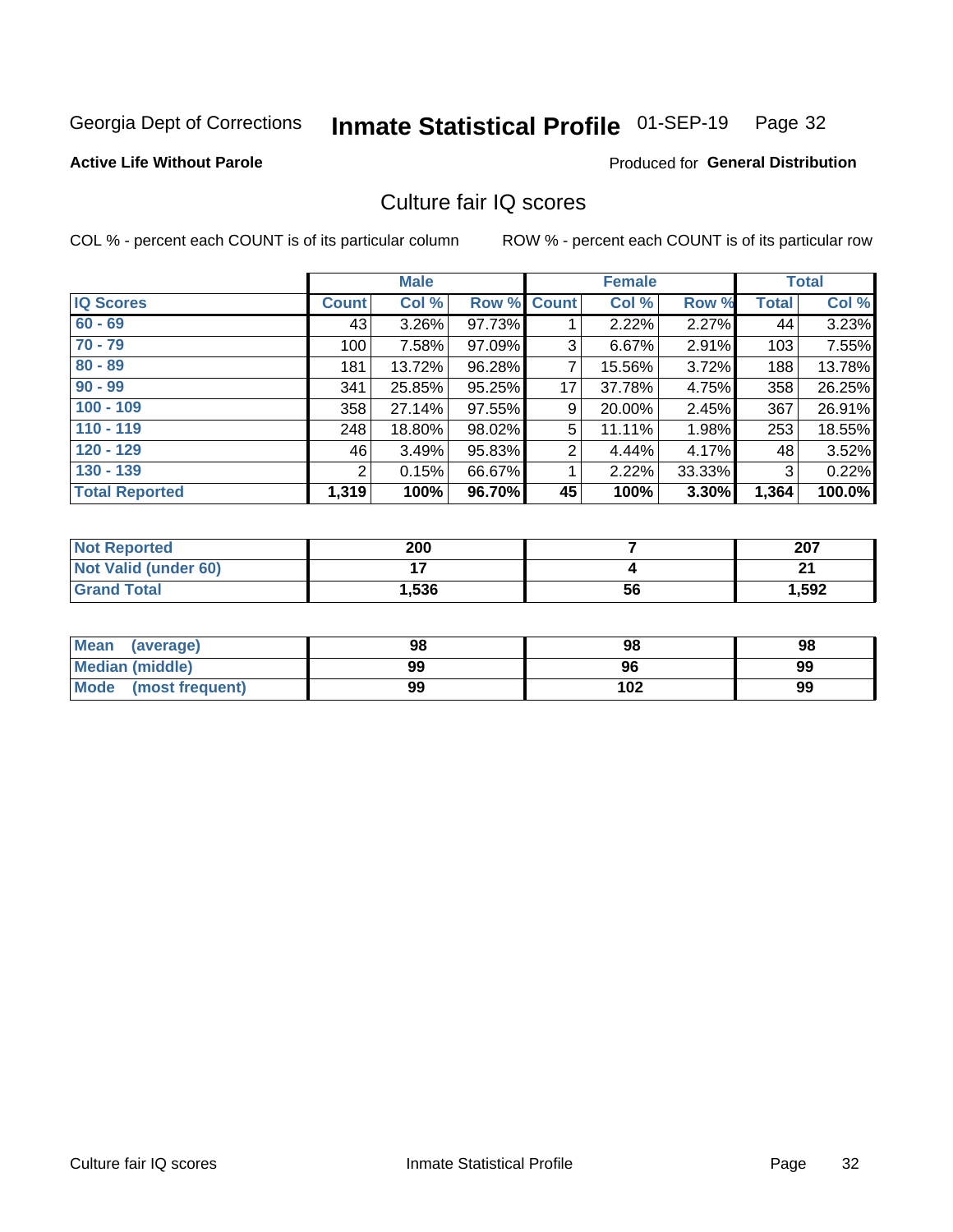#### Inmate Statistical Profile 01-SEP-19 Page 33

### **Active Life Without Parole**

### Produced for General Distribution

### Wide Range Achievement Test (WRAT) reading score

COL % - percent each COUNT is of its particular column

ROW % - percent each COUNT is of its particular row

 $\overline{56}$ 

|                           |                 | <b>Male</b> |         |                 | <b>Female</b> |       |              | <b>Total</b> |
|---------------------------|-----------------|-------------|---------|-----------------|---------------|-------|--------------|--------------|
| <b>WRAT Reading Score</b> | <b>Count</b>    | Col %       | Row %   | <b>Count</b>    | Col %         | Row % | <b>Total</b> | Col %        |
| 0.1 to 0.9                | 26              | 1.84%       | 100.00% |                 |               |       | 26           | 1.78%        |
| 1.0 to 1.9                | 20 <sup>2</sup> | 1.42%       | 100.00% |                 |               |       | 20           | 1.37%        |
| 2.0 to 2.9                | 48              | 3.40%       | 96.00%  | $\overline{2}$  | 4.08%         | 4.00% | 50           | 3.42%        |
| 3.0 to 3.9                | 85              | 6.02%       | 95.51%  | 4               | 8.16%         | 4.49% | 89           | 6.09%        |
| 4.0 to 4.9                | 112             | 7.93%       | 96.55%  | 4               | 8.16%         | 3.45% | 116          | 7.93%        |
| 5.0 to 5.9                | 134             | 9.48%       | 98.53%  | $\mathbf 2$     | 4.08%         | 1.47% | 136          | 9.30%        |
| 6.0 to 6.9                | 117             | 8.28%       | 98.32%  | 2               | 4.08%         | 1.68% | 119          | 8.14%        |
| 7.0 to 7.9                | 43              | 3.04%       | 100.00% |                 |               |       | 43           | 2.94%        |
| 8.0 to 8.9                | 116             | 8.21%       | 97.48%  | 3               | 6.12%         | 2.52% | 119          | 8.14%        |
| 9.0 to 9.9                | 72              | 5.10%       | 97.30%  | $\overline{2}$  | 4.08%         | 2.70% | 74           | 5.06%        |
| 10.0 to 10.9              | 85              | 6.02%       | 98.84%  | 1               | 2.04%         | 1.16% | 86           | 5.88%        |
| 11.0 to 11.9              | 135             | 9.55%       | 95.74%  | 6               | 12.24%        | 4.26% | 141          | 9.64%        |
| 12.0 to 12.9              | 367             | 25.97%      | 94.83%  | 20 <sup>°</sup> | 40.82%        | 5.17% | 387          | 26.47%       |
| 13                        | 53              | 3.75%       | 94.64%  | 3               | 6.12%         | 5.36% | 56           | 3.83%        |
| <b>Total Reported</b>     | 1,413           | 100%        | 96.65%  | 49              | 100%          | 3.35% | 1,462        | 100%         |
|                           |                 |             |         |                 |               |       |              |              |
| <b>Not Reported</b>       |                 | 123         |         |                 | 7             |       |              | 130          |

| <b>Mean</b><br>(average) | 8.67       | 9.77 | 8.71 |
|--------------------------|------------|------|------|
| <b>Median (middle)</b>   | י ה<br>J.Z | 11.9 | 9.2  |
| Mode<br>(most frequent)  | 12.9       | 12.9 | 12.9 |

1,536

**Grand Total** 

 $1,592$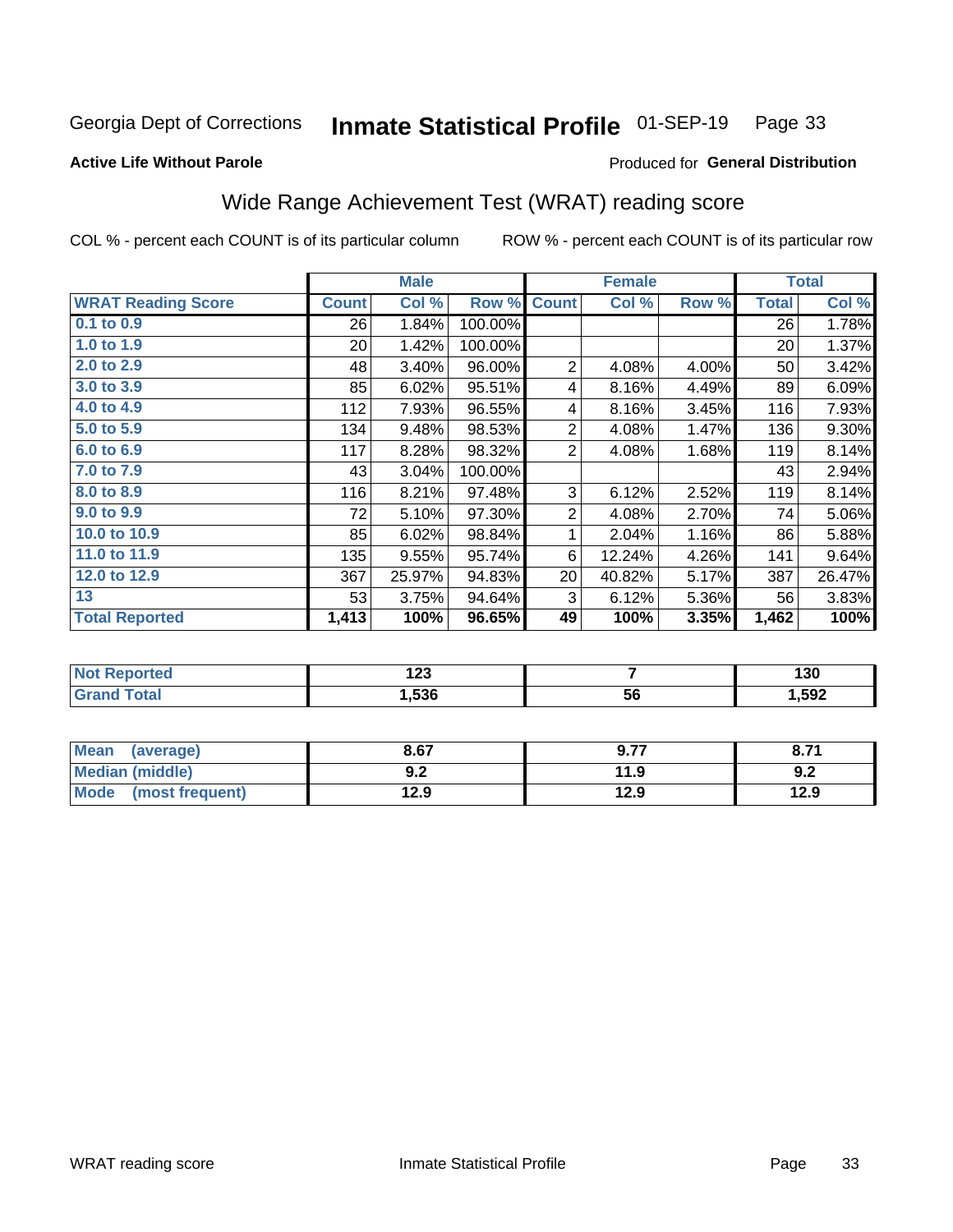#### Inmate Statistical Profile 01-SEP-19 Page 34

Produced for General Distribution

### **Active Life Without Parole**

## Wide Range Achievement Test (WRAT) math score

COL % - percent each COUNT is of its particular column

|                              |                 | <b>Male</b> |         |                 | <b>Female</b> |        |              | <b>Total</b> |
|------------------------------|-----------------|-------------|---------|-----------------|---------------|--------|--------------|--------------|
| <b>WRAT Mathematic Score</b> | <b>Count</b>    | Col %       | Row %   | <b>Count</b>    | Col %         | Row %  | <b>Total</b> | Col %        |
| $0.1$ to $0.9$               | 3               | 0.21%       | 100.00% |                 |               |        | 3            | 0.21%        |
| 1.0 to 1.9                   | 10 <sup>1</sup> | 0.71%       | 100.00% |                 |               |        | 10           | 0.68%        |
| 2.0 to 2.9                   | 33              | 2.34%       | 97.06%  | 1               | 2.04%         | 2.94%  | 34           | 2.33%        |
| 3.0 to 3.9                   | 75              | 5.31%       | 97.40%  | $\overline{2}$  | 4.08%         | 2.60%  | 77           | 5.27%        |
| 4.0 to 4.9                   | 157             | 11.11%      | 96.91%  | 5               | 10.20%        | 3.09%  | 162          | 11.08%       |
| 5.0 to 5.9                   | 203             | 14.37%      | 98.07%  | 4               | 8.16%         | 1.93%  | 207          | 14.16%       |
| 6.0 to 6.9                   | 302             | 21.37%      | 97.11%  | 9               | 18.37%        | 2.89%  | 311          | 21.27%       |
| 7.0 to 7.9                   | 128             | 9.06%       | 96.24%  | 5               | 10.20%        | 3.76%  | 133          | 9.10%        |
| 8.0 to 8.9                   | 146             | 10.33%      | 97.99%  | 3               | 6.12%         | 2.01%  | 149          | 10.19%       |
| 9.0 to 9.9                   | 104             | 7.36%       | 95.41%  | 5               | 10.20%        | 4.59%  | 109          | 7.46%        |
| 10.0 to 10.9                 | 30 <sup>°</sup> | 2.12%       | 100.00% |                 |               |        | 30           | 2.05%        |
| 11.0 to 11.9                 | 49              | 3.47%       | 96.08%  | $\overline{2}$  | 4.08%         | 3.92%  | 51           | 3.49%        |
| 12.0 to 12.9                 | 167             | 11.82%      | 93.30%  | 12 <sub>2</sub> | 24.49%        | 6.70%  | 179          | 12.24%       |
| 13                           | 6               | 0.42%       | 85.71%  | 1               | 2.04%         | 14.29% | 7            | 0.48%        |
| <b>Total Reported</b>        | 1,413           | 100%        | 96.65%  | 49              | 100%          | 3.35%  | 1,462        | 100.0%       |

| <b>Not Reported</b>   | י ה<br>I ZJ |    | 130    |
|-----------------------|-------------|----|--------|
| <b>Total</b><br>Grand | ,536        | 56 | 592, ا |

| Mean (average)         | 7.36 | 8.38 | 7.40 |
|------------------------|------|------|------|
| <b>Median (middle)</b> | 6.9  | 7.4  | 6.9  |
| Mode (most frequent)   | 12.9 | 12.9 | 12.9 |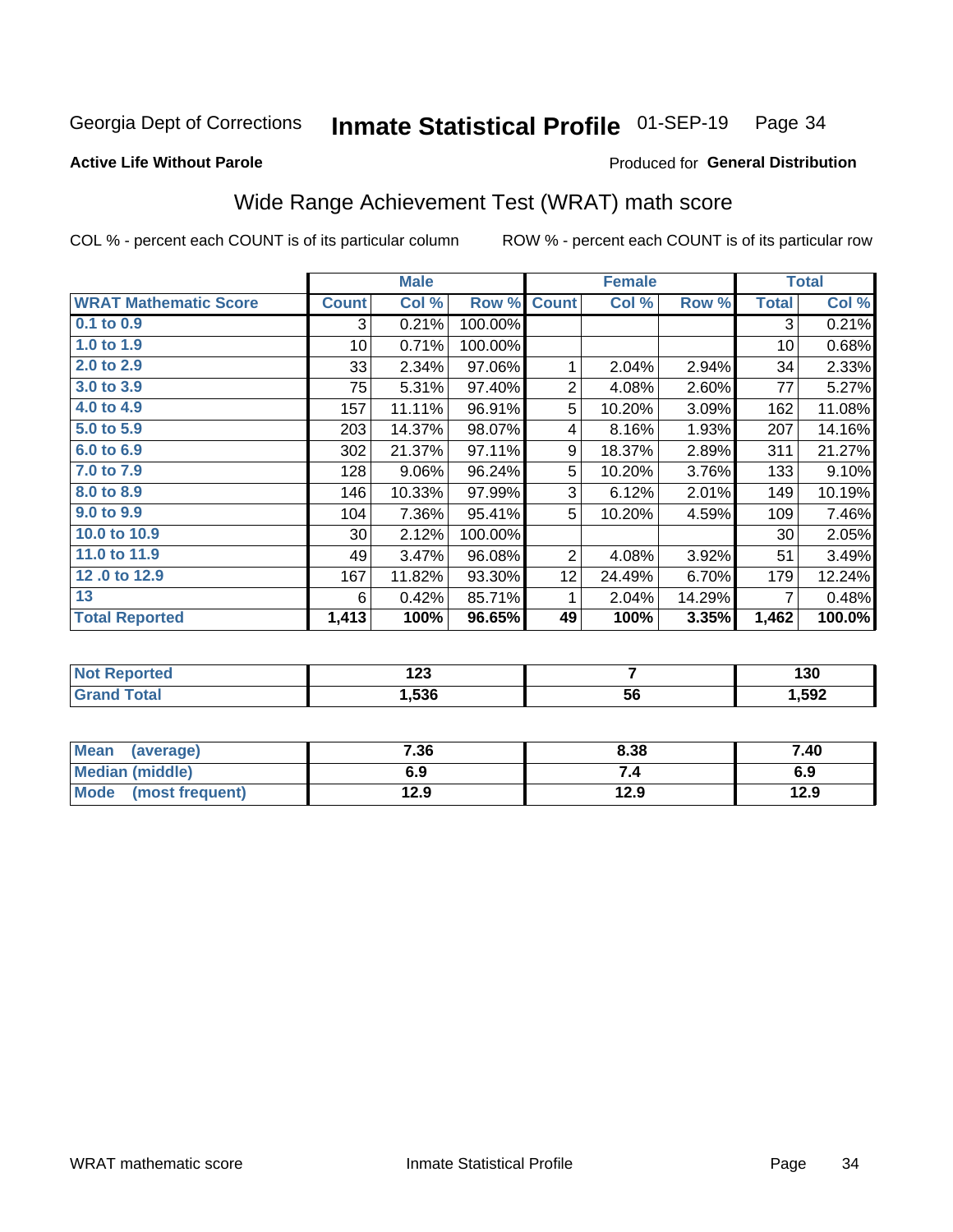#### Inmate Statistical Profile 01-SEP-19 Page 35

#### **Active Life Without Parole**

### Produced for General Distribution

### Wide Range Achievement Test (WRAT) spelling score

COL % - percent each COUNT is of its particular column

ROW % - percent each COUNT is of its particular row

|                            |                 | <b>Male</b> |         |                | <b>Female</b> |       |              | <b>Total</b> |
|----------------------------|-----------------|-------------|---------|----------------|---------------|-------|--------------|--------------|
| <b>WRAT Spelling Score</b> | <b>Count</b>    | Col %       | Row %   | <b>Count</b>   | Col %         | Row % | <b>Total</b> | Col %        |
| 0.1 to 0.9                 | 24              | 1.70%       | 100.00% |                |               |       | 24           | 1.64%        |
| 1.0 to 1.9                 | 37              | 2.62%       | 100.00% |                |               |       | 37           | 2.53%        |
| 2.0 to 2.9                 | 60              | 4.25%       | 96.77%  | $\overline{2}$ | 4.08%         | 3.23% | 62           | 4.25%        |
| 3.0 to 3.9                 | 79              | 5.60%       | 97.53%  | $\overline{2}$ | 4.08%         | 2.47% | 81           | 5.55%        |
| 4.0 to 4.9                 | 85              | 6.02%       | 97.70%  | $\mathbf 2$    | 4.08%         | 2.30% | 87           | 5.96%        |
| 5.0 to 5.9                 | 151             | 10.70%      | 99.34%  | 1              | 2.04%         | 0.66% | 152          | 10.41%       |
| 6.0 to 6.9                 | 125             | 8.86%       | 98.43%  | $\overline{2}$ | 4.08%         | 1.57% | 127          | 8.70%        |
| 7.0 to 7.9                 | 123             | 8.72%       | 97.62%  | 3              | 6.12%         | 2.38% | 126          | 8.63%        |
| 8.0 to 8.9                 | 123             | 8.72%       | 97.62%  | 3              | 6.12%         | 2.38% | 126          | 8.63%        |
| 9.0 to 9.9                 | 81              | 5.74%       | 100.00% |                |               |       | 81           | 5.55%        |
| 10.0 to 10.9               | 71              | 5.03%       | 100.00% |                |               |       | 71           | 4.86%        |
| 11.0 to 11.9               | 99              | 7.02%       | 93.40%  | 7              | 14.29%        | 6.60% | 106          | 7.26%        |
| 12.0 to 12.9               | 323             | 22.89%      | 92.55%  | 26             | 53.06%        | 7.45% | 349          | 23.90%       |
| 13                         | 30 <sup>°</sup> | 2.13%       | 96.77%  | 1              | 2.04%         | 3.23% | 31           | 2.12%        |
| <b>Total Reported</b>      | 1,411           | 100%        | 96.64%  | 49             | 100%          | 3.36% | 1,460        | 100%         |
|                            |                 |             |         |                |               |       |              |              |
| <b>Not Reported</b>        |                 | 125         |         |                | 7             |       |              | 132          |
| <b>Grand Total</b>         |                 | 1,536       |         |                | 56            |       |              | 1,592        |

| Mean<br>(average)       | 8.24 | 10.46 | 8.31 |
|-------------------------|------|-------|------|
| <b>Median (middle)</b>  | o. J | 12.3  | 8.3  |
| Mode<br>(most frequent) | 12.9 | 12.9  | 12.9 |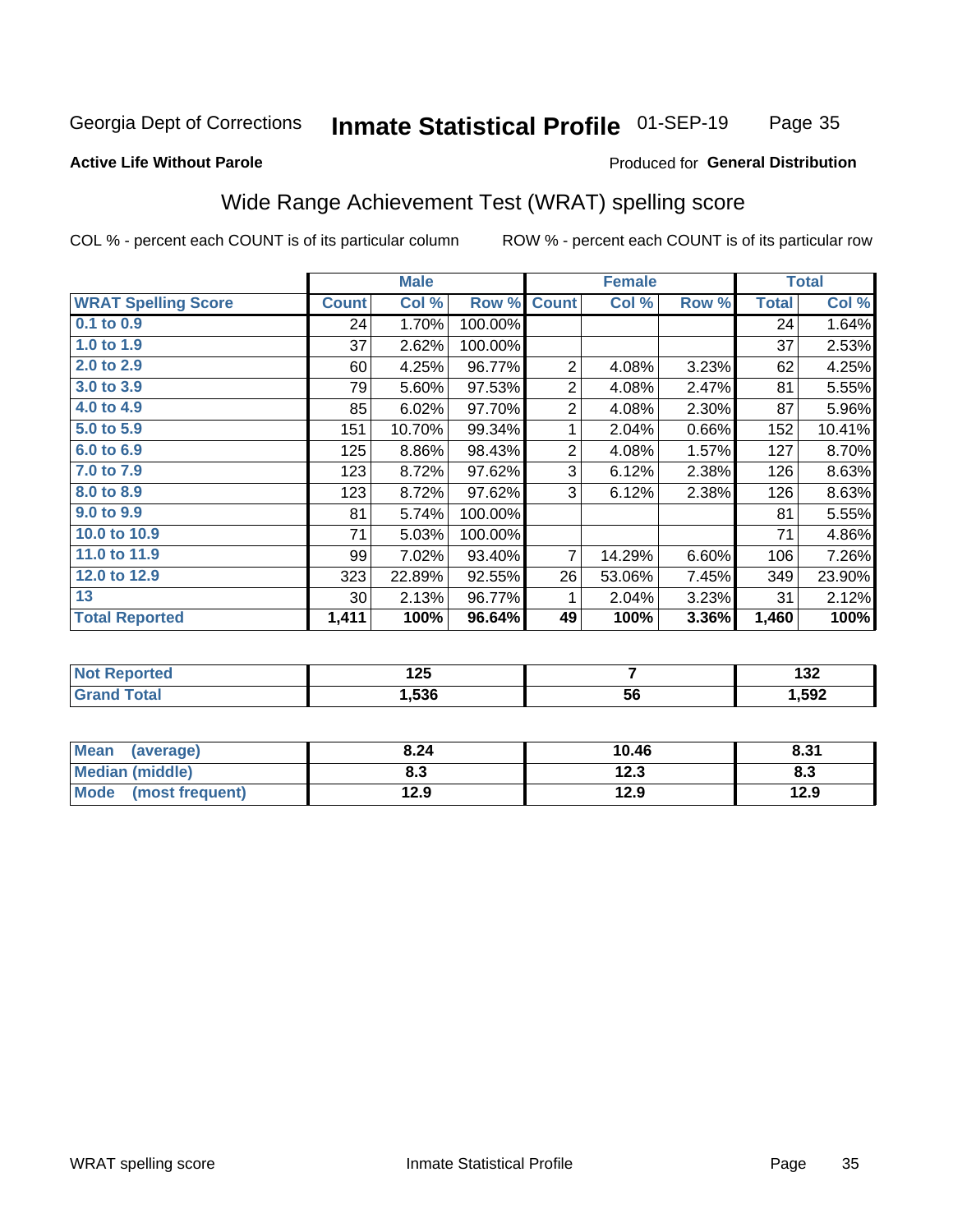## Inmate Statistical Profile 01-SEP-19 Page 36

#### **Active Life Without Parole**

### Produced for General Distribution

## Current / last mental health treatment level

COL % - percent each COUNT is of its particular column

|                                    |              | <b>Male</b> |         |              | <b>Female</b> |        |              | <b>Total</b> |
|------------------------------------|--------------|-------------|---------|--------------|---------------|--------|--------------|--------------|
| <b>Mental Health Treatment Lev</b> | <b>Count</b> | Col %       | Row %   | <b>Count</b> | Col%          | Row %  | <b>Total</b> | Col %        |
| 1 No problem at current time       | 268          | 39.30%      | 95.71%  | 12           | 24.49%        | 4.29%  | 280          | 38.30%       |
| 2 Receiving outpatient             | 330          | 48.39%      | 89.92%  | 37           | 75.51%        | 10.08% | 367          | 50.21%       |
| <b>Treatment</b>                   |              |             |         |              |               |        |              |              |
| 3 Inpatient, moderate              | 65           | 9.53%       | 100.00% |              |               |        | 65           | 8.89%        |
| Treatment                          |              |             |         |              |               |        |              |              |
| 4 Inpatient, intensive             | 18           | 2.64%       | 100.00% |              |               |        | 18           | 2.46%        |
| Treatment                          |              |             |         |              |               |        |              |              |
| <b>5 Undergoing crisis</b>         |              | 0.15%       | 100.00% |              |               |        |              | 0.14%        |
| <b>stabilization</b>               |              |             |         |              |               |        |              |              |
| <b>Total Evaluated</b>             | 682          | 100%        | 93.30%  | 49           | 100%          | 6.70%  | 731          | 100%         |

| <b>evaluation</b><br>I Never had MH | 854  |    | 861  |
|-------------------------------------|------|----|------|
| $f \wedge f \wedge f$               | .536 | ჂႩ | ,592 |

| <b>Median (middle)</b>         | <b>Receiving outpatient</b><br>treatment | <b>Receiving outpatient</b><br>treatment | <b>Receiving</b><br>outpatient<br>treatment |
|--------------------------------|------------------------------------------|------------------------------------------|---------------------------------------------|
| <b>Mode</b><br>(most frequent) | <b>Receiving outpatient</b><br>treatment | <b>Receiving outpatient</b><br>treatment | <b>Receiving</b><br>outpatient<br>treatment |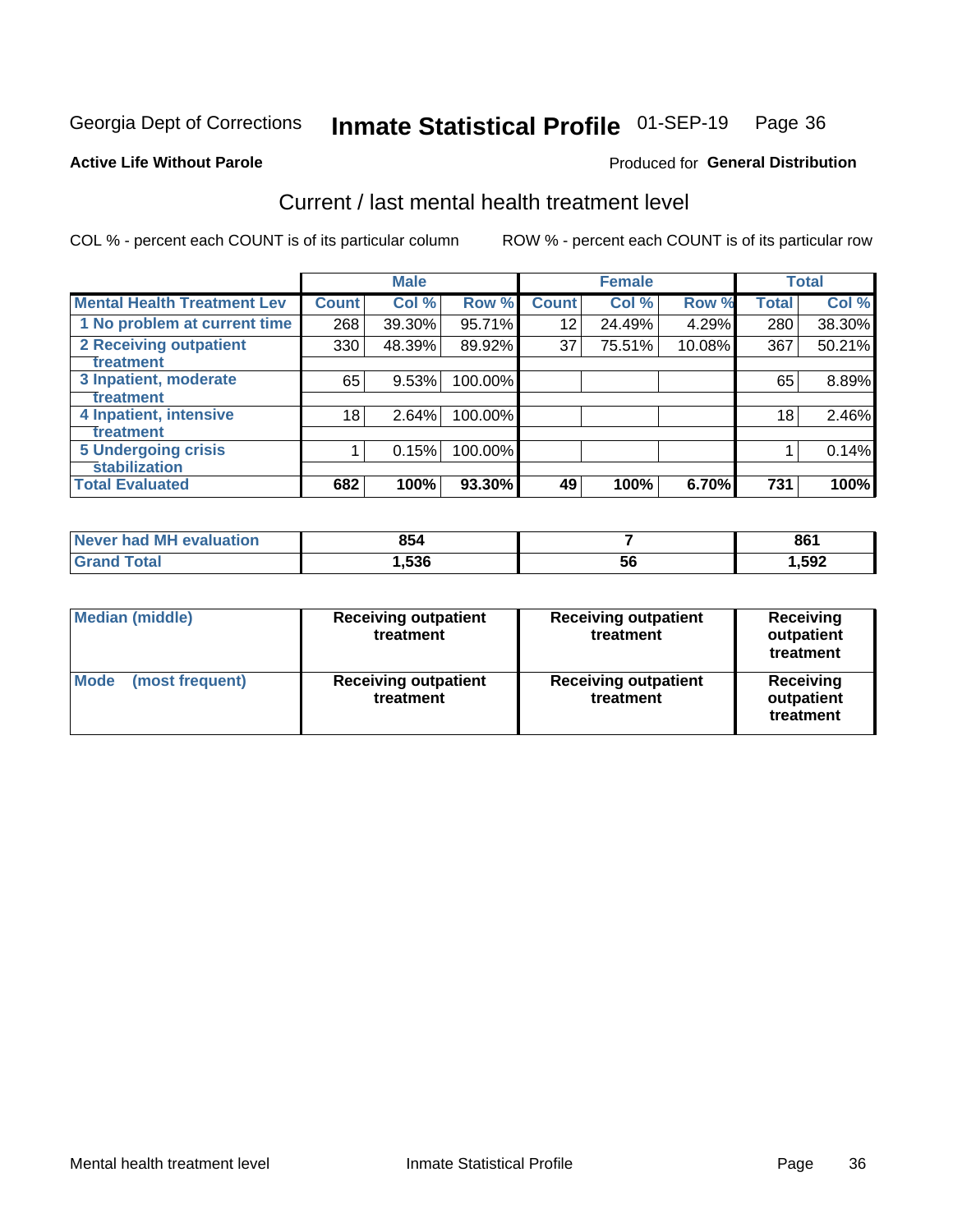#### Inmate Statistical Profile 01-SEP-19 Page 37

### **Active Life Without Parole**

### Produced for General Distribution

## PULHESDWIT medical scale - 'P' overall condition ('P'hysical)

COL % - percent each COUNT is of its particular column

|                                  |                | <b>Male</b> |             |    | <b>Female</b> |       |              | <b>Total</b> |
|----------------------------------|----------------|-------------|-------------|----|---------------|-------|--------------|--------------|
| 'P' Overall Condition            | <b>Count</b>   | Col %       | Row % Count |    | Col %         | Row % | <b>Total</b> | Col %        |
| 1 No medical illness             | 1,094          | 77.64%      | 97.16%      | 32 | 57.14%        | 2.84% | 1,126        | 76.86%       |
| 2 Well-controlled chronic        | 284            | 20.16%      | 92.51%      | 23 | 41.07%        | 7.49% | 307          | 20.96%       |
| <b>illness</b>                   |                |             |             |    |               |       |              |              |
| 3 Poorly-controlled chronic      | 28             | 1.99%       | 96.55%      |    | 1.79%         | 3.45% | 29           | 1.98%        |
| <b>illness</b>                   |                |             |             |    |               |       |              |              |
| 4 Significant problems requiring | 2 <sub>1</sub> | 0.14%       | 100.00%     |    |               |       | 2            | 0.14%        |
| special housing                  |                |             |             |    |               |       |              |              |
| 5 Terminal illness, < 6 months   |                | 0.07%       | 100.00%     |    |               |       |              | 0.07%        |
| to live                          |                |             |             |    |               |       |              |              |
| <b>Total Reported</b>            | 1,409          | 100%        | 96.18%      | 56 | 100%          | 3.82% | 1,465        | 100.0%       |

| тео<br> | 107<br>. |   | { 27<br>. <u>. .</u> |
|---------|----------|---|----------------------|
| ______  | 536, ا   | უ | ,592                 |

|  |  | Mode (most frequent) | 1 No medical illness | 1 No medical illness | 1 No medical<br>illness |
|--|--|----------------------|----------------------|----------------------|-------------------------|
|--|--|----------------------|----------------------|----------------------|-------------------------|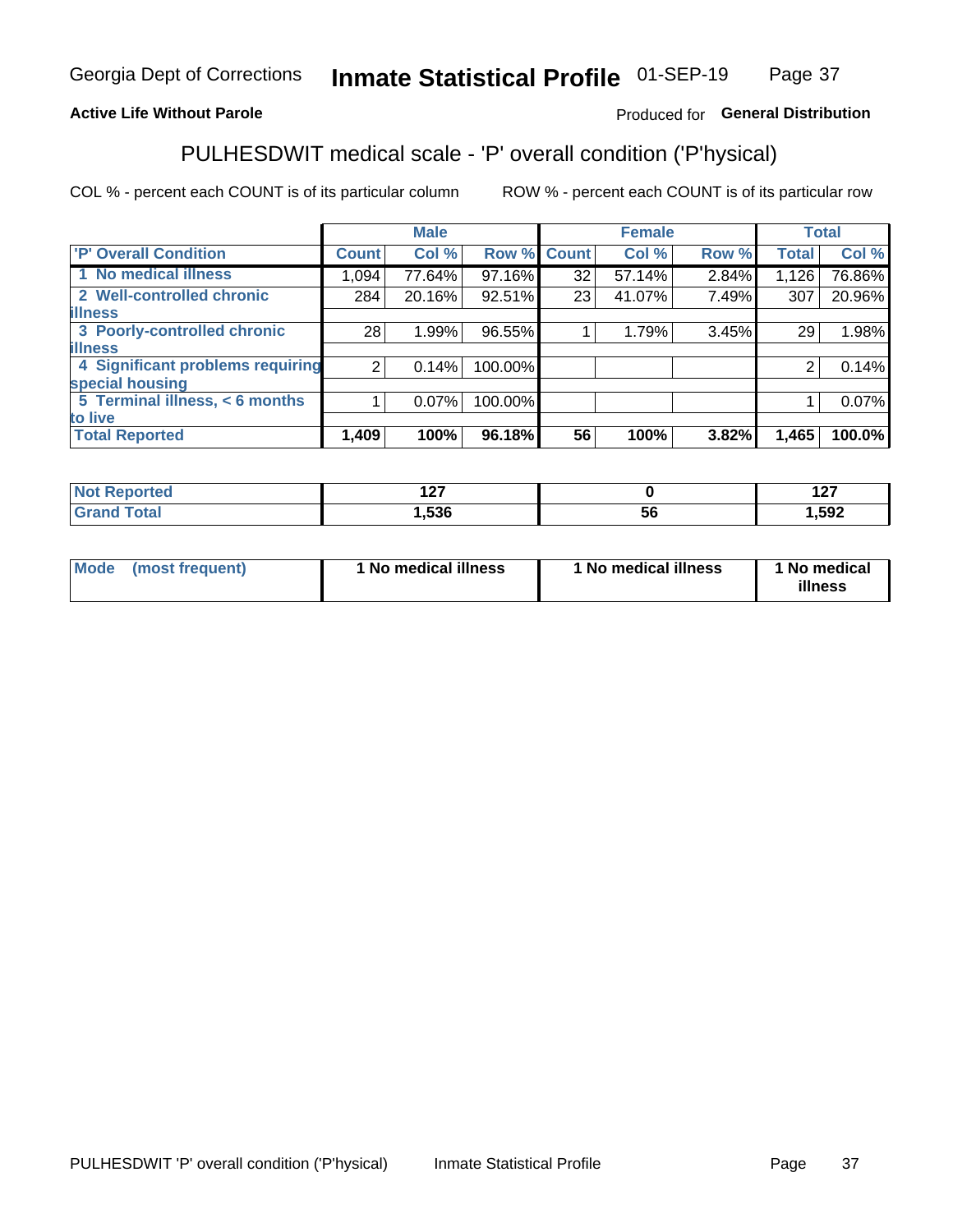### **Active Life Without Parole**

### Produced for General Distribution

## PULHESDWIT medical scale - 'U' upper body

COL % - percent each COUNT is of its particular column

|                              |              | <b>Male</b> |         |              | <b>Female</b> |       |              | <b>Total</b> |
|------------------------------|--------------|-------------|---------|--------------|---------------|-------|--------------|--------------|
| <b>U' Upper Body</b>         | <b>Count</b> | Col %       | Row %   | <b>Count</b> | Col %         | Row % | <b>Total</b> | Col %        |
| 1 Upper bones, joints,       | 1,331        | 94.60%      | 96.24%  | 52           | 92.86%        | 3.76% | 1,383        | 94.53%       |
| muscles all OK               |              |             |         |              |               |       |              |              |
| 2 One or both arms minimally | 66           | 4.69%       | 94.29%  | 4            | 7.14%         | 5.71% | 70           | 4.78%        |
| limited                      |              |             |         |              |               |       |              |              |
| 3 One or both arms           |              | 0.50%       | 100.00% |              |               |       |              | 0.48%        |
| moderately limited           |              |             |         |              |               |       |              |              |
| 4 One arm disabled,          | 3            | 0.21%       | 100.00% |              |               |       | 3            | 0.21%        |
| paralyzed, or amputated      |              |             |         |              |               |       |              |              |
| <b>Total Reported</b>        | 1,407        | 100%        | 96.17%  | 56           | 100%          | 3.83% | 1,463        | 100%         |

| <b>Not Reported</b> | 129  |     | 00<br>143 |
|---------------------|------|-----|-----------|
| <b>Total</b>        | ,536 | ่วเ | ,592      |

| <b>Mode</b> | (most frequent) | 1 Upper bones, joints,<br>muscles all OK | 1 Upper bones, joints,<br>muscles all OK | 1 Upper bones,<br>ljoints, muscles all<br>ОK |
|-------------|-----------------|------------------------------------------|------------------------------------------|----------------------------------------------|
|-------------|-----------------|------------------------------------------|------------------------------------------|----------------------------------------------|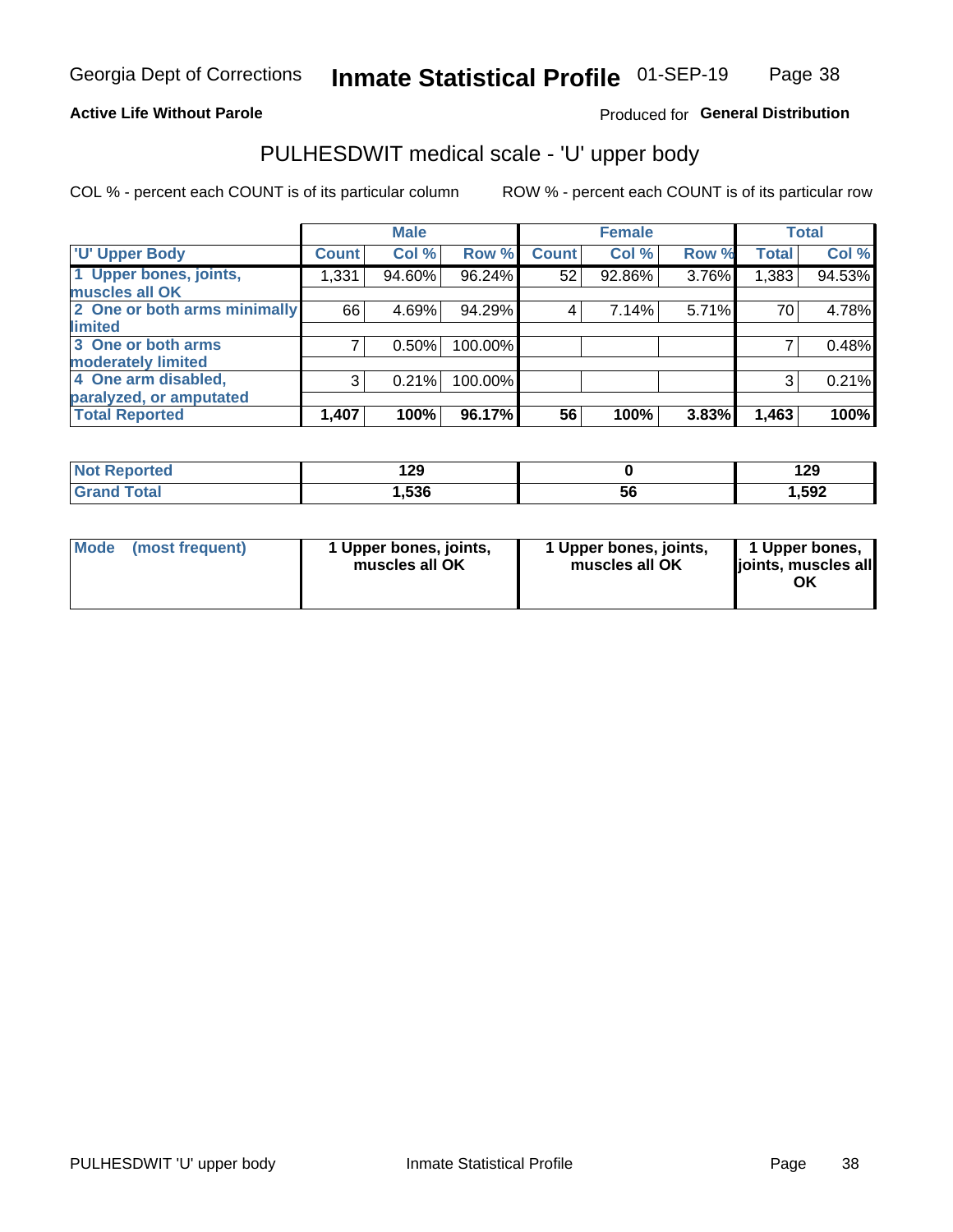### **Active Life Without Parole**

### Produced for General Distribution

## PULHESDWIT medical scale - 'L' lower body

COL % - percent each COUNT is of its particular column

|                                |                 | <b>Male</b> |         |              | <b>Female</b> |       |              | <b>Total</b> |
|--------------------------------|-----------------|-------------|---------|--------------|---------------|-------|--------------|--------------|
| 'L' Lower Body                 | <b>Count</b>    | Col %       | Row %   | <b>Count</b> | Col %         | Row % | <b>Total</b> | Col %        |
| 1 Lower bones, joints,         | 1,228           | 87.28%      | 96.24%  | 48           | 85.71%        | 3.76% | 1,276        | 87.22%       |
| muscles all OK                 |                 |             |         |              |               |       |              |              |
| 2 One or both legs minimally   | 157             | 11.16%      | 95.15%  | 8            | 14.29%        | 4.85% | 165          | 11.28%       |
| limited                        |                 |             |         |              |               |       |              |              |
| 3 One or both legs             | 16 <sub>1</sub> | 1.14%       | 100.00% |              |               |       | 16           | 1.09%        |
| moderately limited             |                 |             |         |              |               |       |              |              |
| 4 One leg disabled, paralyzed, | 6               | 0.43%       | 100.00% |              |               |       | 6            | 0.41%        |
| or amputated                   |                 |             |         |              |               |       |              |              |
| <b>Total Reported</b>          | 1,407           | 100%        | 96.17%  | 56           | 100%          | 3.83% | 1,463        | 100%         |

| <b>Not Reported</b> | 129  |     | 00<br>143 |
|---------------------|------|-----|-----------|
| <b>Total</b>        | ,536 | ่วเ | ,592      |

| Mode | (most frequent) | 1 Lower bones, joints,<br>muscles all OK | 1 Lower bones, joints,<br>muscles all OK | 1 Lower bones,<br>ljoints, muscles all<br>ΟK |
|------|-----------------|------------------------------------------|------------------------------------------|----------------------------------------------|
|------|-----------------|------------------------------------------|------------------------------------------|----------------------------------------------|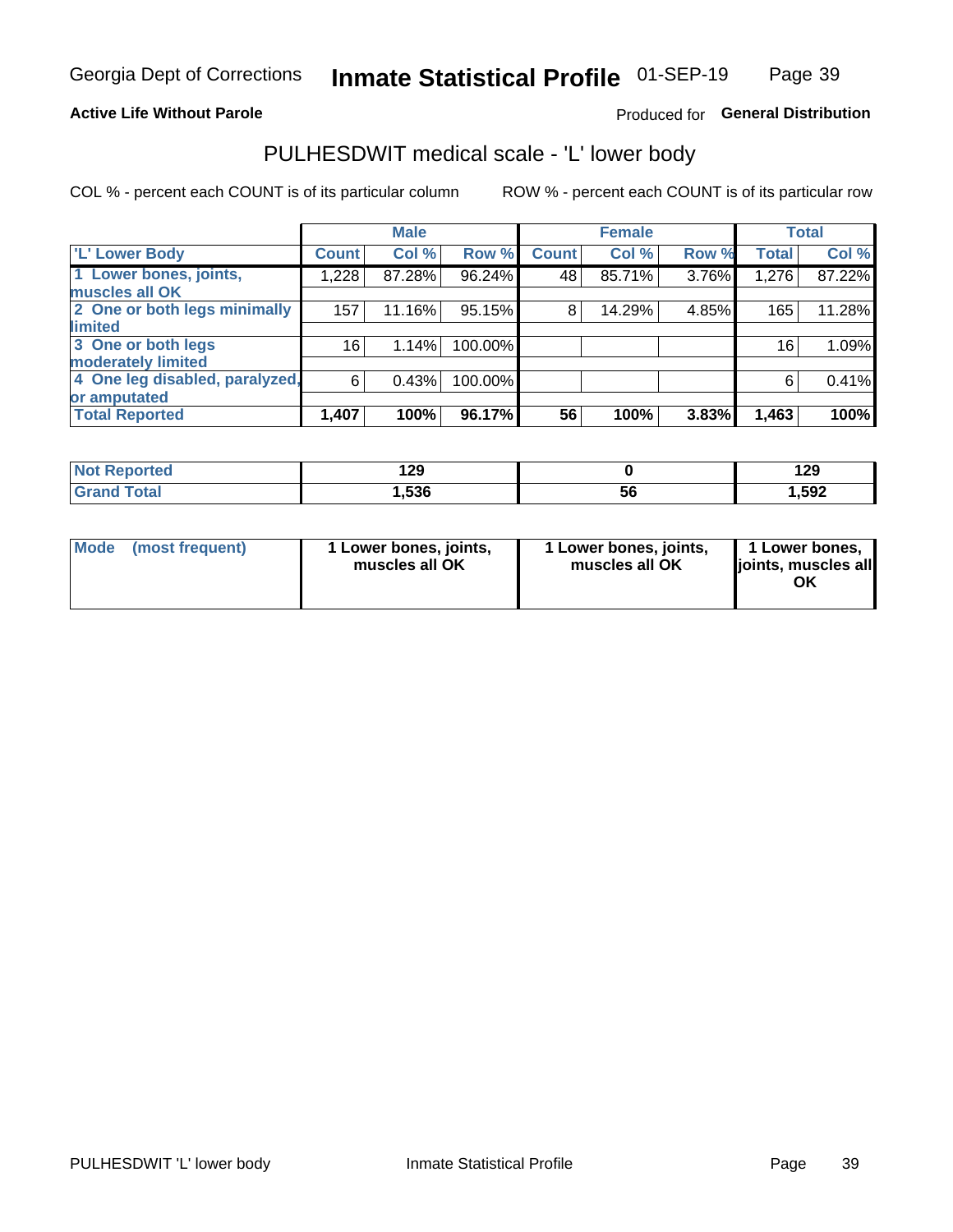### **Active Life Without Parole**

Produced for General Distribution

### PULHESDWIT medical scale - 'H' hearing

COL % - percent each COUNT is of its particular column

|                                |              | <b>Male</b> |                    |    | <b>Female</b> |       | <b>Total</b> |        |
|--------------------------------|--------------|-------------|--------------------|----|---------------|-------|--------------|--------|
| <b>H' Hearing</b>              | <b>Count</b> | Col %       | <b>Row % Count</b> |    | Col %         | Row % | <b>Total</b> | Col %  |
| 1 Normal hearing both ears     | 1,391        | 98.93%      | 96.20%             | 55 | 100.00%       | 3.80% | 1,446        | 98.97% |
| 2 Some loss in one ear with    | 10           | 0.71%       | 100.00%            |    |               |       | 10           | 0.68%  |
| other OK, or mild loss in both |              |             |                    |    |               |       |              |        |
| 3 Total loss in one ear with   | 4            | 0.28%       | 100.00%            |    |               |       | 4            | 0.27%  |
| mild loss in other             |              |             |                    |    |               |       |              |        |
| 4 Severe loss in both ears     |              | 0.07%       | 100.00%            |    |               |       |              | 0.07%  |
| <b>Total Reported</b>          | 1,406        | 100%        | 96.24%             | 55 | 100%          | 3.76% | 1,461        | 100%   |

| <b>Not</b><br><b>ported</b> | 130  |    | ໍາ^<br>וטו |
|-----------------------------|------|----|------------|
| <b>otal</b>                 | 536, | 56 | ,592       |

| Mode (most frequent) | 1 Normal hearing both ears 1 Normal hearing both ears 1 Normal hearing | both ears |
|----------------------|------------------------------------------------------------------------|-----------|
|                      |                                                                        |           |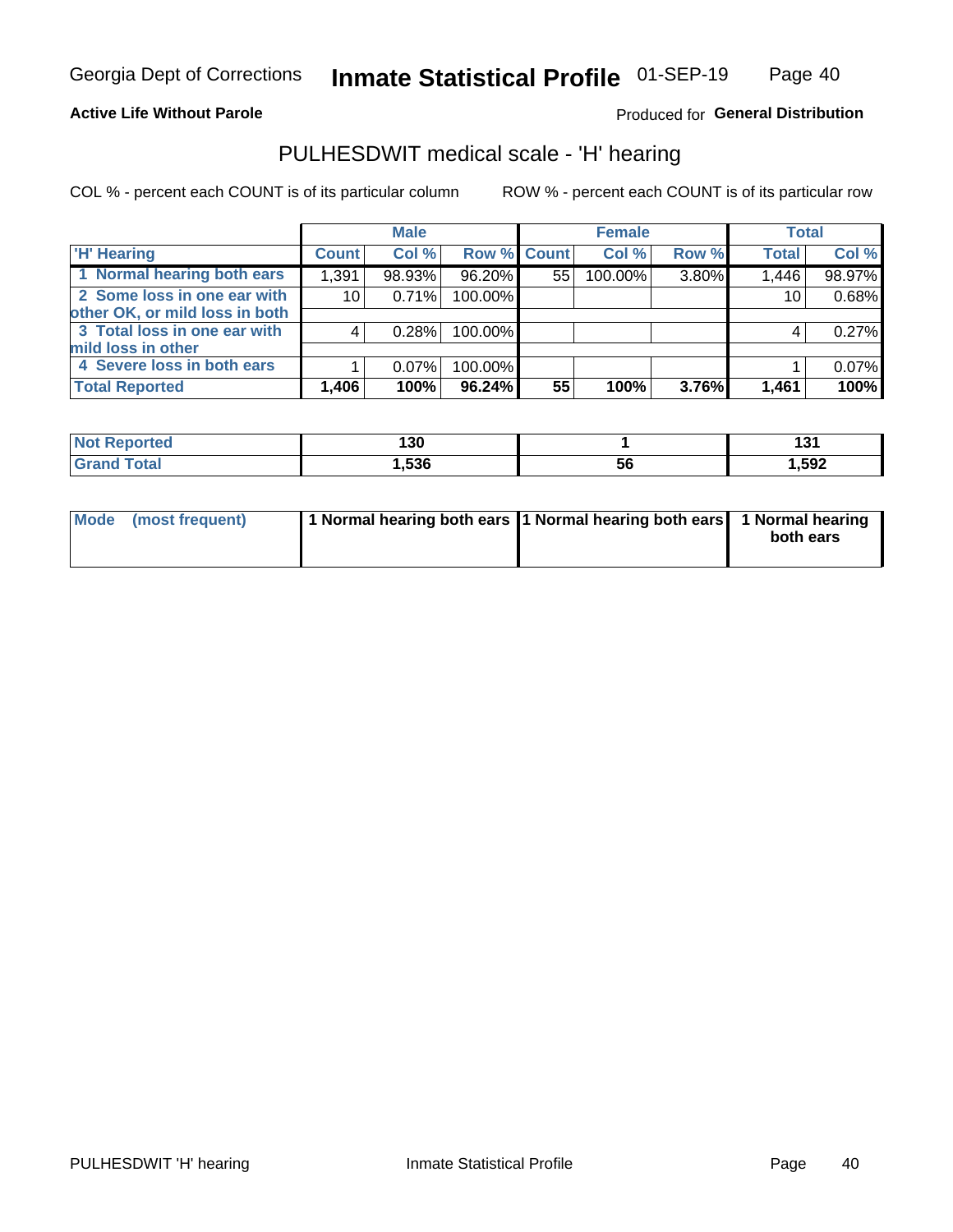### **Active Life Without Parole**

### Produced for General Distribution

### PULHESDWIT medical scale - 'E' vision

COL % - percent each COUNT is of its particular column

|                                 |              | <b>Male</b> |         |              | <b>Female</b> |       |              | <b>Total</b> |
|---------------------------------|--------------|-------------|---------|--------------|---------------|-------|--------------|--------------|
| <b>E' Vision</b>                | <b>Count</b> | Col %       | Row %   | <b>Count</b> | Col %         | Row % | <b>Total</b> | Col %        |
| 1 Correctable to 20/40 in both  | 1,038        | 76.16%      | 97.28%  | 29           | 54.72%        | 2.72% | 1,067        | 75.35%       |
| eyes                            |              |             |         |              |               |       |              |              |
| 2 Correctable to 20/70 in one   | 290          | 21.28%      | 92.36%  | 24           | 45.28%        | 7.64% | 314          | 22.18%       |
| eye, may be blind in other      |              |             |         |              |               |       |              |              |
| 3 Correctable to 20/200 in one  | 30           | 2.20%       | 100.00% |              |               |       | 30           | 2.12%        |
| eye, may be blind in other      |              |             |         |              |               |       |              |              |
| 4 One eye not correctable to    | 4            | 0.29%       | 100.00% |              |               |       | 4            | 0.28%        |
| 20/200, other may be blind      |              |             |         |              |               |       |              |              |
| 5 Blind in both eyes, requiring |              | 0.07%       | 100.00% |              |               |       |              | 0.07%        |
| special housing                 |              |             |         |              |               |       |              |              |
| <b>Total Reported</b>           | 1,363        | 100%        | 96.26%  | 53           | 100%          | 3.74% | 1,416        | 100%         |

| ™orted in<br><b>NOT</b><br>Repol | ィラヘ<br>. |    | $\rightarrow$<br><u>.</u> |
|----------------------------------|----------|----|---------------------------|
| $T0$ tol                         | ,536     | 56 | ,592                      |

| Mode (most frequent) | 1 Correctable to 20/40 in both<br>eves | 1 Correctable to 20/40 in   1 Correctable to  <br>both eyes | 20/40 in both eyes |
|----------------------|----------------------------------------|-------------------------------------------------------------|--------------------|
|                      |                                        |                                                             |                    |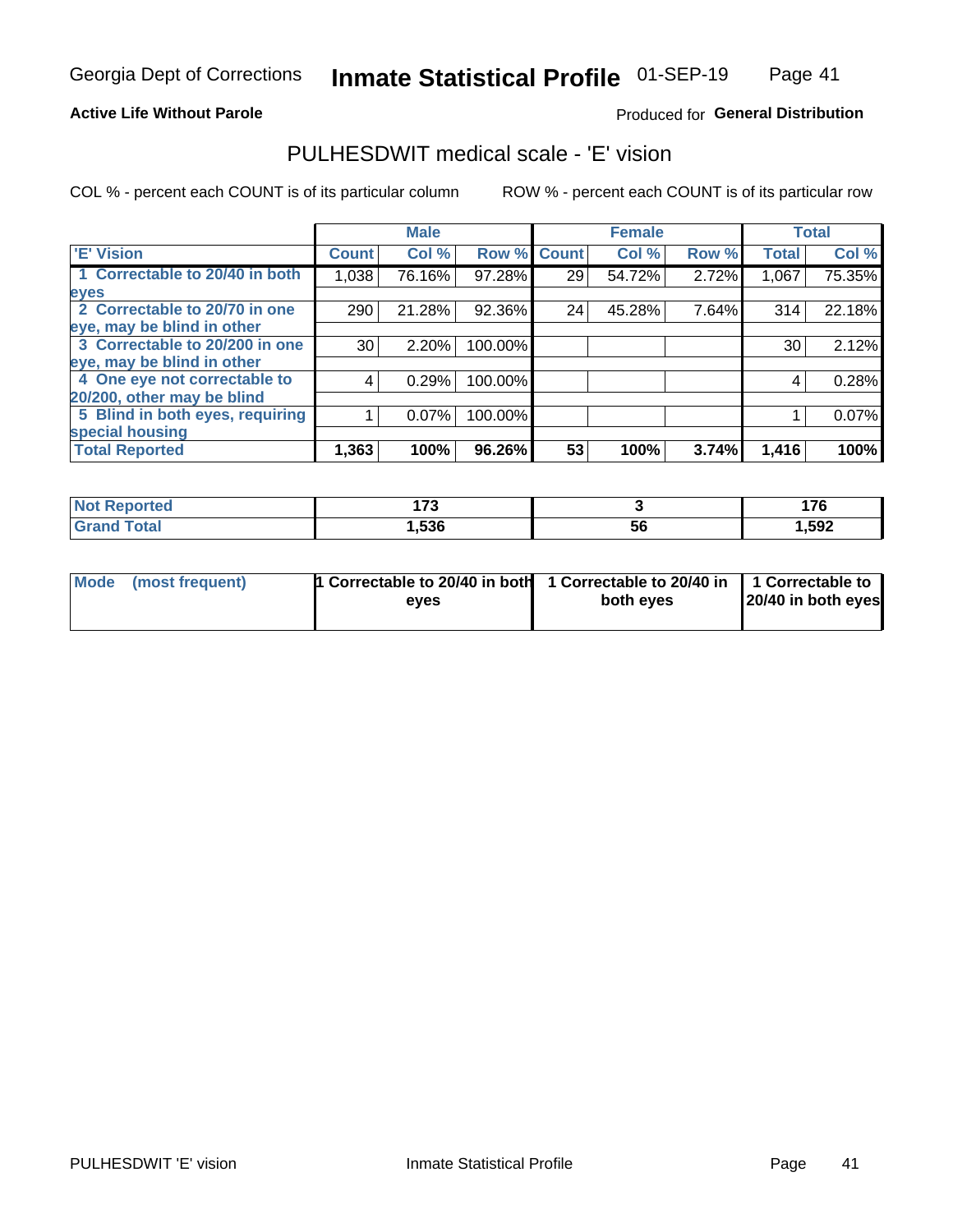### **Active Life Without Parole**

### Produced for General Distribution

## PULHESDWIT medical scale - 'S' pSychiatric

COL % - percent each COUNT is of its particular column

|                                 |              | <b>Male</b> |         |             | <b>Female</b> |        |              | <b>Total</b> |
|---------------------------------|--------------|-------------|---------|-------------|---------------|--------|--------------|--------------|
| 'S' pSychiatric                 | <b>Count</b> | Col %       |         | Row % Count | Col %         | Row %  | <b>Total</b> | Col %        |
| 1 No impairment or disorders    | 1,196        | 82.83%      | 98.84%  | 14          | 30.43%        | 1.16%  | 1,210        | 81.21%       |
| 2 Stable, or in remission, or   | 190          | 13.16%      | 85.97%  | 31          | 67.39%        | 14.03% | 221          | 14.83%       |
| mild impairment or retardation  |              |             |         |             |               |        |              |              |
| 3 Requires moderate inpatient   | 47           | 3.25%       | 97.92%  |             | 2.17%         | 2.08%  | 48           | 3.22%        |
| <b>treatment</b>                |              |             |         |             |               |        |              |              |
| 4 Requires intensive inpatient  | 10           | 0.69%       | 100.00% |             |               |        | 10           | 0.67%        |
| <b>treatment</b>                |              |             |         |             |               |        |              |              |
| 5 Requires Crisis Stabilization |              | 0.07%       | 100.00% |             |               |        |              | 0.07%        |
| Unit (CSU) inpatient care       |              |             |         |             |               |        |              |              |
| <b>Total Reported</b>           | 1,444        | 100%        | 96.91%  | 46          | 100%          | 3.09%  | 1,490        | 100%         |

| <b>Anorted</b><br><b>NOT</b><br>Renoi | JŁ.  | 10        | 102   |
|---------------------------------------|------|-----------|-------|
| Total                                 | ,536 | <b>JQ</b> | 1,592 |

| Mode (most frequent) | <b>1 No impairment or disorders</b> 2 Stable, or in remission, 11 No impairment or |                       |           |
|----------------------|------------------------------------------------------------------------------------|-----------------------|-----------|
|                      |                                                                                    | or mild impairment or | disorders |
|                      |                                                                                    | retardation           |           |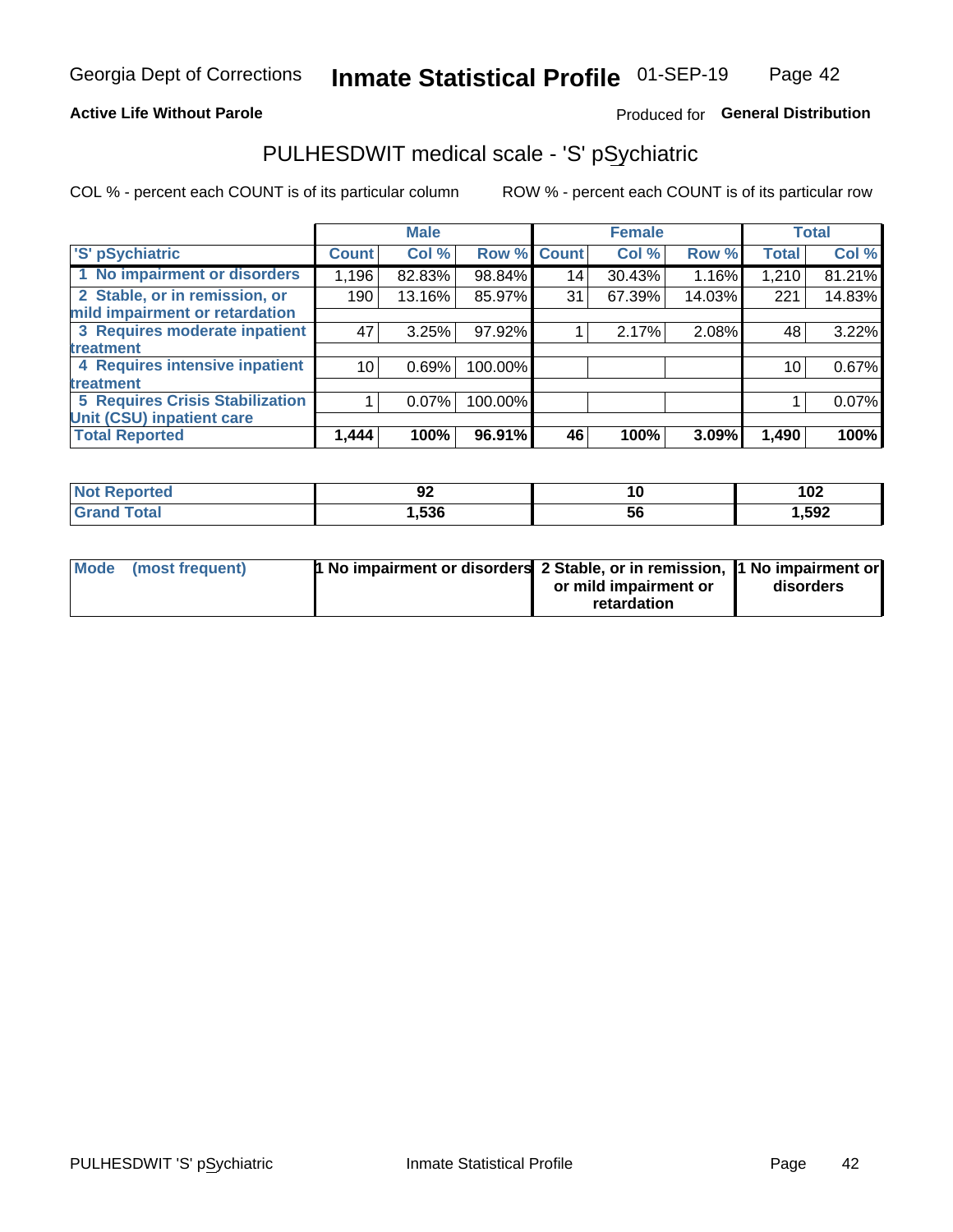### **Active Life Without Parole**

### Produced for General Distribution

## PULHESDWIT medical scale - 'D' dental

COL % - percent each COUNT is of its particular column

|                                 |                    | <b>Male</b> |         |             | <b>Female</b> |       |              | <b>Total</b> |
|---------------------------------|--------------------|-------------|---------|-------------|---------------|-------|--------------|--------------|
| <b>D'</b> Dental                | Count <sup>1</sup> | Col %       |         | Row % Count | Col %         | Row % | <b>Total</b> | Col %        |
| 1 Minimal routine dental health | 991                | 74.46%      | 95.47%  | 47          | 92.16%        | 4.53% | 1,038        | 75.11%       |
| <b>needs</b>                    |                    |             |         |             |               |       |              |              |
| 2 Moderate cavities and/or gum  | 289                | 21.71%      | 99.31%  |             | 3.92%         | 0.69% | 291          | 21.06%       |
| disease                         |                    |             |         |             |               |       |              |              |
| 3 Extensive gum disease         | 50                 | 3.76%       | 96.15%  | 2           | 3.92%         | 3.85% | 52           | 3.76%        |
| and/or widespread decay         |                    |             |         |             |               |       |              |              |
| 4 Urgent need for dental        |                    | 0.08%       | 100.00% |             |               |       |              | 0.07%        |
| <b>services</b>                 |                    |             |         |             |               |       |              |              |
| <b>Total Reported</b>           | 1,331              | 100%        | 96.31%  | 51          | 100%          | 3.69% | 1,382        | 100%         |

| orted<br>NOT RADO<br>. | 205  |    | <b>040</b><br><u>ziv</u> |
|------------------------|------|----|--------------------------|
| <b>Total</b>           | ,536 | 56 | ,592                     |

| <b>Mode</b> | (most frequent) | <b>Minimal routine dental</b><br>health needs | 1 Minimal routine dental<br>health needs | <b>11 Minimal routine I</b><br>dental health<br>needs |
|-------------|-----------------|-----------------------------------------------|------------------------------------------|-------------------------------------------------------|
|-------------|-----------------|-----------------------------------------------|------------------------------------------|-------------------------------------------------------|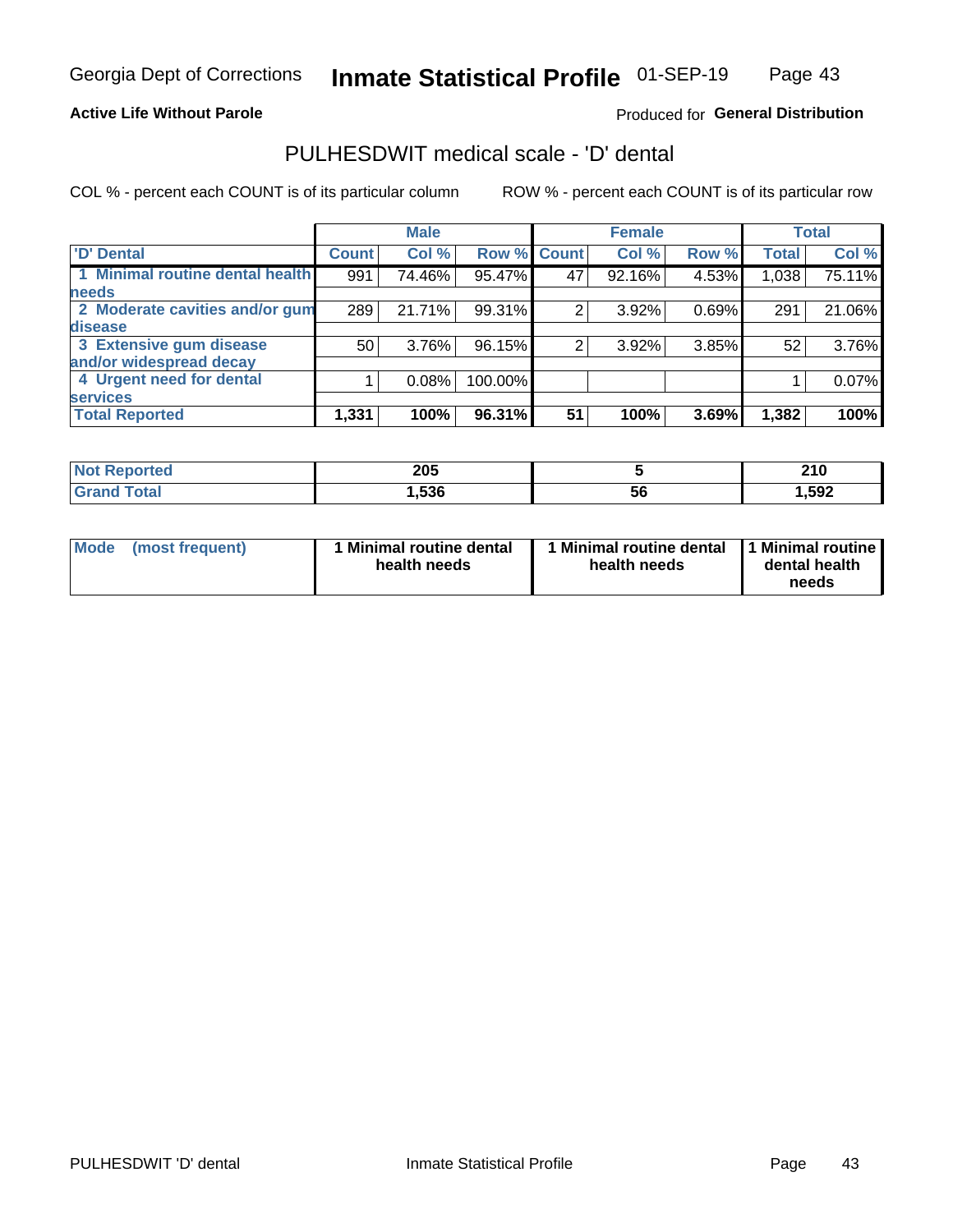### **Active Life Without Parole**

### Produced for General Distribution

### PULHESDWIT medical scale - 'W' work ability

COL % - percent each COUNT is of its particular column

|                                 |                    | <b>Male</b> |         |             | <b>Female</b> |       |              | <b>Total</b> |
|---------------------------------|--------------------|-------------|---------|-------------|---------------|-------|--------------|--------------|
| <b>W' work ability</b>          | Count <sup>'</sup> | Col %       |         | Row % Count | Col %         | Row % | <b>Total</b> | Col %        |
| 1 Unrestricted work or activity | 1,187              | 84.36%      | 96.74%  | 40          | 71.43%        | 3.26% | 1,227        | 83.87%       |
| 2 Minor restrictions on type of | 172                | 12.22%      | 91.49%  | 16          | 28.57%        | 8.51% | 188          | 12.85%       |
| <b>work</b>                     |                    |             |         |             |               |       |              |              |
| 3 Moderate restrictions on type | 29                 | $2.06\%$    | 100.00% |             |               |       | 29           | 1.98%        |
| lof work                        |                    |             |         |             |               |       |              |              |
| 4 Major restrictions on type of | 13                 | 0.92%       | 100.00% |             |               |       | 13           | 0.89%        |
| <b>work</b>                     |                    |             |         |             |               |       |              |              |
| 5 Cannot work under any         | 6                  | 0.43%       | 100.00% |             |               |       | 6            | 0.41%        |
| <b>circumstances</b>            |                    |             |         |             |               |       |              |              |
| <b>Total Reported</b>           | 1,407              | 100%        | 96.17%  | 56          | 100%          | 3.83% | 1,463        | 100%         |

| 'Not Reported | 1 20<br>1 Z J |    | 190<br>129 |
|---------------|---------------|----|------------|
| <b>Total</b>  | 536, ا        | ან | ,592       |

| Mode            | 1 Unrestricted work or | 1 Unrestricted work or | 1 Unrestricted   |
|-----------------|------------------------|------------------------|------------------|
| (most frequent) | activity               | activity               | work or activity |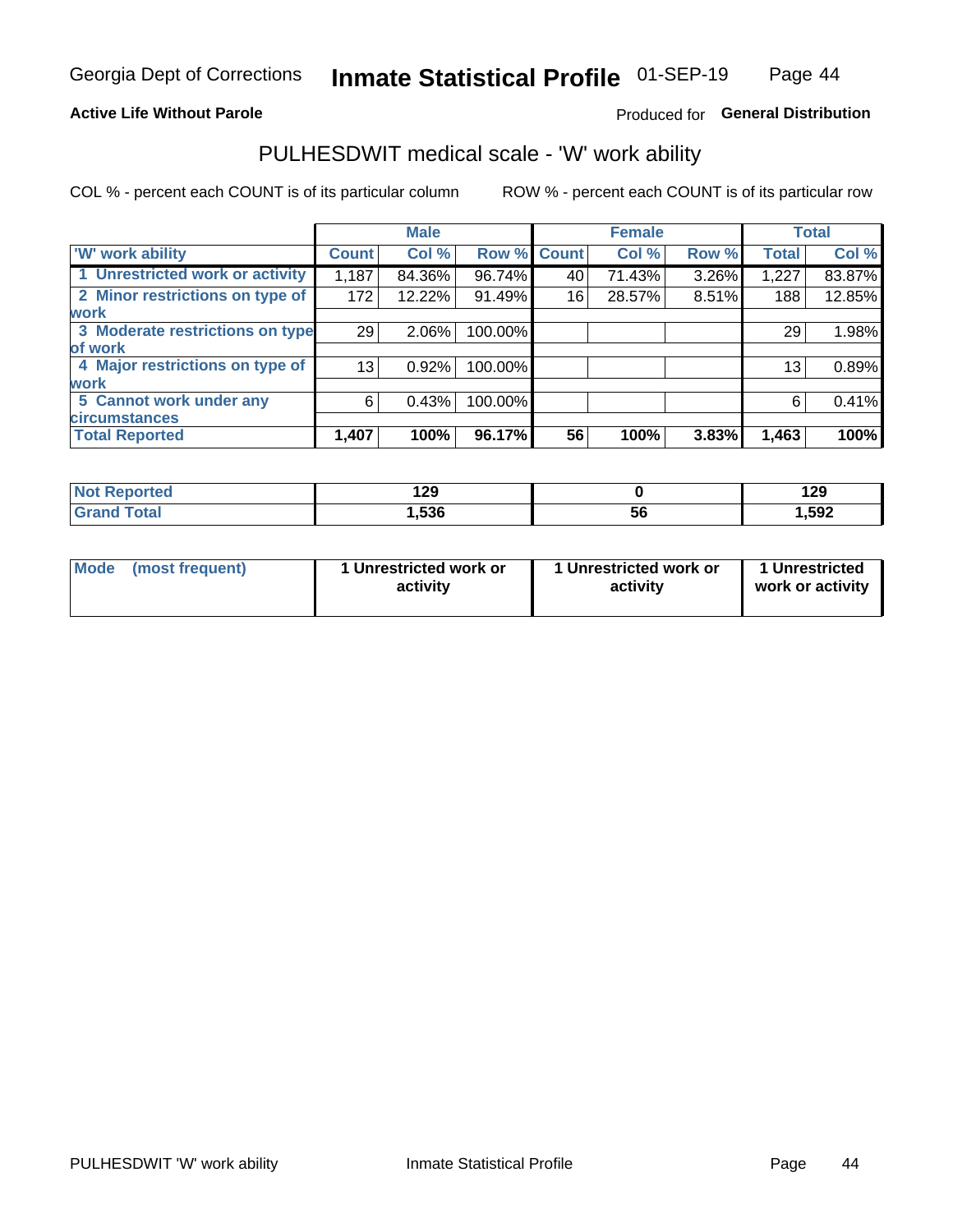### **Active Life Without Parole**

### Produced for General Distribution

## PULHESDWIT medical scale - 'I' impairment

COL % - percent each COUNT is of its particular column ROW % - percent each COUNT is of its particular row

|                                   |              | <b>Male</b> |             |    | <b>Female</b> |       |              | <b>Total</b> |
|-----------------------------------|--------------|-------------|-------------|----|---------------|-------|--------------|--------------|
| <b>T' Impairment</b>              | <b>Count</b> | Col %       | Row % Count |    | Col %         | Row % | <b>Total</b> | Col %        |
| 1 No impairments or               | 1,384        | 98.51%      | 96.11%      | 56 | 100.00%       | 3.89% | 1,440        | 98.56%       |
| <b>disabilities</b>               |              |             |             |    |               |       |              |              |
| 2 Wheelchair-bound but            | 11           | 0.78%       | 100.00%     |    |               |       | 11           | 0.75%        |
| otherwise OK                      |              |             |             |    |               |       |              |              |
| <b>3 Needs low-level Assisted</b> | 3            | 0.21%       | 100.00%     |    |               |       | 3            | 0.21%        |
| Living (level I)                  |              |             |             |    |               |       |              |              |
| 4 Needs moderate Assisted         |              | 0.07%       | 100.00%     |    |               |       |              | 0.07%        |
| Living (level II)                 |              |             |             |    |               |       |              |              |
| <b>5 Needs maximal Assisted</b>   | 6            | 0.43%       | 100.00%     |    |               |       | 6            | 0.41%        |
| <b>Living (level III)</b>         |              |             |             |    |               |       |              |              |
| <b>Total Reported</b>             | 1,405        | 100%        | 96.17%      | 56 | 100%          | 3.83% | 1,461        | 100%         |

| Reported     | $\sim$<br>1 J I |           | $\mathbf{A}$<br>1 J I |
|--------------|-----------------|-----------|-----------------------|
| <b>Total</b> | 536,            | . .<br>ჂႩ | 1,592                 |

| Mode | (most frequent) | 1 No impairments or<br>disabilities | 1 No impairments or<br>disabilities | 1 No impairments<br>or disabilities |
|------|-----------------|-------------------------------------|-------------------------------------|-------------------------------------|
|------|-----------------|-------------------------------------|-------------------------------------|-------------------------------------|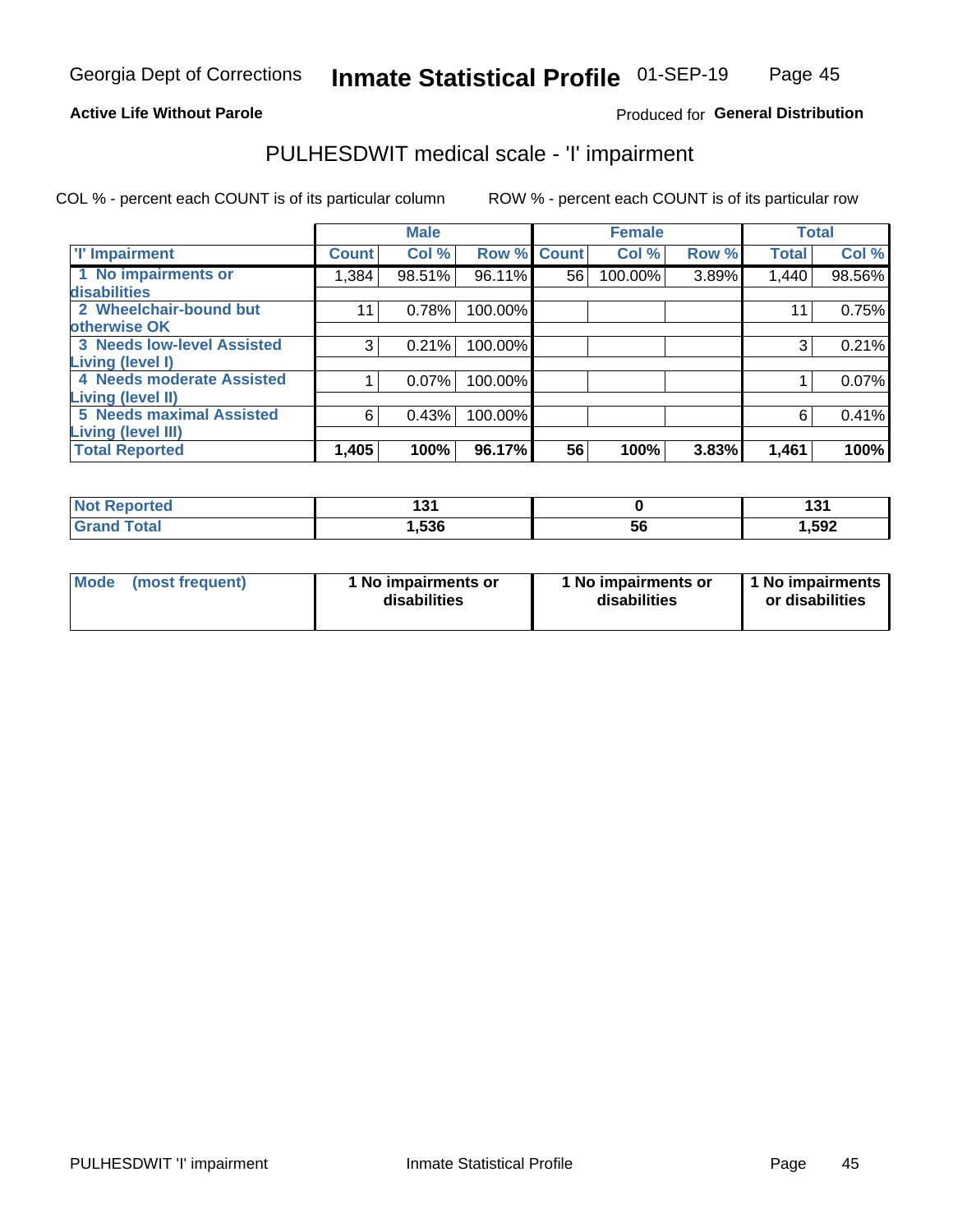### **Active Life Without Parole**

### Produced fo General Distribution

## PULHESDWIT medical scale - 'T' transportability

COL % - percent each COUNT is of its particular column

|                             |              | <b>Male</b> |             |    | <b>Female</b> |       |              | <b>Total</b> |
|-----------------------------|--------------|-------------|-------------|----|---------------|-------|--------------|--------------|
| <b>T' Transportability</b>  | <b>Count</b> | Col %       | Row % Count |    | Col %         | Row % | <b>Total</b> | Col %        |
| 1 Can be transported in any | 1,399        | 99.08%      | 96.22%      | 55 | 100.00%       | 3.78% | 1,454        | 99.11%       |
| ordinary approved vehicle   |              |             |             |    |               |       |              |              |
| 2 Wheelchair-bound, not     |              | 0.35%       | 100.00%     |    |               |       |              | 0.34%        |
| needing special vehicle     |              |             |             |    |               |       |              |              |
| 5 Requires ambulance        |              | 0.57%       | 100.00%     |    |               |       |              | 0.55%        |
| transport                   |              |             |             |    |               |       |              |              |
| <b>Total Reported</b>       | 1,412        | 100%        | 96.25%      | 55 | 100%          | 3.75% | 1,467        | 100%         |

| <b>orted</b> |      |    | ィクに<br>∪⊾ו |
|--------------|------|----|------------|
| <b>otal</b>  | .536 | ჂႩ | 1,592      |

| Mode (most frequent) | 1 Can be transported in any 1 Can be transported in any | ordinary approved vehicle   ordinary approved vehicle   transported in any | 1 Can be<br>ordinary approved<br>vehicle |
|----------------------|---------------------------------------------------------|----------------------------------------------------------------------------|------------------------------------------|
|                      |                                                         |                                                                            |                                          |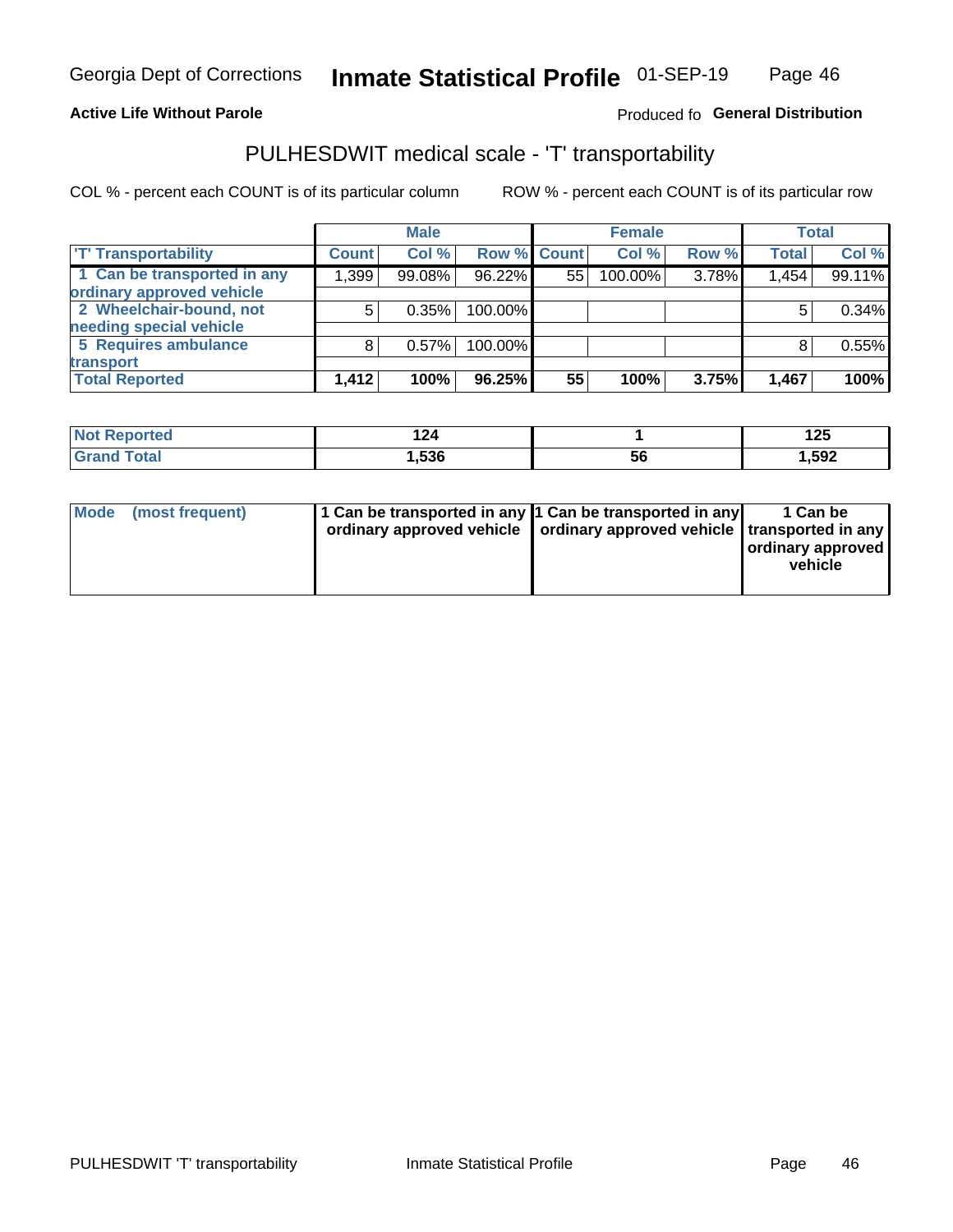#### Inmate Statistical Profile 01-SEP-19 Page 47

#### **Active Life Without Parole**

### **Produced for General Distribution**

### Number of prior Georgia incarcerations

COL % - percent each COUNT is of its particular column

|                                       |       | <b>Male</b> |             |    | <b>Female</b> |       |       | <b>Total</b> |
|---------------------------------------|-------|-------------|-------------|----|---------------|-------|-------|--------------|
| <b>Num of Prior GA Incarcerations</b> | Count | Col %       | Row % Count |    | Col %         | Row % | Total | Col %        |
|                                       | 781   | 50.85%      | 94.55%      | 45 | 80.36%        | 5.45% | 826   | 51.88%       |
|                                       | 306   | 19.92%      | 98.08%      | 6  | 10.71%        | 1.92% | 312   | 19.60%       |
|                                       | 191   | 12.43%      | 98.96%      | 2  | 3.57%         | 1.04% | 193   | 12.12%       |
| 3                                     | 125   | 8.14%       | 98.43%      | 2  | 3.57%         | 1.57% | 127   | 7.98%        |
| 4                                     | 61    | 3.97%       | 100.00%     |    |               |       | 61    | 3.83%        |
| 5                                     | 40 l  | 2.60%       | 100.00%     |    |               |       | 40    | 2.51%        |
| <b>More Than 5</b>                    | 32    | 2.08%       | 96.97%      |    | 1.79%         | 3.03% | 33    | 2.07%        |
| <b>Total Reported</b>                 | 1,536 | 100%        | 96.48%      | 56 | 100%          | 3.52% | 1,592 | 100%         |

| <b>orted</b><br>NO               |      |    |      |
|----------------------------------|------|----|------|
| <b>Total</b><br>$\mathbf{v}$ and | .536 | эt | ,592 |

| Mean (average)       | 1 1 J | 1.09 |
|----------------------|-------|------|
| Median (middle)      |       |      |
| Mode (most frequent) |       |      |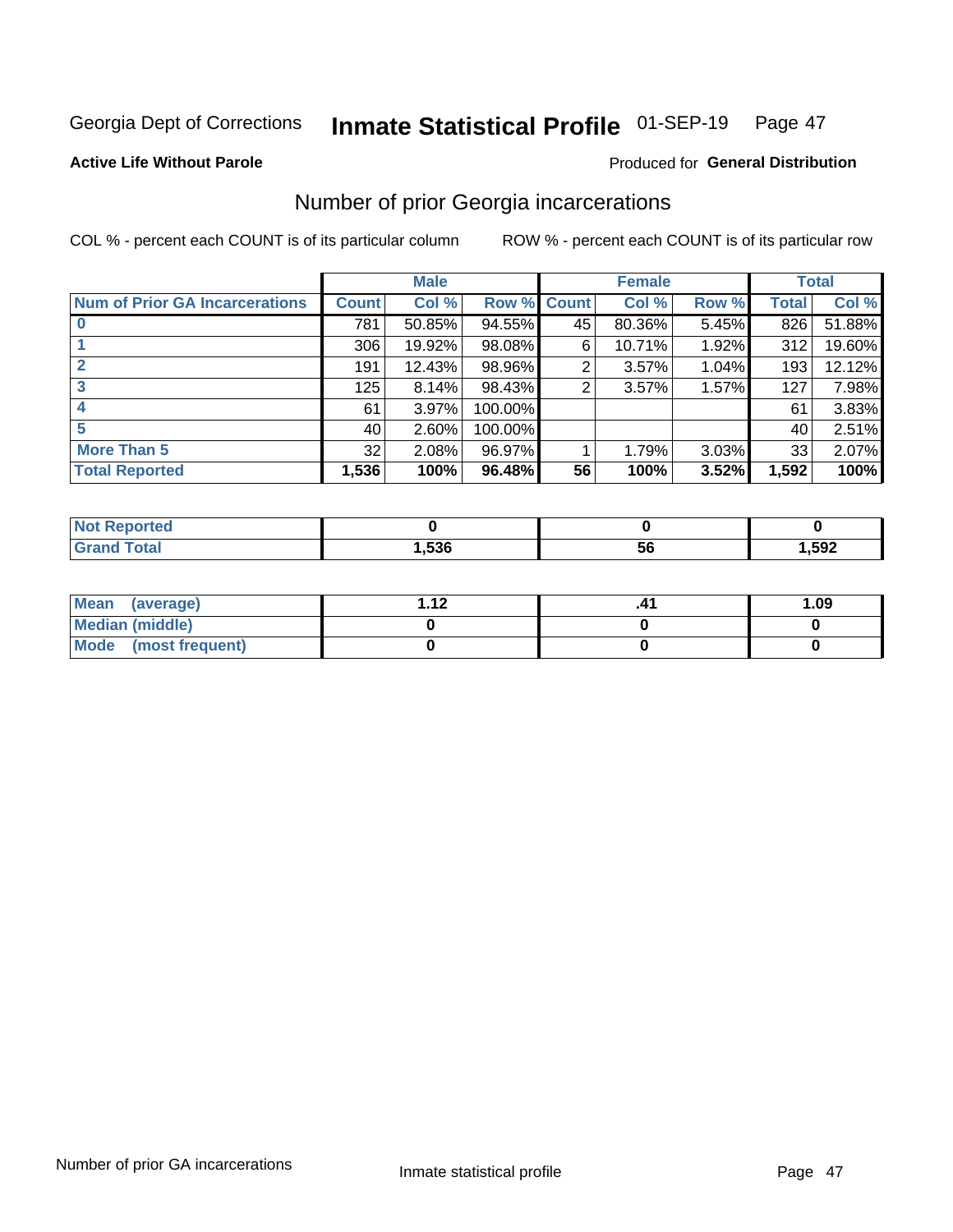#### Inmate Statistical Profile 01-SEP-19 Page 48

**Active Life Without Parole** 

Produced for General Distribution

### Prison sentence in years

COL % - percent each COUNT is of its particular column

ROW % - percent each COUNT is of its particular row

|                                 | <b>Male</b>  |        |                    | <b>Female</b> |         |          | Total       |          |
|---------------------------------|--------------|--------|--------------------|---------------|---------|----------|-------------|----------|
| <b>Prison Sentence In Years</b> | <b>Count</b> | Col %  | <b>Row % Count</b> |               | Col %   | Row %    | $\tau$ otal | Col %    |
| <b>Life Without Parole</b>      | .535         | 99.93% | 96.48%             | 56            | 100.00% | 3.52%    | .591        | 99.94%   |
| <b>Death</b>                    |              | 0.07%  | 100.00%            |               |         |          |             | $0.06\%$ |
| <b>Total Reported</b>           | 1,536        | 100%   | 96.48%             | 56            | 100%    | $3.52\%$ | 1,592       | 100%     |

| τeα |       |    |       |
|-----|-------|----|-------|
|     | 1,536 | ວບ | 1,592 |

#### **Determinate (numeric) sentences only**

| ' Mea<br><b>Service</b> A<br>ЯМА. |  |  |  |
|-----------------------------------|--|--|--|
|                                   |  |  |  |

All sentences (including determinate), with life, life without parole, and death sentences figured at 45 years

| Me:<br>апе<br>᠇<br> | $\sim$<br>$\sim$ |  |
|---------------------|------------------|--|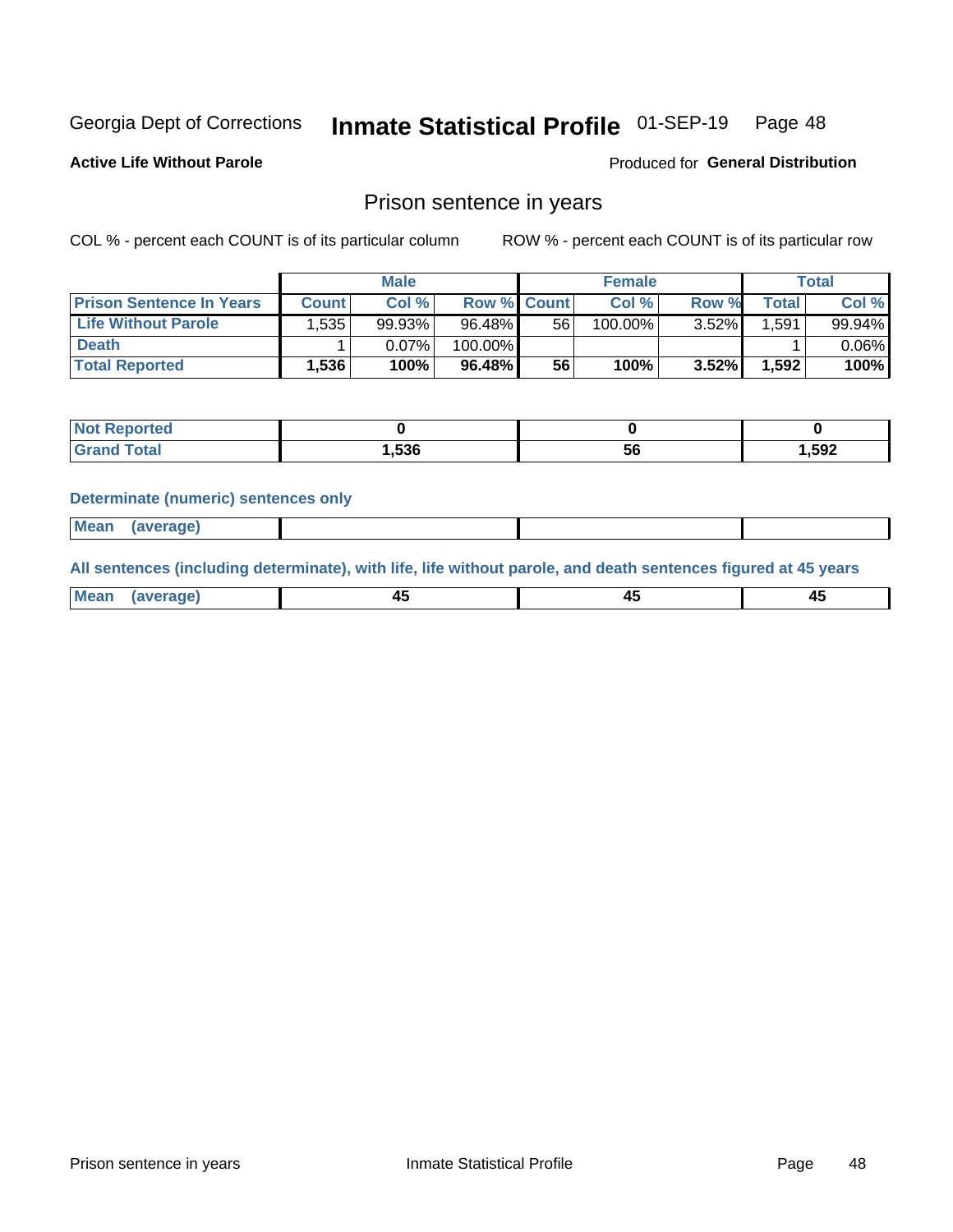#### Inmate Statistical Profile 01-SEP-19 Georgia Dept of Corrections Page 49

#### **Active Life Without Parole**

### **Produced for General Distribution**

### Primary offense, broken out into felonies vs misdemeanors

COL % - percent each COUNT is of its particular column

|                                  | <b>Male</b>  |            |                    | <b>Female</b> |            |          | Total   |         |
|----------------------------------|--------------|------------|--------------------|---------------|------------|----------|---------|---------|
| <b>Felonies and Misdemeanors</b> | <b>Count</b> | Col%       | <b>Row % Count</b> |               | Col%       | Row %    | Total i | Col %   |
| <b>Felonies</b>                  | 1,529        | $100.00\%$ | 96.59%             | 54            | $100.00\%$ | $3.41\%$ | 1,583   | 100.00% |
| <b>Total Reported</b>            | .529         | 100%       | 96.59%             | 54            | 100%       | 3.41%    | 1,583   | 100%    |

| <b>Not Reported</b> |      |              |       |
|---------------------|------|--------------|-------|
| d Total<br>Grand 1  | ,536 | E94<br>ו ככ. | 592.ا |

| <b>Mode</b><br>frequent)<br>nies<br>≧ (most tr.<br>. | onies<br>. | lonies<br>ею<br>____ |
|------------------------------------------------------|------------|----------------------|
|------------------------------------------------------|------------|----------------------|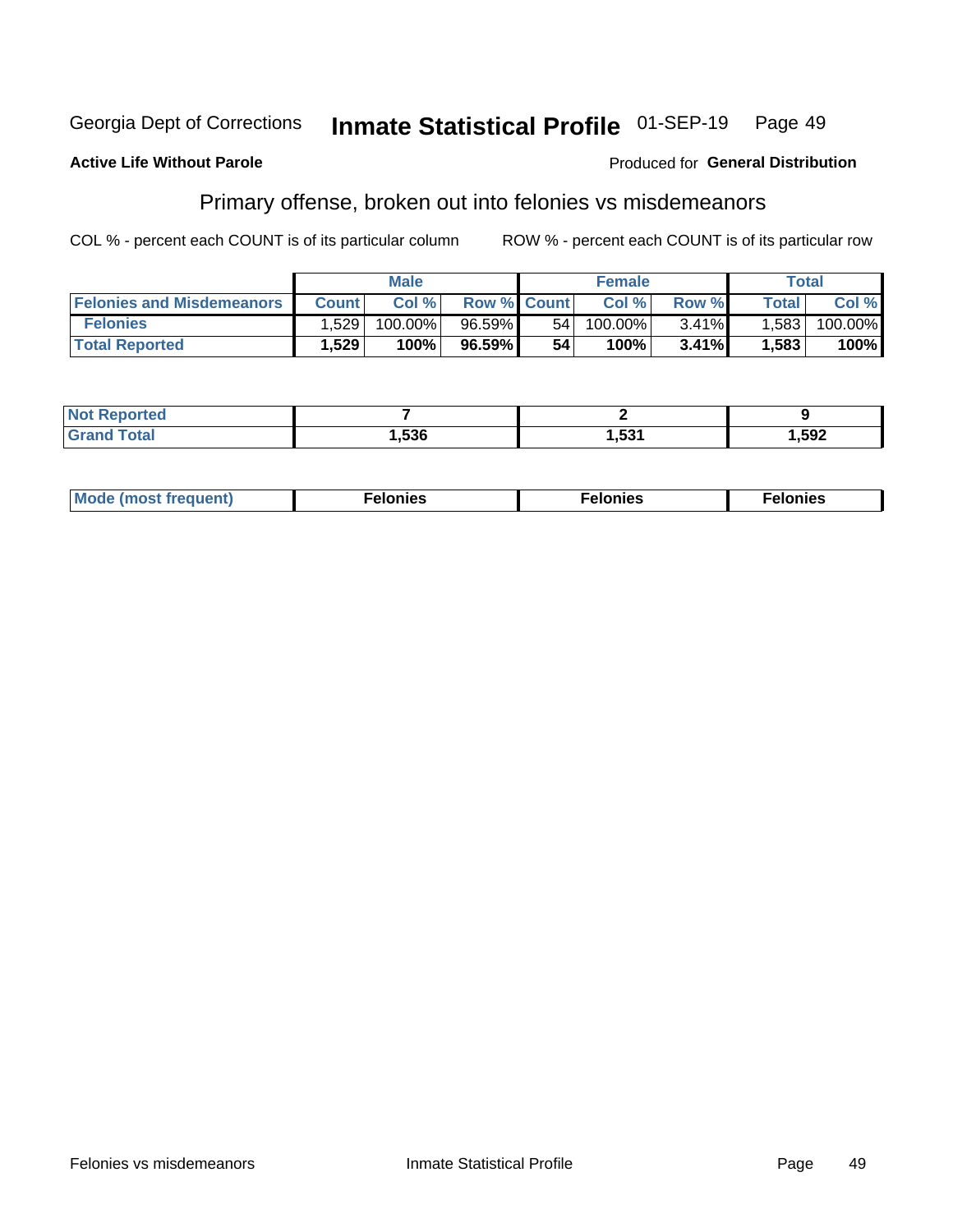#### Inmate Statistical Profile 01-SEP-19 Page 50

### **Active Life Without Parole**

### Produced for General Distribution

### Primary offense, broken out into six broad crime categories

COL % - percent each COUNT is of its particular column

|                         | <b>Male</b>  |        |             | <b>Female</b> |        |       | <b>Total</b> |        |
|-------------------------|--------------|--------|-------------|---------------|--------|-------|--------------|--------|
| <b>Crime Categories</b> | <b>Count</b> | Col%   | Row % Count |               | Col %  | Row % | <b>Total</b> | Col %  |
| <b>Violent</b>          | 1,327        | 86.39% | $96.02\%$   | 55            | 98.21% | 3.98% | 1,382        | 86.81% |
| <b>Sex Crime</b>        | 202          | 13.15% | $99.51\%$   |               | 1.79%  | .49%  | 203          | 12.75% |
| <b>Drug</b>             |              | .46%   | 100.00%     |               | .00%   |       |              | .44%   |
| <b>Total Reported</b>   | 1,536        | 100%   | 96.48%      | 56            | 100%   | 3.52% | 1,592        | 100%   |

| .           |      |          |      |
|-------------|------|----------|------|
| -<br>______ | .536 | - -<br>೧ | .592 |

| Mo<br>quenti | .<br>iolent<br>ΊΙ. | --<br>olent | .<br>'ent |
|--------------|--------------------|-------------|-----------|
|              |                    |             |           |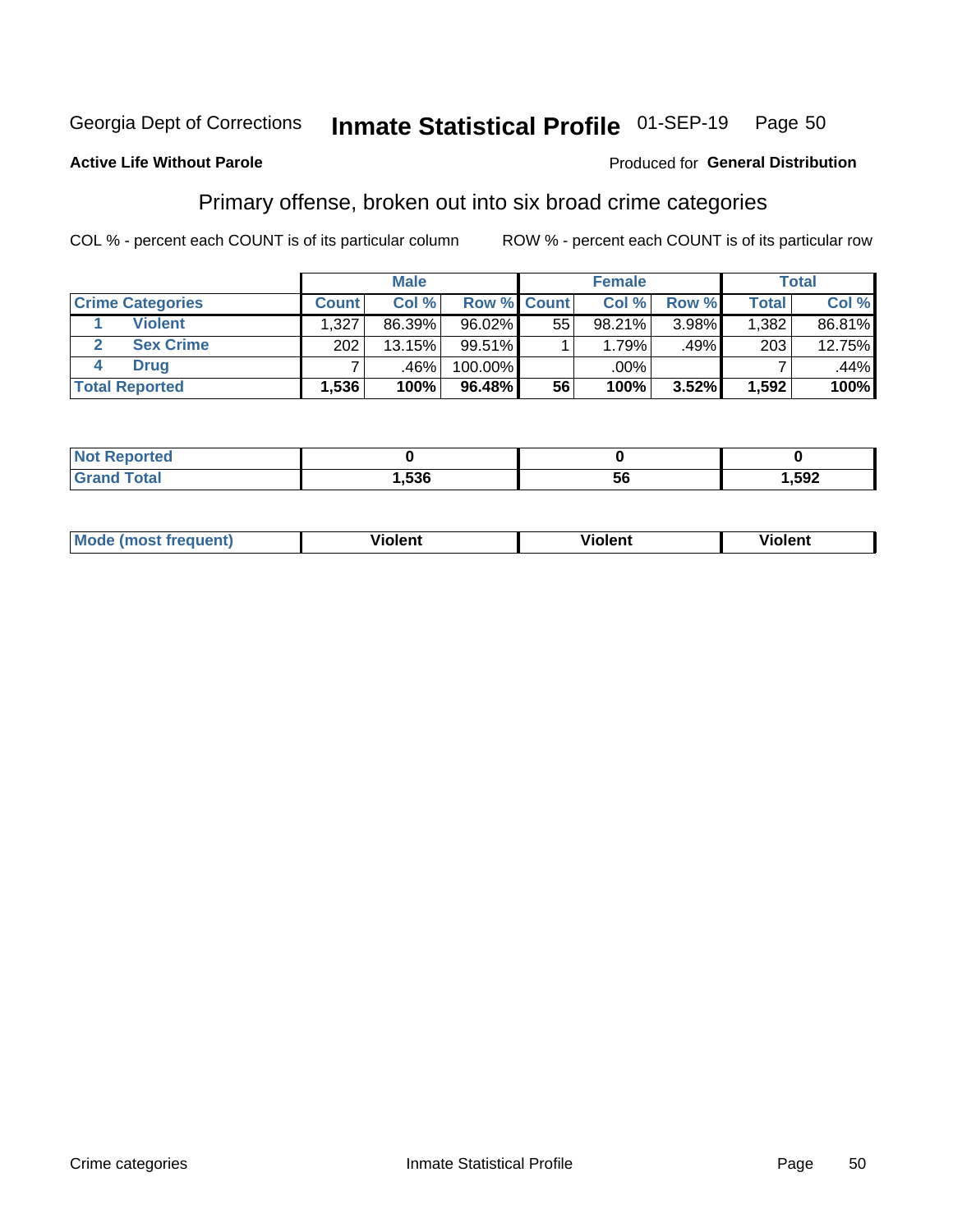## Inmate Statistical Profile 01-SEP-19 Page 51

### **Active Life Without Parole**

### Produced for General Distribution

## Primary offense, detailed offense code

COL % - percent each COUNT is of its particular column

|                                            |                | <b>Male</b>                |         |              | <b>Female</b>             |        |                | <b>Total</b> |
|--------------------------------------------|----------------|----------------------------|---------|--------------|---------------------------|--------|----------------|--------------|
| <b>Primary Offense</b>                     | <b>Count</b>   | $\overline{\text{Col }^9}$ | Row %   | <b>Count</b> | $\overline{\text{Col}}$ % | Row %  | <b>Total</b>   | Col %        |
| <b>Agg Sex Battery Atmpt (2099)</b>        |                | .07%                       | 100.00% |              |                           |        | 1              | .06%         |
| <b>Aggrav Assault (1302)</b>               |                | .07%                       | 50.00%  | 1            | 1.79%                     | 50.00% | $\overline{2}$ | .13%         |
| <b>Aggrav Battery (1305)</b>               |                | .07%                       | 100.00% |              |                           |        |                | .06%         |
| <b>Aggrav Child Molestation (2021)</b>     | 29             | 1.89%                      | 100.00% |              |                           |        | 29             | 1.82%        |
| <b>Aggrav Sexual Battery (2009)</b>        | 7              | .46%                       | 100.00% |              |                           |        | 7              | .44%         |
| <b>Aggrav Sodomy (2003)</b>                | 11             | .72%                       | 100.00% |              |                           |        | 11             | .69%         |
| <b>Armed Robbery (1902)</b>                | 158            | 10.29%                     | 99.37%  | 1            | 1.79%                     | .63%   | 159            | 9.99%        |
| <b>Child Molestation (2019)</b>            | 5              | .33%                       | 100.00% |              |                           |        | 5              | .31%         |
| <b>False Imprisonment (1308)</b>           |                | .07%                       | 100.00% |              |                           |        |                | .06%         |
| <b>Hijacking Motor Vehicle (1911)</b>      |                | .07%                       | 100.00% |              |                           |        |                | .06%         |
| Kidnapping (1311)                          | 95             | 6.18%                      | 100.00% |              |                           |        | 95             | 5.97%        |
| <b>Murder (1101)</b>                       | 1,067          | 69.47%                     | 95.27%  | 53           | 94.64%                    | 4.73%  | 1,120          | 70.35%       |
| <b>Poss Of Firearm Dur Crime</b><br>(2910) | 2              | .13%                       | 100.00% |              |                           |        | 2              | .13%         |
| Poss W Int Dist Cocaine (4050)             |                | .07%                       | 100.00% |              |                           |        |                | .06%         |
| Rape (2001)                                | 149            | 9.70%                      | 99.33%  | 1            | 1.79%                     | .67%   | 150            | 9.42%        |
| S/D Cocaine (4021)                         |                | .07%                       | 100.00% |              |                           |        |                | .06%         |
| S/D Cont Sub Public (4017)                 |                | .07%                       | 100.00% |              |                           |        | 1              | .06%         |
| S/D Cont Sub School (4018)                 |                | .07%                       | 100.00% |              |                           |        | 1              | .06%         |
| <b>Traf Cocaine 401+ Gm (4103)</b>         | $\overline{2}$ | .13%                       | 100.00% |              |                           |        | $\overline{2}$ | .13%         |
| <b>Traf Methamph 28-199 Gm</b>             | 1              | .07%                       | 100.00% |              |                           |        | 1              | .06%         |
| (4140)                                     |                |                            |         |              |                           |        |                |              |
| <b>Traffick Sexual Servitude (1331)</b>    |                | .07%                       | 100.00% |              |                           |        |                | .06%         |
| <b>Total Rported</b>                       | 1,536          | 100%                       | 96.48%  | 56           | 100%                      | 3.52%  | 1,592          | 100%         |

| <b>Not</b><br><b>orted</b><br>мени |      |    |       |
|------------------------------------|------|----|-------|
| <b>Total</b>                       | ,536 | 56 | 1,592 |

| Mode (most frequent) | 1101 Murder | 1101 Murder | 1101 Murder |
|----------------------|-------------|-------------|-------------|
|----------------------|-------------|-------------|-------------|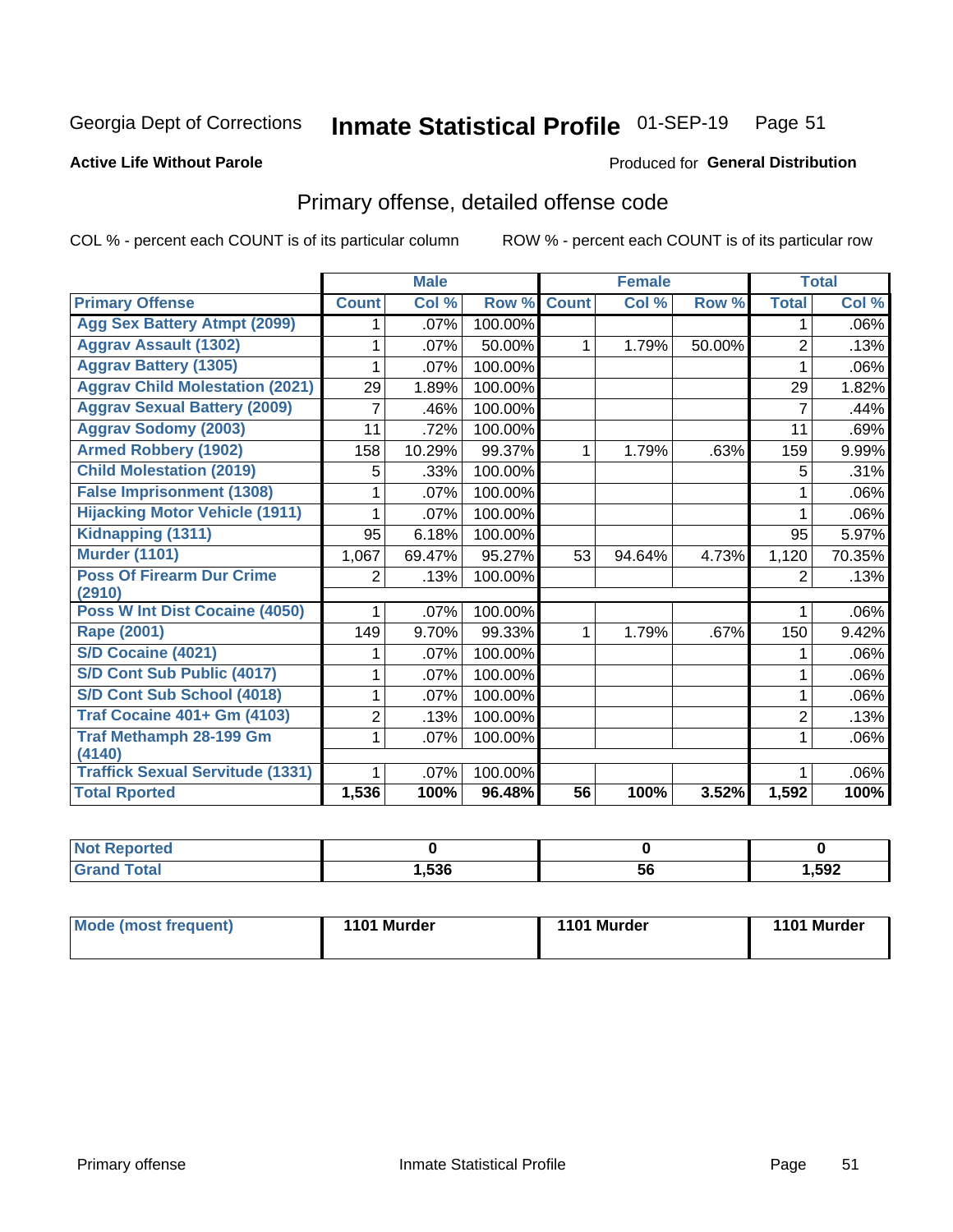## Inmate Statistical Profile 01-SEP-19 Page 52

### **Active Life Without Parole**

### Produced for General Distribution

## County of conviction of primary offense

COL % - percent each COUNT is of its particular column

|                                |                | <b>Male</b> |         |                | <b>Female</b> |        |                | <b>Total</b> |
|--------------------------------|----------------|-------------|---------|----------------|---------------|--------|----------------|--------------|
| <b>County of Conviction</b>    | <b>Count</b>   | Col %       | Row %   | <b>Count</b>   | Col %         | Row %  | <b>Total</b>   | Col %        |
| 000<br><b>Unknown</b>          | 7              | .46%        | 77.78%  | $\overline{2}$ | 3.57%         | 22.22% | 9              | .57%         |
| <b>Appling County</b><br>001   | 4              | .26%        | 100.00% |                |               |        | 4              | .25%         |
| <b>Atkinson County</b><br>002  | 3              | .20%        | 100.00% |                |               |        | 3              | .19%         |
| <b>Bacon County</b><br>003     | 5              | .33%        | 100.00% |                |               |        | 5              | .31%         |
| <b>Baker County</b><br>004     | 1              | .07%        | 100.00% |                |               |        | 1              | .06%         |
| <b>Baldwin County</b><br>005   | 5              | .33%        | 100.00% |                |               |        | 5              | .31%         |
| <b>Banks County</b><br>006     | 3              | .20%        | 100.00% |                |               |        | 3              | .19%         |
| <b>Barrow County</b><br>007    | $\overline{7}$ | .46%        | 100.00% |                |               |        | $\overline{7}$ | .44%         |
| <b>Bartow County</b><br>008    | 9              | .59%        | 90.00%  | 1              | 1.79%         | 10.00% | 10             | .63%         |
| <b>Ben Hill County</b><br>009  | $\overline{7}$ | .46%        | 100.00% |                |               |        | $\overline{7}$ | .44%         |
| <b>Berrien County</b><br>010   | $\overline{c}$ | .13%        | 100.00% |                |               |        | $\overline{2}$ | .13%         |
| <b>Bibb County</b><br>011      | 47             | 3.06%       | 95.92%  | $\overline{2}$ | 3.57%         | 4.08%  | 49             | 3.08%        |
| <b>Bleckley County</b><br>012  | 1              | .07%        | 100.00% |                |               |        | 1              | .06%         |
| <b>Brantley County</b><br>013  | $\overline{c}$ | .13%        | 100.00% |                |               |        | $\overline{2}$ | .13%         |
| <b>Brooks County</b><br>014    | $\overline{c}$ | .13%        | 100.00% |                |               |        | $\overline{2}$ | .13%         |
| <b>Bryan County</b><br>015     | 1              | .07%        | 100.00% |                |               |        | 1              | .06%         |
| <b>Bulloch County</b><br>016   | 8              | .52%        | 88.89%  | 1              | 1.79%         | 11.11% | 9              | .57%         |
| <b>Burke County</b><br>017     | 13             | .85%        | 100.00% |                |               |        | 13             | .82%         |
| <b>Butts County</b><br>018     | 5              | .33%        | 100.00% |                |               |        | 5              | .31%         |
| <b>Calhoun County</b><br>019   | 3              | .20%        | 100.00% |                |               |        | 3              | .19%         |
| <b>Camden County</b><br>020    | 6              | .39%        | 100.00% |                |               |        | 6              | .38%         |
| <b>Candler County</b><br>021   | 3              | .20%        | 100.00% |                |               |        | 3              | .19%         |
| <b>Carroll County</b><br>022   | 5              | .33%        | 100.00% |                |               |        | 5              | .31%         |
| <b>Catoosa County</b><br>023   | 4              | .26%        | 80.00%  | 1              | 1.79%         | 20.00% | 5              | .31%         |
| <b>Chatham County</b><br>025   | 63             | 4.10%       | 96.92%  | $\overline{2}$ | 3.57%         | 3.08%  | 65             | 4.08%        |
| <b>Chattooga County</b><br>027 | $\overline{c}$ | .13%        | 100.00% |                |               |        | $\overline{2}$ | .13%         |
| <b>Cherokee County</b><br>028  | $\overline{9}$ | .59%        | 100.00% |                |               |        | 9              | .57%         |
| <b>Clarke County</b><br>029    | 25             | 1.63%       | 96.15%  | 1              | 1.79%         | 3.85%  | 26             | 1.63%        |
| <b>Clay County</b><br>030      | 1              | .07%        | 100.00% |                |               |        | 1              | .06%         |
| <b>Clayton County</b><br>031   | 69             | 4.49%       | 93.24%  | 5              | 8.93%         | 6.76%  | 74             | 4.65%        |
| <b>Clinch County</b><br>032    | 1              | .07%        | 100.00% |                |               |        | 1              | .06%         |
| 033<br><b>Cobb County</b>      | 72             | 4.69%       | 97.30%  | $\overline{c}$ | 3.57%         | 2.70%  | 74             | 4.65%        |
| <b>Coffee County</b><br>034    | 9              | .59%        | 90.00%  | 1              | 1.79%         | 10.00% | 10             | .63%         |
| <b>Colquitt County</b><br>035  | 3              | .20%        | 100.00% |                |               |        | 3              | .19%         |
| <b>Columbia County</b><br>036  | 9              | .59%        | 81.82%  | $\overline{2}$ | 3.57%         | 18.18% | 11             | .69%         |
| <b>Cook County</b><br>037      | 5              | .33%        | 100.00% |                |               |        | 5              | .31%         |
| <b>Coweta County</b><br>038    | 9              | .59%        | 100.00% |                |               |        | 9              | .57%         |
| <b>Crisp County</b><br>040     | $\overline{7}$ | .46%        | 100.00% |                |               |        | $\overline{7}$ | .44%         |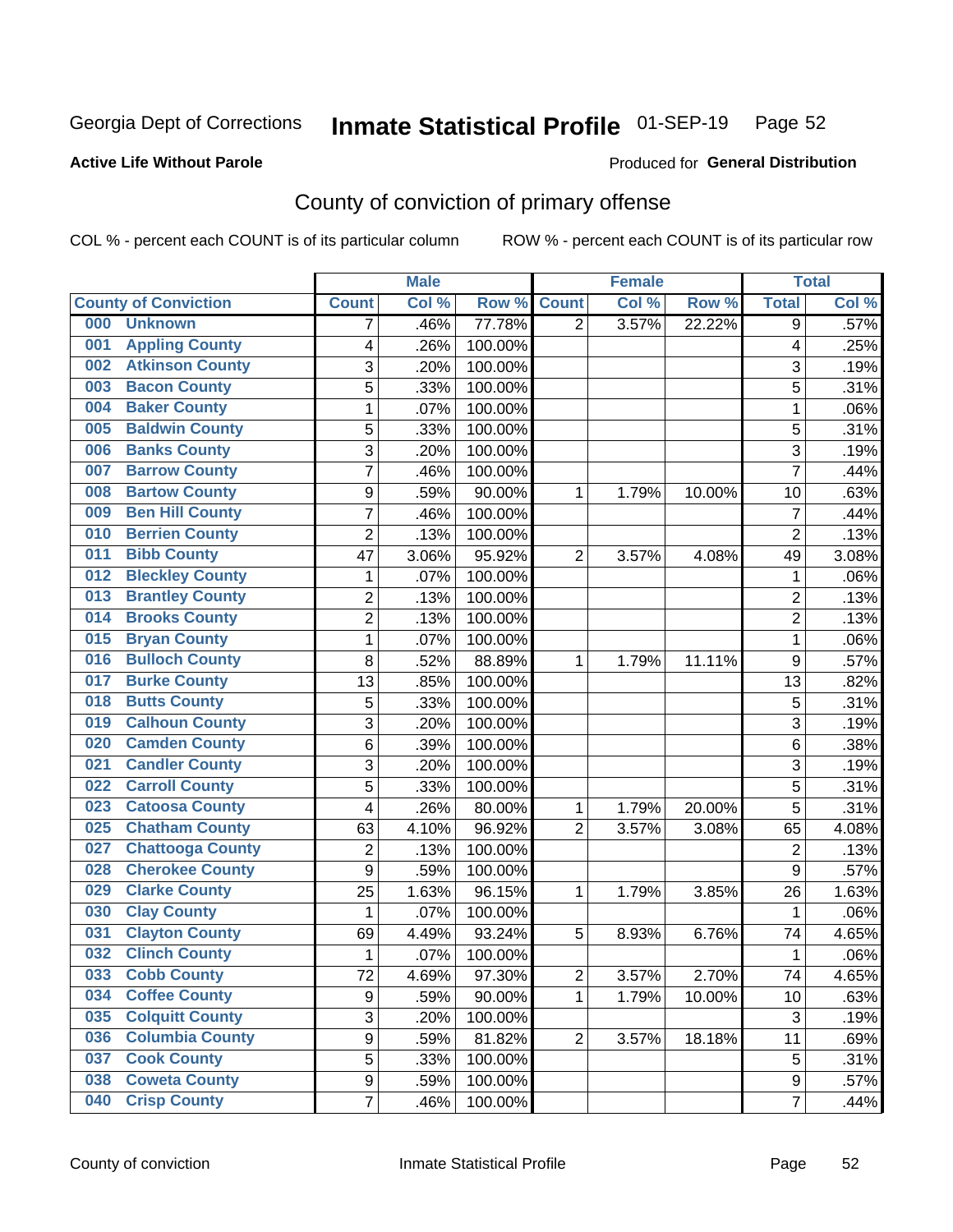## Inmate Statistical Profile 01-SEP-19 Page 53

### **Active Life Without Parole**

### Produced for General Distribution

## County of conviction of primary offense

COL % - percent each COUNT is of its particular column

|                                 |                         | <b>Male</b> |         |                | <b>Female</b> |        |                | <b>Total</b> |
|---------------------------------|-------------------------|-------------|---------|----------------|---------------|--------|----------------|--------------|
| <b>County of Conviction</b>     | <b>Count</b>            | Col %       | Row %   | <b>Count</b>   | Col %         | Row %  | <b>Total</b>   | Col %        |
| <b>Dade County</b><br>041       | 1                       | .07%        | 100.00% |                |               |        | 1              | .06%         |
| <b>Dawson County</b><br>042     | $\overline{2}$          | .13%        | 100.00% |                |               |        | $\overline{2}$ | .13%         |
| <b>Decatur County</b><br>043    | 6                       | .39%        | 100.00% |                |               |        | $\overline{6}$ | .38%         |
| <b>Dekalb County</b><br>044     | 137                     | 8.92%       | 97.16%  | 4              | 7.14%         | 2.84%  | 141            | 8.86%        |
| <b>Dooly County</b><br>046      | $\overline{2}$          | .13%        | 100.00% |                |               |        | $\overline{2}$ | .13%         |
| <b>Dougherty County</b><br>047  | 28                      | 1.82%       | 96.55%  | 1              | 1.79%         | 3.45%  | 29             | 1.82%        |
| <b>Douglas County</b><br>048    | 37                      | 2.41%       | 94.87%  | $\overline{2}$ | 3.57%         | 5.13%  | 39             | 2.45%        |
| <b>Early County</b><br>049      | $\overline{2}$          | .13%        | 100.00% |                |               |        | $\overline{2}$ | .13%         |
| <b>Effingham County</b><br>051  | 6                       | .39%        | 100.00% |                |               |        | 6              | .38%         |
| <b>Elbert County</b><br>052     | 3                       | .20%        | 100.00% |                |               |        | 3              | .19%         |
| <b>Emanuel County</b><br>053    | 11                      | .72%        | 100.00% |                |               |        | 11             | .69%         |
| <b>Fayette County</b><br>056    | 8                       | .52%        | 100.00% |                |               |        | 8              | .50%         |
| <b>Floyd County</b><br>057      | 34                      | 2.21%       | 97.14%  | 1              | 1.79%         | 2.86%  | 35             | 2.20%        |
| <b>Forsyth County</b><br>058    | $\overline{\mathbf{4}}$ | .26%        | 80.00%  | 1              | 1.79%         | 20.00% | 5              | .31%         |
| <b>Franklin County</b><br>059   | 6                       | .39%        | 85.71%  | 1              | 1.79%         | 14.29% | $\overline{7}$ | .44%         |
| <b>Fulton County</b><br>060     | 207                     | 13.48%      | 98.57%  | 3              | 5.36%         | 1.43%  | 210            | 13.19%       |
| <b>Gilmer County</b><br>061     | $\overline{2}$          | .13%        | 100.00% |                |               |        | $\overline{2}$ | .13%         |
| <b>Glynn County</b><br>063      | 20                      | 1.30%       | 100.00% |                |               |        | 20             | 1.26%        |
| <b>Gordon County</b><br>064     | $\overline{7}$          | .46%        | 100.00% |                |               |        | $\overline{7}$ | .44%         |
| <b>Grady County</b><br>065      | 3                       | .20%        | 100.00% |                |               |        | 3              | .19%         |
| <b>Greene County</b><br>066     | $\overline{2}$          | .13%        | 100.00% |                |               |        | $\overline{2}$ | .13%         |
| <b>Gwinnett County</b><br>067   | 67                      | 4.36%       | 94.37%  | 4              | 7.14%         | 5.63%  | 71             | 4.46%        |
| <b>Habersham County</b><br>068  | 3                       | .20%        | 100.00% |                |               |        | 3              | .19%         |
| <b>Hall County</b><br>069       | 22                      | 1.43%       | 84.62%  | $\overline{4}$ | 7.14%         | 15.38% | 26             | 1.63%        |
| <b>Hancock County</b><br>070    | $\overline{\mathbf{4}}$ | .26%        | 100.00% |                |               |        | 4              | .25%         |
| <b>Haralson County</b><br>071   | 5                       | .33%        | 100.00% |                |               |        | 5              | .31%         |
| <b>Harris County</b><br>072     | $\overline{2}$          | .13%        | 100.00% |                |               |        | $\overline{2}$ | .13%         |
| <b>Hart County</b><br>073       | $\overline{3}$          | .20%        | 100.00% |                |               |        | $\overline{3}$ | .19%         |
| <b>Henry County</b><br>075      | 18                      | 1.17%       | 94.74%  | 1              | 1.79%         | 5.26%  | 19             | 1.19%        |
| <b>Houston County</b><br>076    | 26                      | 1.69%       | 100.00% |                |               |        | 26             | 1.63%        |
| <b>Irwin County</b><br>077      | $\overline{2}$          | .13%        | 100.00% |                |               |        | $\overline{2}$ | .13%         |
| 078<br><b>Jackson County</b>    | 11                      | .72%        | 100.00% |                |               |        | 11             | .69%         |
| <b>Jasper County</b><br>079     | 1                       | .07%        | 100.00% |                |               |        | 1              | .06%         |
| <b>Jeff Davis County</b><br>080 | 1                       | .07%        | 100.00% |                |               |        | 1              | .06%         |
| <b>Jefferson County</b><br>081  | 6                       | .39%        | 100.00% |                |               |        | 6              | .38%         |
| <b>Jenkins County</b><br>082    | 2                       | .13%        | 100.00% |                |               |        | 2              | .13%         |
| <b>Johnson County</b><br>083    | 1                       | .07%        | 100.00% |                |               |        | 1              | .06%         |
| <b>Jones County</b><br>084      | 1                       | .07%        | 50.00%  | 1              | 1.79%         | 50.00% | $\overline{2}$ | .13%         |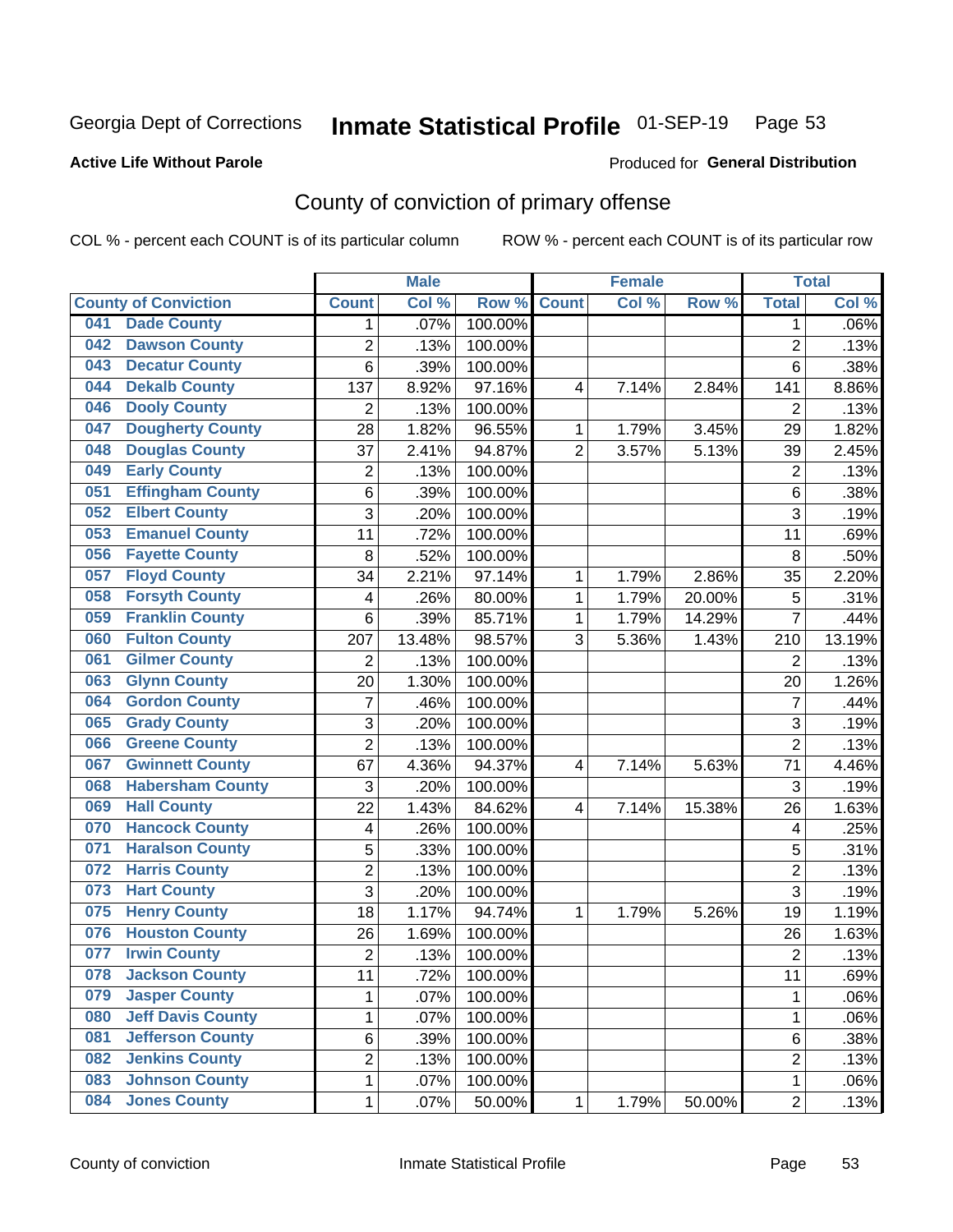## Inmate Statistical Profile 01-SEP-19 Page 54

### **Active Life Without Parole**

### Produced for General Distribution

## County of conviction of primary offense

COL % - percent each COUNT is of its particular column

|                                           |                | <b>Male</b> |         |                | <b>Female</b> |        |                | <b>Total</b> |
|-------------------------------------------|----------------|-------------|---------|----------------|---------------|--------|----------------|--------------|
| <b>County of Conviction</b>               | <b>Count</b>   | Col %       | Row %   | <b>Count</b>   | Col %         | Row %  | <b>Total</b>   | Col %        |
| <b>Lamar County</b><br>085                | 1              | .07%        | 100.00% |                |               |        | 1              | $.06\%$      |
| <b>Lanier County</b><br>086               | $\overline{2}$ | .13%        | 100.00% |                |               |        | $\overline{2}$ | .13%         |
| <b>Laurens County</b><br>087              | 4              | .26%        | 100.00% |                |               |        | 4              | .25%         |
| <b>Lee County</b><br>088                  | 4              | .26%        | 100.00% |                |               |        | 4              | .25%         |
| <b>Liberty County</b><br>089              | 7              | .46%        | 100.00% |                |               |        | 7              | .44%         |
| <b>Long County</b><br>091                 | 5              | .33%        | 100.00% |                |               |        | 5              | .31%         |
| <b>Lowndes County</b><br>092              | 8              | .52%        | 100.00% |                |               |        | 8              | .50%         |
| <b>Lumpkin County</b><br>093              | 1              | .07%        | 100.00% |                |               |        | $\mathbf{1}$   | .06%         |
| <b>Madison County</b><br>095              | 3              | .20%        | 100.00% |                |               |        | 3              | .19%         |
| <b>Marion County</b><br>096               | 1              | .07%        | 100.00% |                |               |        | $\mathbf{1}$   | .06%         |
| <b>Mcduffie County</b><br>097             | 3              | .20%        | 100.00% |                |               |        | 3              | .19%         |
| <b>Meriwether County</b><br>099           | $\overline{2}$ | .13%        | 100.00% |                |               |        | $\overline{2}$ | .13%         |
| <b>Miller County</b><br>100               | 1              | .07%        | 100.00% |                |               |        | $\mathbf{1}$   | .06%         |
| <b>Mitchell County</b><br>101             | 3              | .20%        | 100.00% |                |               |        | 3              | .19%         |
| <b>Monroe County</b><br>102               | 7              | .46%        | 100.00% |                |               |        | $\overline{7}$ | .44%         |
| <b>Morgan County</b><br>104               | 1              | .07%        | 100.00% |                |               |        | $\mathbf{1}$   | .06%         |
| <b>Murray County</b><br>105               | 3              | .20%        | 100.00% |                |               |        | 3              | .19%         |
| <b>Muscogee County</b><br>106             | 47             | 3.06%       | 97.92%  | 1              | 1.79%         | 2.08%  | 48             | 3.02%        |
| <b>Newton County</b><br>107               | 13             | .85%        | 86.67%  | $\overline{2}$ | 3.57%         | 13.33% | 15             | .94%         |
| <b>Oconee County</b><br>108               | 1              | .07%        | 100.00% |                |               |        | 1              | .06%         |
| <b>Oglethorpe County</b><br>109           | 1              | .07%        | 100.00% |                |               |        | 1              | .06%         |
| <b>Paulding County</b><br>110             | 3              | .20%        | 100.00% |                |               |        | 3              | .19%         |
| <b>Peach County</b><br>111                | 4              | .26%        | 100.00% |                |               |        | 4              | .25%         |
| <b>Pickens County</b><br>$\overline{112}$ | $\overline{2}$ | .13%        | 100.00% |                |               |        | $\overline{2}$ | .13%         |
| <b>Pierce County</b><br>113               | 1              | .07%        | 100.00% |                |               |        | 1              | .06%         |
| <b>Pike County</b><br>$\overline{114}$    | 3              | .20%        | 60.00%  | $\overline{2}$ | 3.57%         | 40.00% | 5              | .31%         |
| <b>Polk County</b><br>$\overline{115}$    | 5              | .33%        | 100.00% |                |               |        | 5              | .31%         |
| <b>Pulaski County</b><br>116              | 1              | .07%        | 100.00% |                |               |        | $\mathbf{1}$   | .06%         |
| <b>Putnam County</b><br>117               | 7              | .46%        | 100.00% |                |               |        | 7              | .44%         |
| <b>Rabun County</b><br>119                | 1              | .07%        | 100.00% |                |               |        | $\mathbf{1}$   | .06%         |
| <b>Randolph County</b><br>120             | $\overline{2}$ | .13%        | 100.00% |                |               |        | $\overline{2}$ | .13%         |
| <b>Richmond County</b><br>121             | 75             | 4.88%       | 96.15%  | 3              | 5.36%         | 3.85%  | 78             | 4.90%        |
| <b>Rockdale County</b><br>122             | 11             | .72%        | 100.00% |                |               |        | 11             | .69%         |
| <b>Seminole County</b><br>$125$           | $\overline{2}$ | .13%        | 100.00% |                |               |        | $\overline{2}$ | .13%         |
| <b>Spalding County</b><br>126             | 14             | .91%        | 100.00% |                |               |        | 14             | .88%         |
| <b>Stephens County</b><br>127             | 3              | .20%        | 100.00% |                |               |        | 3              | .19%         |
| <b>Stewart County</b><br>128              | 1              | .07%        | 100.00% |                |               |        | 1              | .06%         |
| <b>Sumter County</b><br>129               | 4              | .26%        | 100.00% |                |               |        | 4              | .25%         |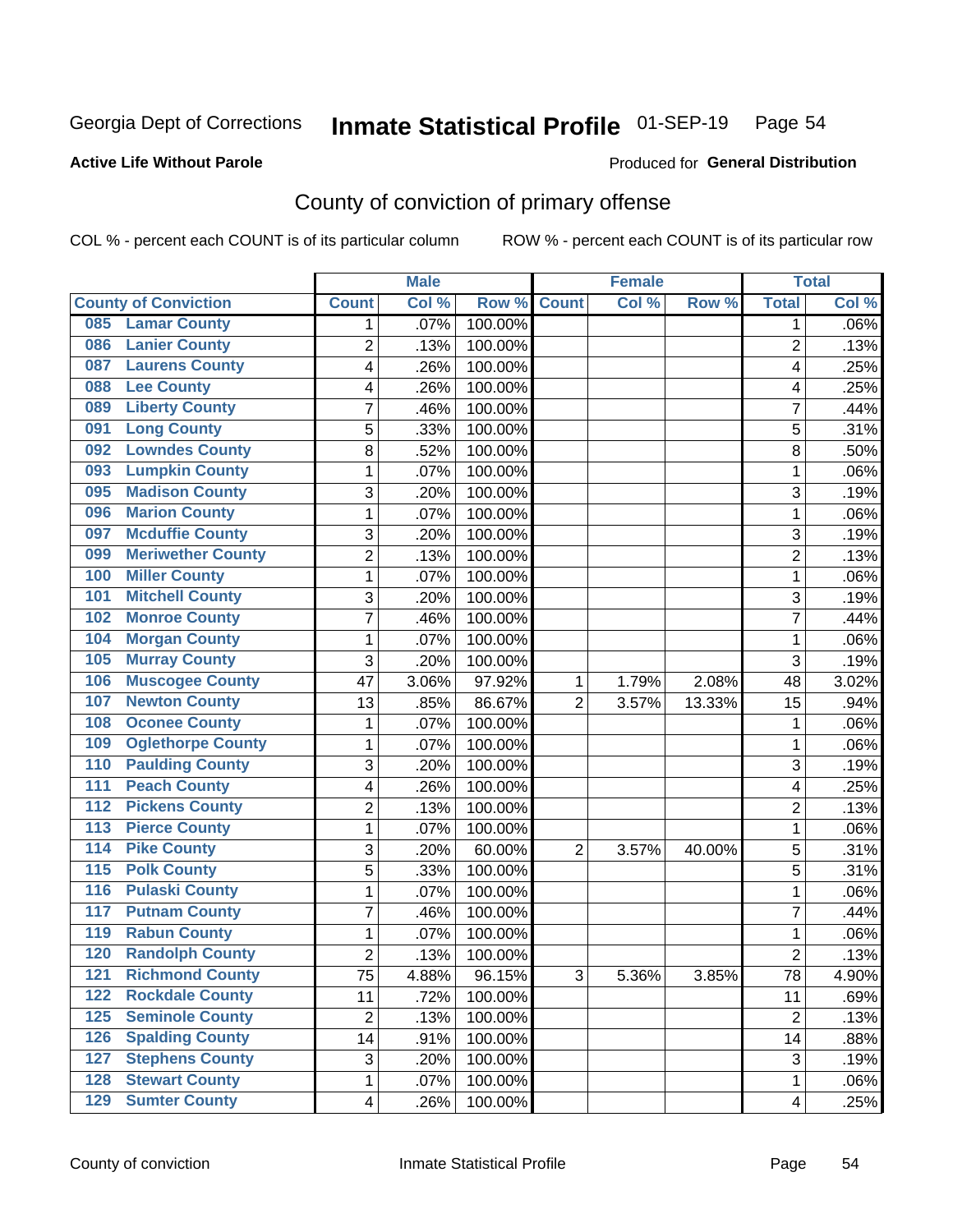## Inmate Statistical Profile 01-SEP-19 Page 55

Produced for General Distribution

### **Active Life Without Parole**

## County of conviction of primary offense

COL % - percent each COUNT is of its particular column

|                                 |                | <b>Male</b> |         |                 | <b>Female</b> |        |                | <b>Total</b> |
|---------------------------------|----------------|-------------|---------|-----------------|---------------|--------|----------------|--------------|
| <b>County of Conviction</b>     | <b>Count</b>   | Col %       | Row %   | <b>Count</b>    | Col %         | Row %  | <b>Total</b>   | Col %        |
| <b>Taliaferro County</b><br>131 | 1              | .07%        | 100.00% |                 |               |        | 1              | .06%         |
| <b>Tattnall County</b><br>132   | 4              | .26%        | 80.00%  | 1               | 1.79%         | 20.00% | 5              | .31%         |
| <b>Taylor County</b><br>133     |                | .07%        | 100.00% |                 |               |        | 1              | .06%         |
| <b>Terrell County</b><br>135    | $\overline{2}$ | .13%        | 100.00% |                 |               |        | $\overline{2}$ | .13%         |
| <b>Thomas County</b><br>136     | 6              | .39%        | 100.00% |                 |               |        | 6              | .38%         |
| <b>Tift County</b><br>137       | 9              | .59%        | 100.00% |                 |               |        | 9              | .57%         |
| <b>Toombs County</b><br>138     | 11             | .72%        | 100.00% |                 |               |        | 11             | .69%         |
| <b>Towns County</b><br>139      | 1              | .07%        | 100.00% |                 |               |        | 1              | .06%         |
| <b>Treutlen County</b><br>140   | 5              | .33%        | 100.00% |                 |               |        | 5              | .31%         |
| <b>Troup County</b><br>141      | 10             | .65%        | 90.91%  | 1               | 1.79%         | 9.09%  | 11             | .69%         |
| <b>Turner County</b><br>142     | $\overline{2}$ | .13%        | 100.00% |                 |               |        | $\overline{2}$ | .13%         |
| <b>Twiggs County</b><br>143     | 1              | .07%        | 100.00% |                 |               |        | 1              | .06%         |
| <b>Upson County</b><br>145      | 5              | .33%        | 100.00% |                 |               |        | 5              | .31%         |
| <b>Walker County</b><br>146     | 11             | .72%        | 91.67%  | 1               | 1.79%         | 8.33%  | 12             | .75%         |
| <b>Walton County</b><br>147     | 19             | 1.24%       | 100.00% |                 |               |        | 19             | 1.19%        |
| <b>Ware County</b><br>148       | 15             | .98%        | 100.00% |                 |               |        | 15             | .94%         |
| <b>Warren County</b><br>149     | 3              | .20%        | 75.00%  | 1               | 1.79%         | 25.00% | 4              | .25%         |
| <b>Washington County</b><br>150 | 6              | .39%        | 100.00% |                 |               |        | 6              | .38%         |
| <b>Wayne County</b><br>151      | 12             | .78%        | 100.00% |                 |               |        | 12             | .75%         |
| <b>Whitfield County</b><br>155  | 12             | .78%        | 92.31%  | 1               | 1.79%         | 7.69%  | 13             | .82%         |
| <b>Wilkes County</b><br>157     | 2              | .13%        | 100.00% |                 |               |        | $\overline{2}$ | .13%         |
| <b>Worth County</b><br>159      | 1              | .07%        | 100.00% |                 |               |        | 1              | .06%         |
| <b>Total Rported</b>            | 1,536          | 100%        | 96.48%  | $\overline{56}$ | 100%          | 3.52%  | 1,592          | 100%         |

| Reported |       |    |      |
|----------|-------|----|------|
| υιαι     | 1,536 | ುರ | ,592 |

| <b>Mode (most frequent)</b> | <b>Fulton County</b> | <b>Clayton County</b> | <b>Fulton County</b> |
|-----------------------------|----------------------|-----------------------|----------------------|
|-----------------------------|----------------------|-----------------------|----------------------|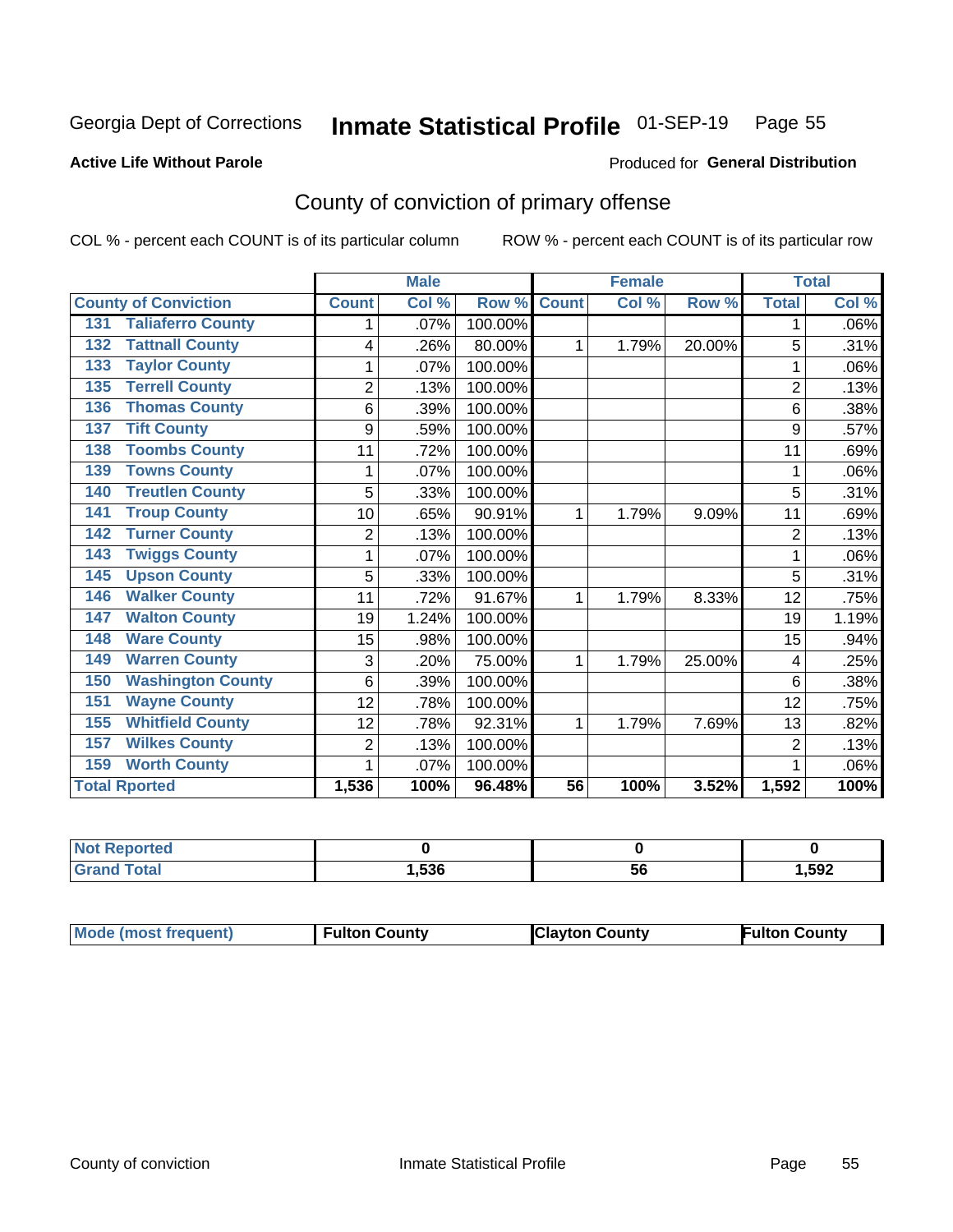### Georgia Dept of Corrections **Active Life Without Parole**

## Inmate Statistical Profile 01-SEP-19 Page 56

Produced for General Distribution

## Circuit of conviction of primary offense

COL % - percent each COUNT is of its particular column ROW % - percent each COUNT is of its particular row

|                         |                                 |                | <b>Male</b> |                  |                         | <b>Female</b> |        |                 | <b>Total</b> |
|-------------------------|---------------------------------|----------------|-------------|------------------|-------------------------|---------------|--------|-----------------|--------------|
|                         | <b>Circuit of Conviction</b>    | <b>Count</b>   | Col %       | Row <sup>%</sup> | <b>Count</b>            | Col %         | Row %  | <b>Total</b>    | Col %        |
| 1                       | <b>Alapaha Circuit</b>          | 13             | .85%        | 100.00%          |                         |               |        | 13              | .82%         |
| $\overline{2}$          | <b>Alcovy Circuit</b>           | 32             | 2.09%       | 94.12%           | $\overline{2}$          | 3.70%         | 5.88%  | 34              | 2.15%        |
| $\overline{3}$          | <b>Atlanta Circuit</b>          | 207            | 13.54%      | 98.57%           | 3                       | 5.56%         | 1.43%  | 210             | 13.27%       |
| $\overline{4}$          | <b>Atlantic Circuit</b>         | 17             | 1.11%       | 94.44%           | 1                       | 1.85%         | 5.56%  | 18              | 1.14%        |
| $\overline{5}$          | <b>Augusta Circuit</b>          | 97             | 6.34%       | 95.10%           | 5                       | 9.26%         | 4.90%  | 102             | 6.44%        |
| $\overline{\bf{6}}$     | <b>Blue Ridge Circuit</b>       | 9              | .59%        | 100.00%          |                         |               |        | 9               | .57%         |
| 7                       | <b>Brunswick Circuit</b>        | 43             | 2.81%       | 100.00%          |                         |               |        | 43              | 2.72%        |
| $\overline{\mathbf{8}}$ | <b>Chattahoochee Circuit</b>    | 51             | 3.34%       | 98.08%           | 1                       | 1.85%         | 1.92%  | 52              | 3.28%        |
| $\overline{9}$          | <b>Cherokee Circuit</b>         | 16             | 1.05%       | 94.12%           | $\mathbf{1}$            | 1.85%         | 5.88%  | 17              | 1.07%        |
| 10                      | <b>Clayton Circuit</b>          | 69             | 4.51%       | 93.24%           | 5                       | 9.26%         | 6.76%  | 74              | 4.67%        |
| $\overline{11}$         | <b>Cobb Circuit</b>             | 72             | 4.71%       | 97.30%           | $\overline{2}$          | 3.70%         | 2.70%  | 74              | 4.67%        |
| $\overline{12}$         | <b>Conasauga Circuit</b>        | 15             | .98%        | 93.75%           | 1                       | 1.85%         | 6.25%  | 16              | 1.01%        |
| 13                      | <b>Cordele Circuit</b>          | 16             | 1.05%       | 100.00%          |                         |               |        | 16              | 1.01%        |
| 14                      | <b>Coweta Circuit</b>           | 26             | 1.70%       | 96.30%           | 1                       | 1.85%         | 3.70%  | 27              | 1.71%        |
| $\overline{15}$         | <b>Dougherty Circuit</b>        | 28             | 1.83%       | 96.55%           | $\mathbf{1}$            | 1.85%         | 3.45%  | 29              | 1.83%        |
| 16                      | <b>Dublin Circuit</b>           | 11             | .72%        | 100.00%          |                         |               |        | 11              | .69%         |
| 17                      | <b>Eastern Circuit</b>          | 63             | 4.12%       | 96.92%           | $\overline{2}$          | 3.70%         | 3.08%  | 65              | 4.11%        |
| $\overline{18}$         | <b>Flint Circuit</b>            | 18             | 1.18%       | 94.74%           | 1                       | 1.85%         | 5.26%  | 19              | 1.20%        |
| 19                      | <b>Griffin Circuit</b>          | 30             | 1.96%       | 93.75%           | $\mathbf 2$             | 3.70%         | 6.25%  | 32              | 2.02%        |
| $\overline{20}$         | <b>Gwinnett Circuit</b>         | 67             | 4.38%       | 94.37%           | 4                       | 7.41%         | 5.63%  | 71              | 4.49%        |
| $\overline{21}$         | <b>Houston Circuit</b>          | 26             | 1.70%       | 100.00%          |                         |               |        | 26              | 1.64%        |
| $\overline{22}$         | <b>Lookout Mountain Circuit</b> | 18             | 1.18%       | 90.00%           | $\overline{2}$          | 3.70%         | 10.00% | 20              | 1.26%        |
| 23                      | <b>Macon Circuit</b>            | 51             | 3.34%       | 96.23%           | $\overline{2}$          | 3.70%         | 3.77%  | 53              | 3.35%        |
| $\overline{24}$         | <b>Middle Circuit</b>           | 37             | 2.42%       | 100.00%          |                         |               |        | 37              | 2.34%        |
| $\overline{25}$         | <b>Mountain Circuit</b>         | $\overline{7}$ | .46%        | 100.00%          |                         |               |        | $\overline{7}$  | .44%         |
| 26                      | <b>Northeastern Circuit</b>     | 24             | 1.57%       | 85.71%           | $\overline{\mathbf{4}}$ | 7.41%         | 14.29% | 28              | 1.77%        |
| $\overline{27}$         | <b>Northern Circuit</b>         | 16             | 1.05%       | 94.12%           | 1                       | 1.85%         | 5.88%  | 17              | 1.07%        |
| 28                      | <b>Ocmulgee Circuit</b>         | 21             | 1.37%       | 95.45%           | 1                       | 1.85%         | 4.55%  | 22              | 1.39%        |
| 29                      | <b>Oconee Circuit</b>           | $\overline{2}$ | .13%        | 100.00%          |                         |               |        | $\overline{2}$  | .13%         |
| 30                      | <b>Ogeechee Circuit</b>         | 16             | 1.05%       | 94.12%           | 1                       | 1.85%         | 5.88%  | 17              | 1.07%        |
| $\overline{31}$         | <b>Pataula Circuit</b>          | 10             | .65%        | 100.00%          |                         |               |        | 10              | .63%         |
| 32                      | <b>Piedmont Circuit</b>         | 21             | 1.37%       | 100.00%          |                         |               |        | 21              | 1.33%        |
| 33                      | <b>Rome Circuit</b>             | 34             | 2.22%       | 97.14%           | $\mathbf{1}$            | 1.85%         | 2.86%  | 35              | 2.21%        |
| 34                      | <b>South Georgia Circuit</b>    | 16             | 1.05%       | 100.00%          |                         |               |        | 16              | 1.01%        |
| 35                      | <b>Southern Circuit</b>         | 19             | 1.24%       | 100.00%          |                         |               |        | 19              | 1.20%        |
| 36                      | <b>Southwestern Circuit</b>     | 9              | .59%        | 100.00%          |                         |               |        | 9               | .57%         |
| 37                      | <b>Stone Mountain Circuit</b>   | 137            | 8.96%       | 97.16%           | $\overline{\mathbf{4}}$ | 7.41%         | 2.84%  | 141             | 8.91%        |
| 38                      | <b>Tallapoosa Circuit</b>       | 10             | .65%        | 100.00%          |                         |               |        | 10              | .63%         |
| 39                      | <b>Tifton Circuit</b>           | 14             | .92%        | 100.00%          |                         |               |        | 14              | .88%         |
| 40                      | <b>Toombs Circuit</b>           | 9              | .59%        | 90.00%           | $\mathbf{1}$            | 1.85%         | 10.00% | 10 <sup>1</sup> | .63%         |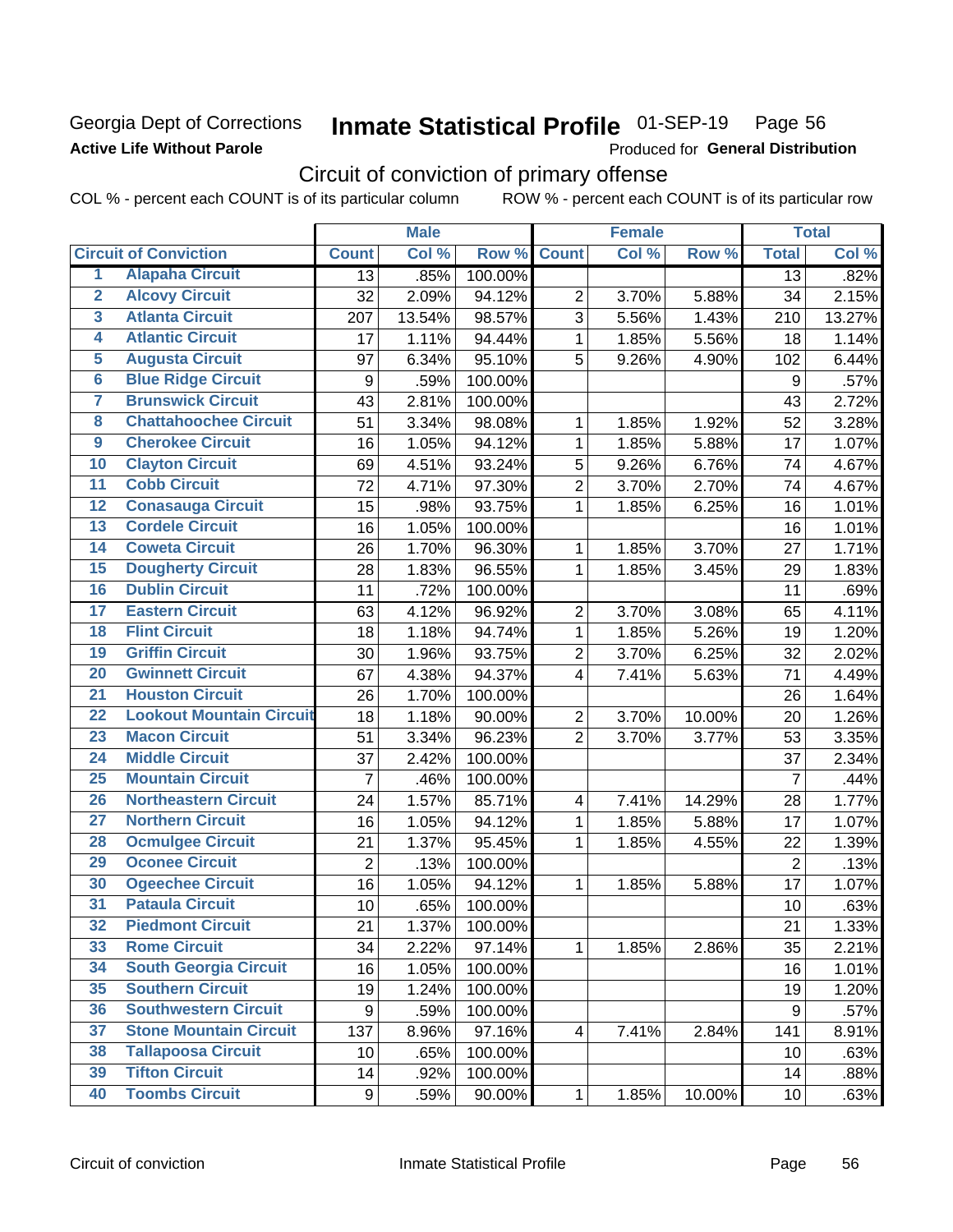### Georgia Dept of Corrections **Active Life Without Parole**

#### Inmate Statistical Profile 01-SEP-19 Page 57

Produced for General Distribution

## Circuit of conviction of primary offense

COL % - percent each COUNT is of its particular column ROW % - percent each COUNT is of its particular row

|    |                                  |              | <b>Male</b>    |         |                | <b>Female</b> |        |              | <b>Total</b>   |
|----|----------------------------------|--------------|----------------|---------|----------------|---------------|--------|--------------|----------------|
|    | <b>Circuit of Conviction</b>     | <b>Count</b> | Col %          | Row %   | <b>Count</b>   | Col %         | Row %  | <b>Total</b> | Col%           |
| 41 | <b>Waycross Circuit</b>          | 32           | 2.09%          | 96.97%  |                | 1.85%         | 3.03%  | 33           | 2.08%          |
| 42 | <b>Western Circuit</b>           | 26           | 1.70%          | 96.30%  |                | 1.85%         | 3.70%  | 27           | 1.71%          |
| 43 | <b>Rockdale Circuit</b>          | 11           | .72%           | 100.00% |                |               |        | 11           | .69%           |
| 44 | <b>Douglas Circuit</b>           | 37           | 2.42%          | 94.87%  | $\overline{2}$ | 3.70%         | 5.13%  | 39           | 2.46%          |
| 45 | <b>Appalachian Circuit</b>       | 4            | .26%           | 100.00% |                |               |        | 4            | .25%           |
| 46 | <b>Enotah Circuit</b>            | 2            | .13%           | 100.00% |                |               |        | 2            | .13%           |
| 47 | <b>Bell-Forsyth J.C.</b>         | 4            | .26%           | 80.00%  |                | 1.85%         | 20.00% | 5            | .32%           |
| 48 | <b>Towaliga Judicial Circuit</b> | 13           | .85%           | 100.00% |                |               |        | 13           | .82%           |
| 49 | <b>Paulding Circuit</b>          | 3            | .20%           | 100.00% |                |               |        | 3            | .19%           |
|    | <b>Total Rported</b>             | 1,529        | 100%           | 96.59%  | 54             | 100%          | 3.41%  | 1,583        | 100%           |
|    | <b>Not Reported</b>              |              | 7              |         |                | $\mathbf{2}$  |        |              | 9              |
|    | <b>Grand Total</b>               |              | 1,536          |         |                | 56            |        |              | 1,592          |
|    | <b>Mode (most frequent)</b>      |              | <b>Atlanta</b> |         |                | Augusta       |        |              | <b>Atlanta</b> |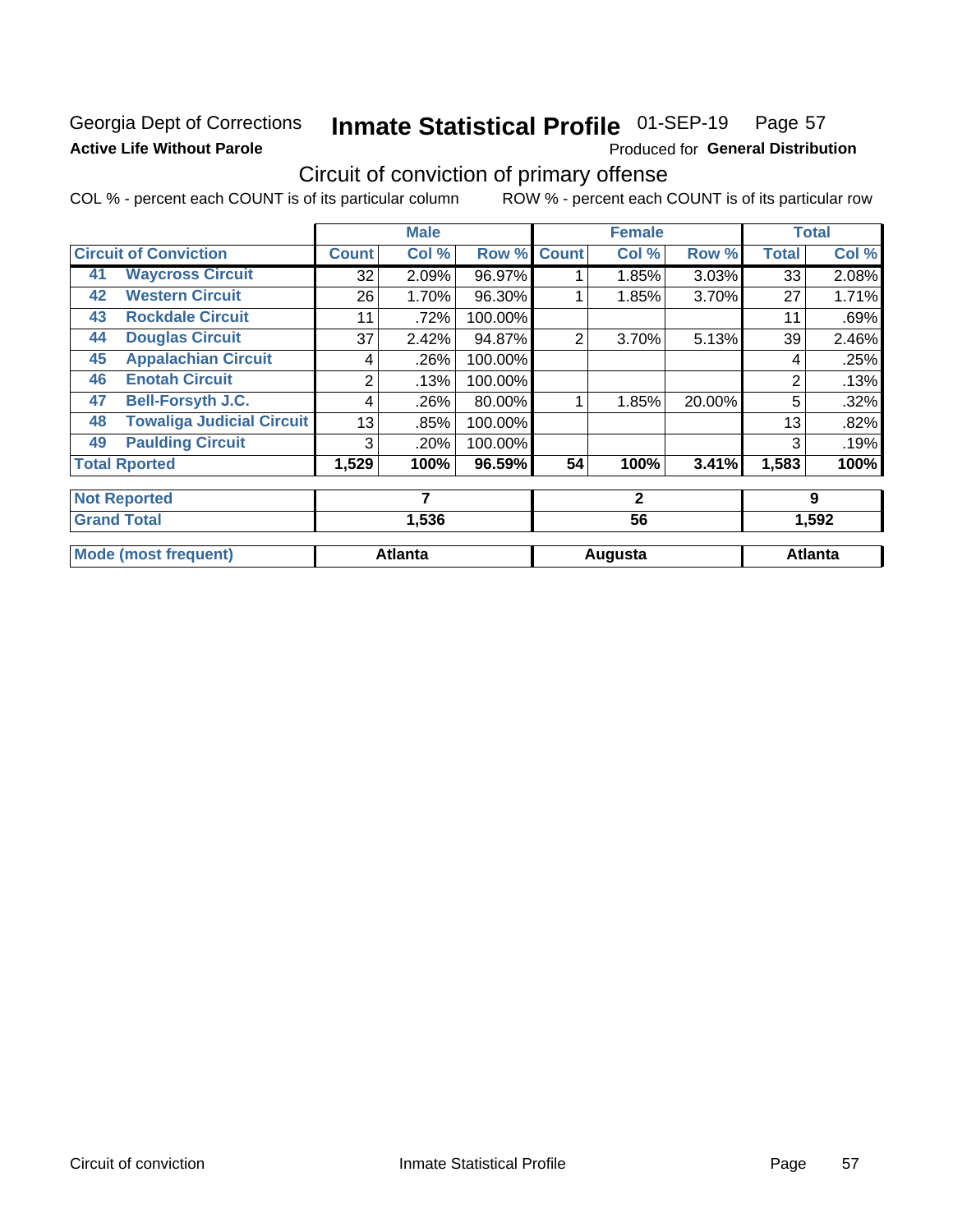### **Active Life Without Parole**

### **Produced for General Distribution**

### Years served (jail + prison) in this incarceration

COL % - percent each COUNT is of its particular column

|                       |                 | <b>Male</b> |                  |                 | Female |       |                         | <b>Total</b> |
|-----------------------|-----------------|-------------|------------------|-----------------|--------|-------|-------------------------|--------------|
| <b>Years Served</b>   | <b>Count</b>    | Col %       | Row <sup>%</sup> | <b>Count</b>    | Col %  | Row % | <b>Total</b>            | Col %        |
| Less than one year    | $\overline{37}$ | 2.41%       | 97.37%           | 1               | 1.79%  | 2.63% | $\overline{38}$         | 2.39%        |
| 1 to 1.99 years       | 73              | 4.75%       | 96.05%           | 3               | 5.36%  | 3.95% | 76                      | 4.77%        |
| 2 to 2.99 years       | 77              | 5.01%       | 97.47%           | $\overline{c}$  | 3.57%  | 2.53% | 79                      | 4.96%        |
| 3 to 3.99 years       | 126             | 8.20%       | 95.45%           | 6               | 10.71% | 4.55% | 132                     | 8.29%        |
| 4 to 4.99 years       | 109             | 7.10%       | 96.46%           | 4               | 7.14%  | 3.54% | 113                     | 7.10%        |
| 5 to 5.99 years       | 114             | 7.42%       | 94.21%           | 7               | 12.50% | 5.79% | 121                     | 7.60%        |
| 6 to 6.99 years       | 129             | 8.40%       | 93.48%           | 9               | 16.07% | 6.52% | 138                     | 8.67%        |
| 7 to 7.99 years       | 92              | 5.99%       | 94.85%           | 5               | 8.93%  | 5.15% | 97                      | 6.09%        |
| 8 to 8.99 years       | 97              | 6.32%       | 96.04%           | 4               | 7.14%  | 3.96% | 101                     | 6.34%        |
| 9 to 9.99 years       | 56              | 3.65%       | 94.92%           | 3               | 5.36%  | 5.08% | 59                      | 3.71%        |
| 10 to 10.99 years     | 50              | 3.26%       | 98.04%           | 1               | 1.79%  | 1.96% | 51                      | 3.20%        |
| 11 to 11.99 years     | 45              | 2.93%       | 97.83%           | 1               | 1.79%  | 2.17% | 46                      | 2.89%        |
| 12 to 12.99 years     | 42              | 2.73%       | 97.67%           | $\mathbf 1$     | 1.79%  | 2.33% | 43                      | 2.70%        |
| 13 to 13.99 years     | 23              | 1.50%       | 92.00%           | $\overline{2}$  | 3.57%  | 8.00% | 25                      | 1.57%        |
| 14 to 14.99 years     | 33              | 2.15%       | 100.00%          |                 |        |       | 33                      | 2.07%        |
| 15 to 15.99 years     | 40              | 2.60%       | 100.00%          |                 |        |       | 40                      | 2.51%        |
| 16 to 16.99 years     | 35              | 2.28%       | 92.11%           | 3               | 5.36%  | 7.89% | 38                      | 2.39%        |
| 17 to 17.99 years     | 39              | 2.54%       | 95.12%           | $\overline{2}$  | 3.57%  | 4.88% | 41                      | 2.58%        |
| 18 to 18.99 years     | 37              | 2.41%       | 100.00%          |                 |        |       | 37                      | 2.32%        |
| 19 to 19.99 years     | 47              | 3.06%       | 100.00%          |                 |        |       | 47                      | 2.95%        |
| 20 to 20.99 years     | 30              | 1.95%       | 96.77%           | 1               | 1.79%  | 3.23% | 31                      | 1.95%        |
| 21 to 21.99 years     | 40              | 2.60%       | 100.00%          |                 |        |       | 40                      | 2.51%        |
| 22 to 22.99 years     | 43              | 2.80%       | 97.73%           | 1               | 1.79%  | 2.27% | 44                      | 2.76%        |
| 23 to 23.99 years     | 31              | 2.02%       | 100.00%          |                 |        |       | 31                      | 1.95%        |
| 24 to 24.99 years     | 27              | 1.76%       | 100.00%          |                 |        |       | 27                      | 1.70%        |
| 25 to 25.99 years     | 21              | 1.37%       | 100.00%          |                 |        |       | 21                      | 1.32%        |
| 26 to 26.99 years     | 11              | 0.72%       | 100.00%          |                 |        |       | 11                      | 0.69%        |
| 27 to 27.99 years     | 4               | 0.26%       | 100.00%          |                 |        |       | 4                       | 0.25%        |
| 28 to 28.99 years     | 4               | 0.26%       | 100.00%          |                 |        |       | $\overline{\mathbf{4}}$ | 0.25%        |
| 29 to 29.99 years     | $\overline{2}$  | 0.13%       | 100.00%          |                 |        |       | $\overline{2}$          | 0.13%        |
| Thirty + years        | $\overline{22}$ | 1.43%       | 100.00%          |                 |        |       | $\overline{22}$         | 1.38%        |
| <b>Total Reported</b> | 1,536           | 100%        | 96.48%           | $\overline{56}$ | 100%   | 3.52% | 1,592                   | 100%         |

| ---<br>_____ | <b>FOR</b> | - -<br>vu | ,592 |
|--------------|------------|-----------|------|

| <b>Mean</b><br>(average) | 10.6            | 7.77              | 10.5              |
|--------------------------|-----------------|-------------------|-------------------|
| Median (middle)          | 8.13            | 6.545             | 8.035             |
| Mode (most frequent)     | 7 to 7.99 years | $6$ to 6.99 years | $6$ to 6.99 years |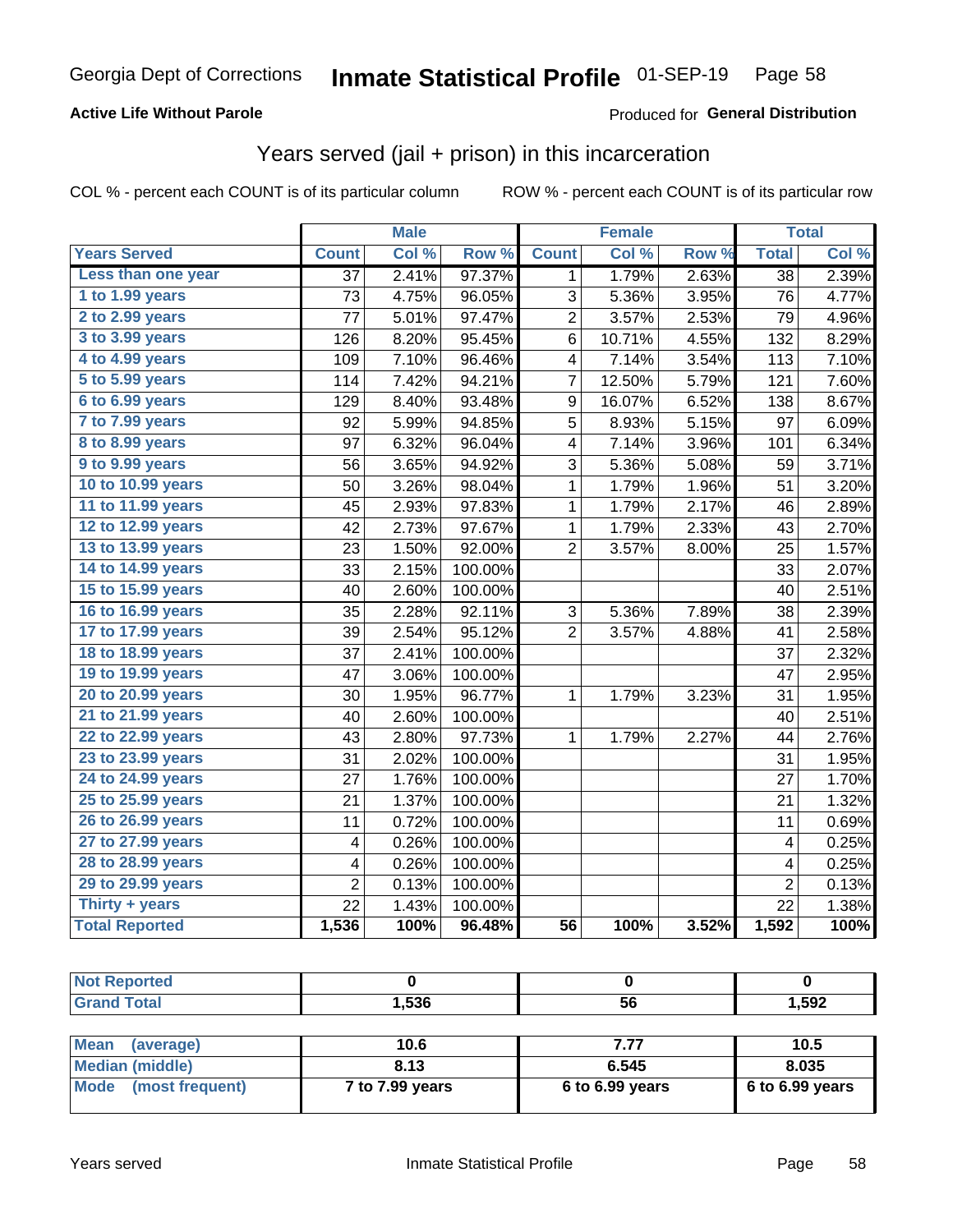#### Inmate Statistical Profile 01-SEP-19 Page 59

### **Active Life Without Parole**

Produced for General Distribution

### Results of most recent HIV tests

COL % - percent each COUNT is of its particular column

|                         | <b>Male</b>  |        |        | <b>Female</b> |           |          | Total |        |
|-------------------------|--------------|--------|--------|---------------|-----------|----------|-------|--------|
| <b>HIV Test Results</b> | <b>Count</b> | Col %  | Row %I | <b>Count</b>  | Col %     | Row %    | Total | Col %  |
| <b>Positive</b>         | 12           | 0.81%  | 92.31% |               | .89%      | 7.69%    | 13    | 0.85%  |
| <b>Negative</b>         | .465         | 99.19% | 96.57% | 52            | $98.11\%$ | $3.43\%$ | 1,517 | 99.15% |
| <b>Total Reported</b>   | 1,477        | 100%   | 96.54% | 53            | 100%      | 3.46%    | 1,530 | 100%   |

| <b>Not Reported</b>         | ວະ   |    | ~<br><u>UŁ</u> |
|-----------------------------|------|----|----------------|
| <b>Total</b><br><b>Grot</b> | ,536 | 56 | 592,           |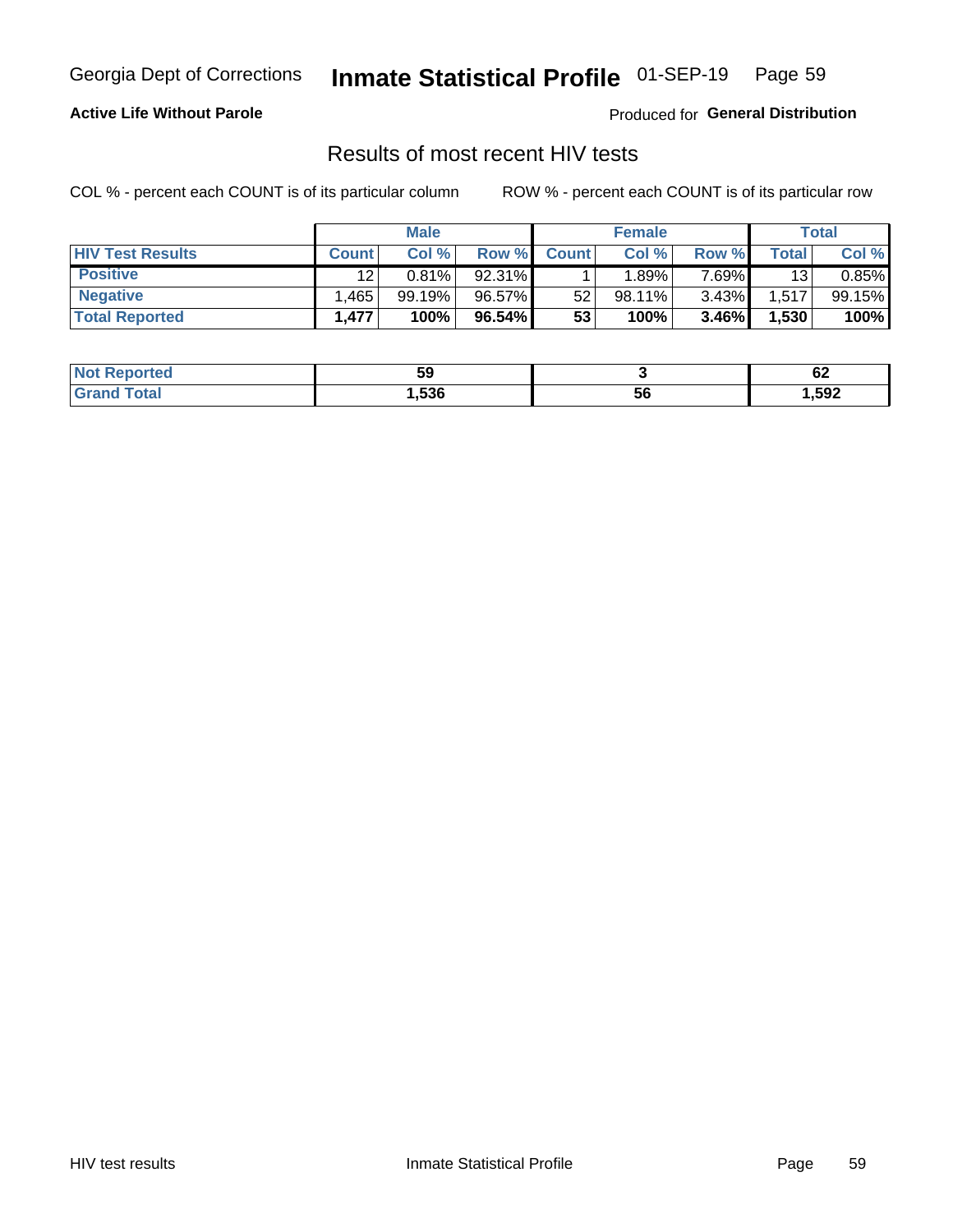## Georgia Dept of Corrections **Inmate Statistical Profile** 01-SEP-19 Page 60

### **Active Life Without Parole**

Produced for **General Distribution**

### Results of most recent tuberculosis test

COL % - percent each COUNT is of its particular column ROW % - percent each COUNT is of its particular row

|                                  | <b>Male</b>  |        |           | <b>Female</b> |           |          | Total        |        |
|----------------------------------|--------------|--------|-----------|---------------|-----------|----------|--------------|--------|
| <b>Tuberculosis Test Results</b> | <b>Count</b> | Col%   | Row %I    | <b>Count</b>  | Col %     | Row %    | <b>Total</b> | Col %  |
| <b>Positive on current test</b>  | 284          | 18.67% | $99.30\%$ |               | $3.70\%$  | $0.70\%$ | 286          | 18.16% |
| <b>Negative</b>                  | 1.237        | 81.33% | 95.97%    | 52            | $96.30\%$ | 4.03%    | .289         | 81.84% |
| <b>Total Reported</b>            | .521         | 100%   | 96.57%    | 54            | 100%      | 3.43%    | 1,575        | 100%   |

| <b>Not Reported</b> |      |    |      |
|---------------------|------|----|------|
| <b>Total</b>        | .536 | ວບ | ,592 |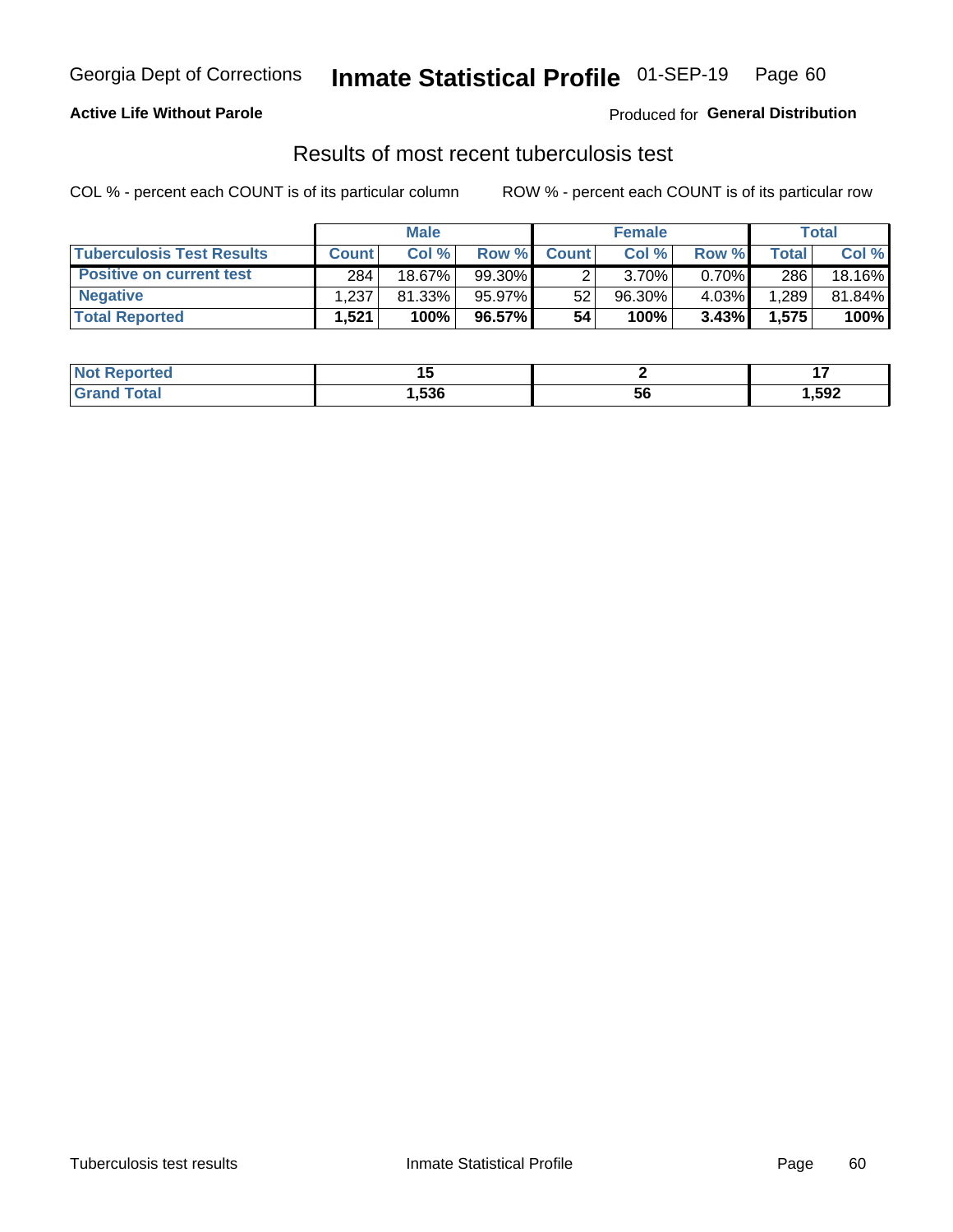## Georgia Dept of Corrections **Inmate Statistical Profile** 01-SEP-19 Page 61

### **Active Life Without Parole**

Produced for **General Distribution**

### Results of most recent syphilis test

COL % - percent each COUNT is of its particular column ROW % - percent each COUNT is of its particular row

|                                 | <b>Male</b>  |           |           | <b>Female</b> |           |          | Total |        |
|---------------------------------|--------------|-----------|-----------|---------------|-----------|----------|-------|--------|
| <b>Syphilis Test Results</b>    | <b>Count</b> | Col%      | Row %I    | <b>Count</b>  | Col %     | Row %I   | Total | Col %  |
| <b>Positive on current test</b> | 16           | 2.70%     | $94.12\%$ |               | 9.09%     | 5.88%    | 17    | 2.82%  |
| <b>Negative</b>                 | 576          | $97.30\%$ | 98.29%    | 10            | $90.91\%$ | $1.71\%$ | 586   | 97.18% |
| <b>Total Reported</b>           | 592          | 100%      | 98.18%    | 11            | 100%      | $1.82\%$ | 603   | 100%   |

| <b>Not Reported</b> | 944  | $\mathbf{A}$<br>Tv. | 989    |
|---------------------|------|---------------------|--------|
| <b>Grand Total</b>  | ,536 | 56                  | 592, ا |